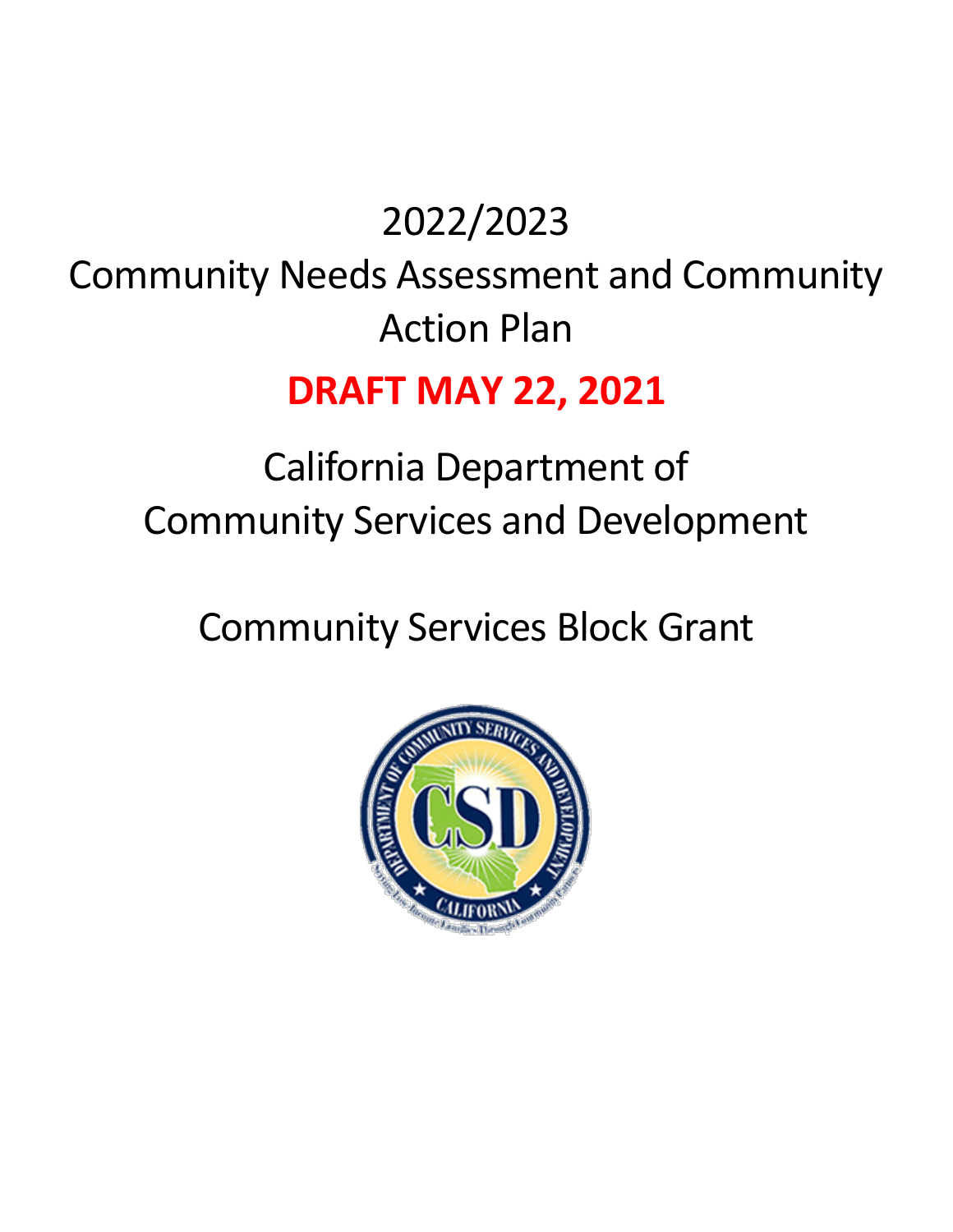# NORTH COAST OPPORTUNITIES 2022/2023 Community Needs Assessment and Community Action Plan

# **Table of Contents**

| FEDERAL CSBG PROGRAMMATIC ASSURANCES AND CERTIFICATION 37 |  |
|-----------------------------------------------------------|--|
|                                                           |  |
|                                                           |  |
|                                                           |  |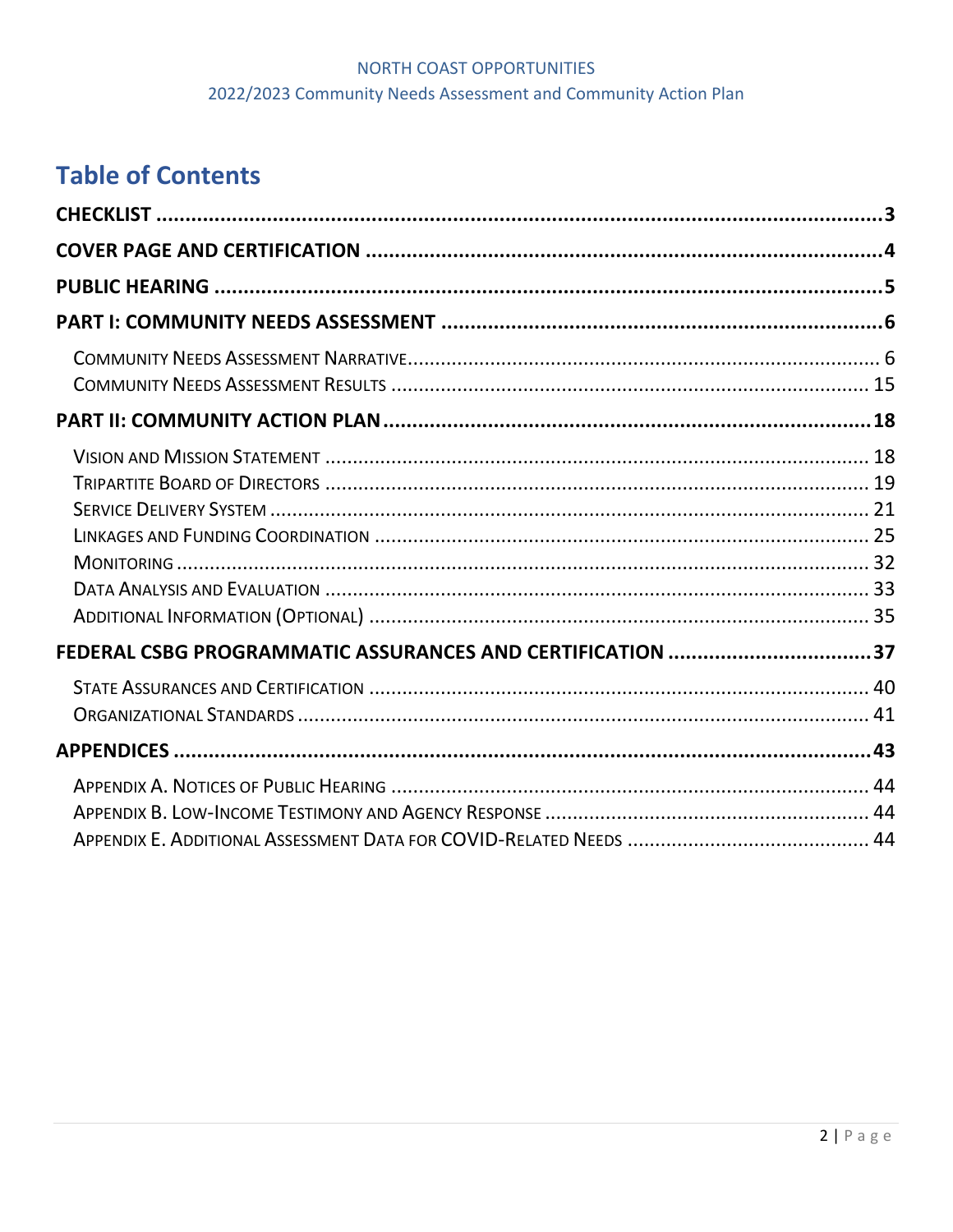#### 2022/2023 Community Needs Assessment and Community Action Plan

# **Checklist**

- ☒ **Cover Page and Certification**
- ☒ **Public Hearing(s)**

#### **Part I: Community Needs Assessment**

- ☒ **Narrative**
- ☒ **Results**
- **Part II: Community Action Plan**
- ☒ **Vision Statement**
- ☒ **Mission Statement**
- ☒ **Tripartite Board of Directors**
- ☒ **Service Delivery System**
- ☒ **Linkages and Funding Coordination**
- ☒ **Monitoring**
- ☒ **Data Analysis and Evaluation**
- ☒ **Additional Information**
- ☒ **Federal CSBG Programmatic Assurances and Certification**
- ☒ **State Assurances and Certification**
- ☒ **Organizational Standards**
- ☒ **Appendices**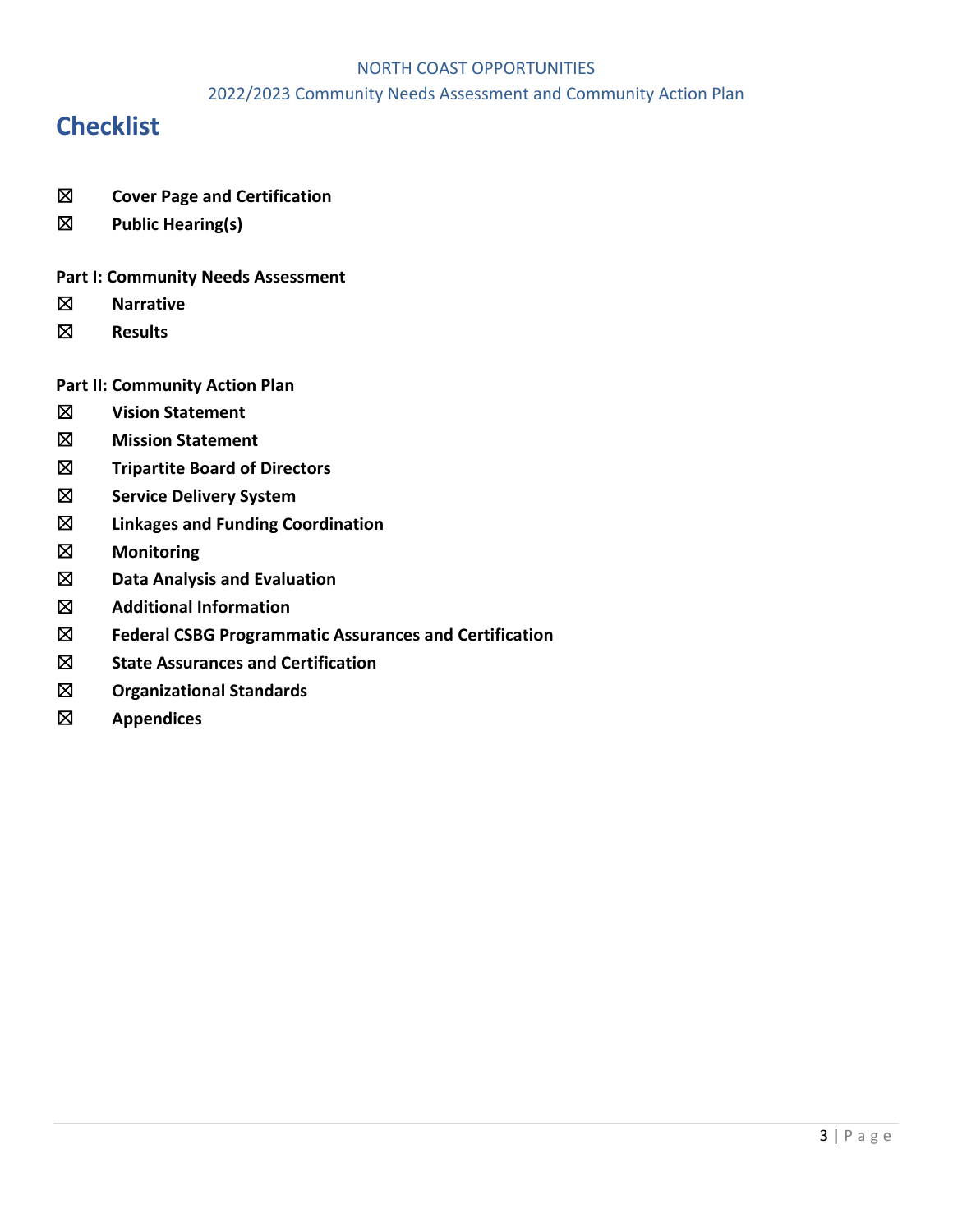# **Cover Page and Certification**

| <b>Agency Name</b>         | North Coast Opportunities, Inc. (NCO) |
|----------------------------|---------------------------------------|
| <b>Name of CAP Contact</b> | <b>Patty Bruder</b>                   |
| <b>Title</b>               | <b>Executive Director</b>             |
| <b>Phone</b>               | 707-462-1956                          |
| <b>Email</b>               | pbruder@ncoinc.org                    |

**CNA Completed MM/DD/YYYY:** (Organizational Standard 3.1)

**2/28/2021**

# **Board and Agency Certification**

The undersigned hereby certifies that this agency complies with the Federal CSBG Programmatic and State Assurances as outlined in the CSBG Act and California Government Code, respectively for services provided under the Federal Fiscal Year 2022/2023 Community Action Plan. The undersigned further certifies the information in this Community Needs Assessment and the Community Action Plan is correct and has been authorized by the governing body of this organization. (Organizational Standard 3.5)

| Tami Bartolomei                          |                                       |             |
|------------------------------------------|---------------------------------------|-------------|
| <b>Board Chair (printed name)</b>        | <b>Board Chair (signature)</b>        | <b>Date</b> |
| <b>Patty Bruder</b>                      |                                       |             |
| <b>Executive Director (printed name)</b> | <b>Executive Director (signature)</b> | <b>Date</b> |

# **Certification of ROMA Trainer/Implementer** *(If applicable)*

The undersigned hereby certifies that this agency's Community Action Plan and strategic plan documents the continuous use of the Results Oriented Management and Accountability (ROMA) system (assessment, planning, implementation, achievement of results, and evaluation).

| NCO does not have a certified ROMA<br>trainer at this time. |                              |             |
|-------------------------------------------------------------|------------------------------|-------------|
| <b>NCRT/NCRI (printed name)</b>                             | <b>NCRT/NCRI (signature)</b> | <b>Date</b> |

# **CSD Use Only**

| Dates CAP (Parts I & II) |          | Accepted By |
|--------------------------|----------|-------------|
| Received                 | Accepted |             |
|                          |          |             |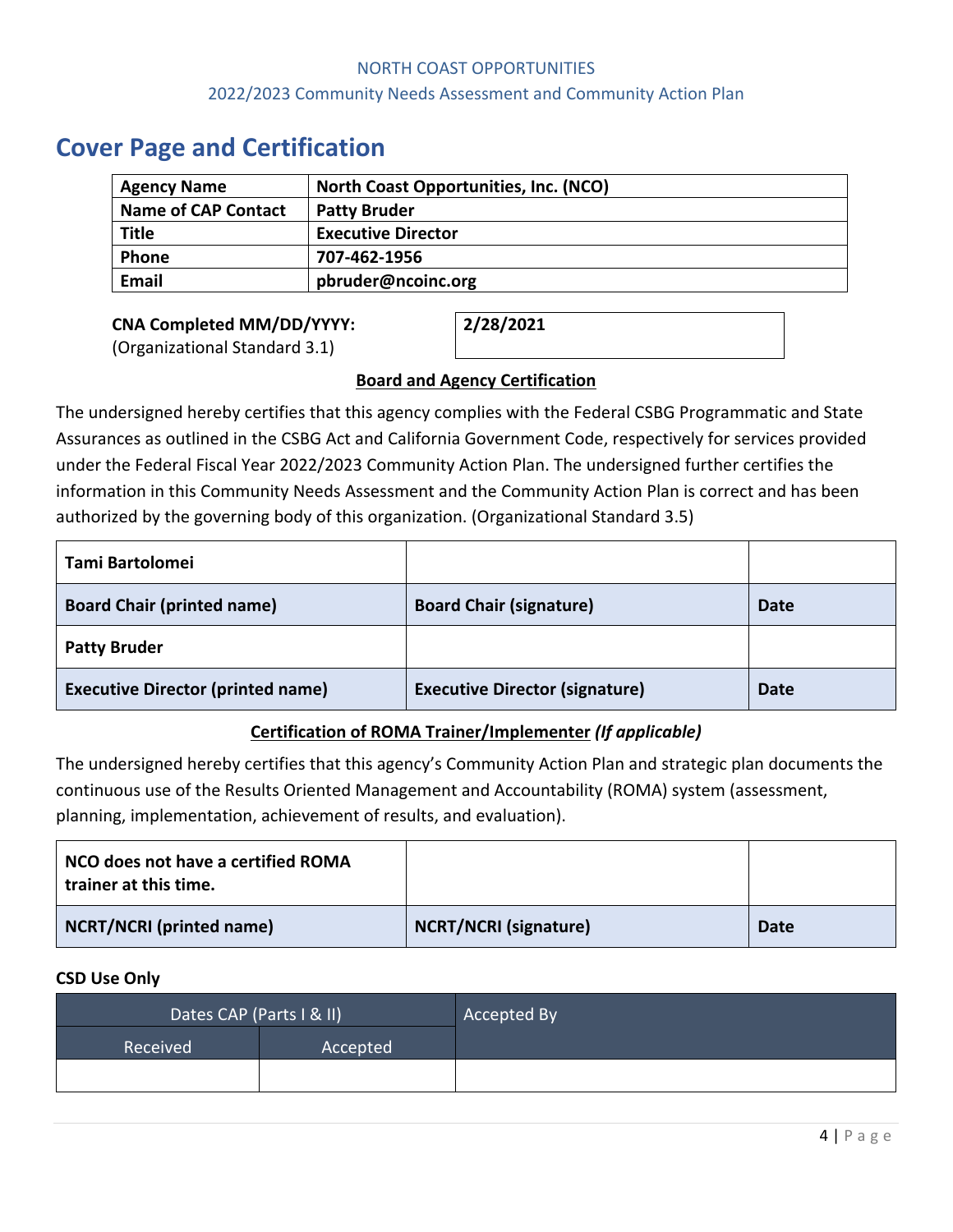#### 2022/2023 Community Needs Assessment and Community Action Plan

# **Public Hearing**

#### **State Statute Requirements**

As required by California Government Code Section 12747(b)-(d), agencies are required to conduct a public hearing for the purpose of reviewing the draft CAP. All testimony presented by low-income individuals and families during the public hearing shall be identified in the final CAP. Agencies shall indicate whether or not the concerns expressed by low-income individuals and families have been addressed. If an agency determines that any of the concerns have not been addressed in the CAP, the agency shall include in its response document, information about the concerns and comment as to their validity.

#### **Public Hearing Report**

| Date(s) of Public Hearing(s)                                                                               |  |
|------------------------------------------------------------------------------------------------------------|--|
| Location(s) of Public Hearing(s)                                                                           |  |
| Dates of the Comment Period(s)                                                                             |  |
| Where was the Notice of Public<br>Hearing published? (agency website,<br>newspaper, social media channels) |  |
| Date the Notice(s) of Public Hearing(s)<br>was published                                                   |  |
| Number of Attendees at the Public<br>Hearing(s) (Approximately)                                            |  |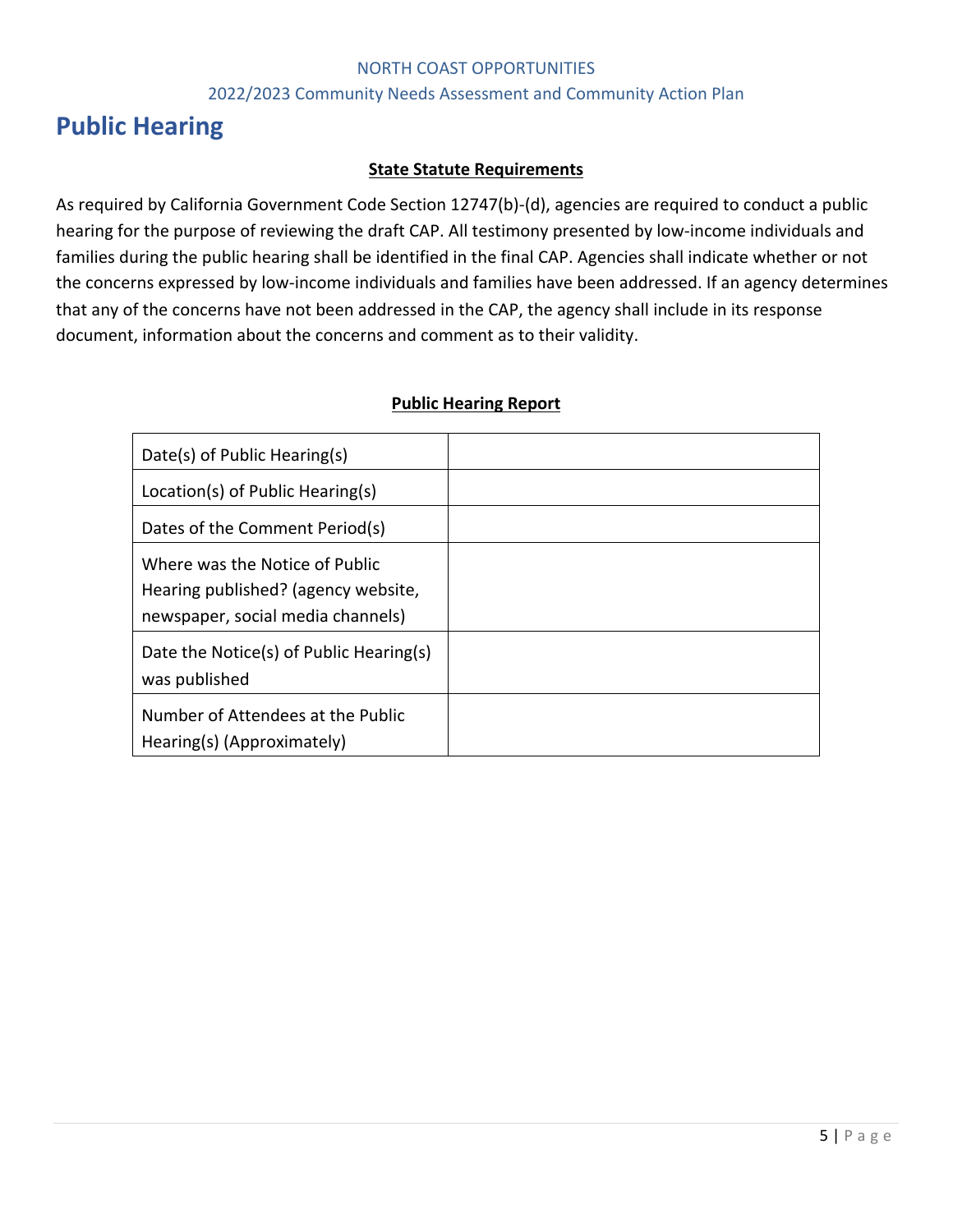#### 2022/2023 Community Needs Assessment and Community Action Plan

# **Part I: Community Needs Assessment**

Community Needs Assessment Narrative

CSBG Act Sections 676(b)(3)(C), 676(b)(9)

# Organizational Standards 1.1, 1.2, 2.2, 3.2, 3.3, 3.4 State Plan

| $\vert 1. \vert$<br>organizations? (Check all that apply.) | How did the agency share the CAP, including the CNA, with the community, stakeholders, partner                                                                                                               |
|------------------------------------------------------------|--------------------------------------------------------------------------------------------------------------------------------------------------------------------------------------------------------------|
| $\boxtimes$ The agency's website                           | $\boxtimes$ Posted on the agency's Facebook page                                                                                                                                                             |
| $\boxtimes$ Electronic reports were sent on request        | $\Box$ Printed copies were distributed                                                                                                                                                                       |
| $\Box$ Social media channels                               | $\Box$ Other                                                                                                                                                                                                 |
| Plan)                                                      | Describe how your agency collected and included current data specific to poverty and its prevalence<br>related to gender, age, and race/ethnicity for your service area. (Organizational Standard 3.2, State |

NCO worked in collaboration with community partners to complete Community Health Needs Assessments using the following strategies:

**Focus Groups.** In Lake County, five focus groups were held with a total of 31 low-income participants. Each focus group was recorded, transcribed to capture the verbatim conversation, and analyzed using a qualitative analysis program. In Mendocino County, NCO also identified needs through its disaster case management process, which served hundreds of fire survivors and families experiencing hardships as a result of the COVID-19 pandemic.

**Surveys.** Healthy Mendocino worked with community partners to collect 1,324 surveys (1,276 in English and 48 in Spanish). In Lake County, 674 individuals responded to community surveys, which were also available in both Spanish and English.

**Community Forums.** Five community forums were held in communities throughout Lake County as part of the assessment process, while Healthy Mendocino held 23 listening tours with agencies and groups in Mendocino County to inform the assessment process. At each site, participants were asked to describe major barriers to health and wellness, gaps in care and prevention, and support needed to address the barriers, as well as questions about resources and programs that are working well. In 2020, virtual forums organized by Healthy Mendocino were convened to assess needs related to specific topics, including: Social Services and Vulnerable Populations (June 2020, 43 participants); Workforce and Economy (June 2020, 40 participants); Community Connection and Resiliency (July 2020, 48 participants); and Diversity, Equity, and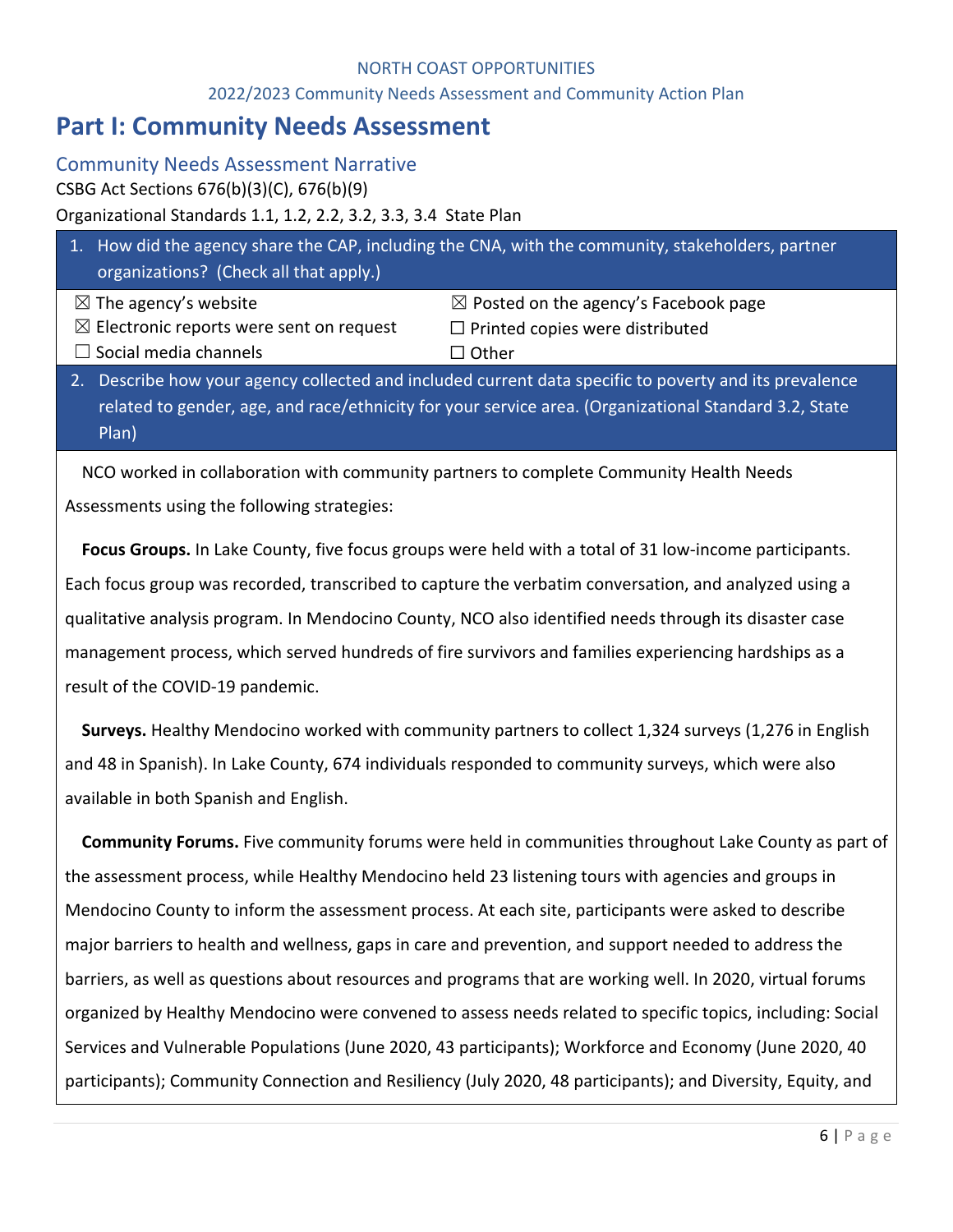#### 2022/2023 Community Needs Assessment and Community Action Plan

Inclusion (December 2020, 64 participants). In addition, the Healthy Mendocino Roundtable met three times (September 2020, December 2020, and March 2021), with discussions focused on social determinants of health, structural racism, shelter-in-place burnout, and recovery from the pandemic.

**Community Conversations.** NCO's Leadership Mendocino hosted 16 informal conversations with a range of community sectors (e.g., first responders, local business, local government, youth, social support, employment development, hospitality, education). This assessment effort was initiated in response to the COVID-19 pandemic, which precluded NCO from carrying out the 2020 in-person Leadership Program. In all, 65 individuals participated in the conversations, which were streamed live on Facebook and rebroadcast on local public radio station KZYX&Z.

**Interviews.** Lake County conducted 10 interviews with key stakeholders with expertise in public health or special knowledge of community health needs. In Mendocino County, interviews were conducted with 90 key stakeholders representing community-based organizations, nonprofits, local government, tribal entities, education, health care, law enforcement, private business, agriculture, health and human services, and community members.

**People Helping People Case Management.** Throughout 2020, NCO case managers provided assessment and support to families experiencing economic and other challenges as a result of the COVID-19 pandemic. The case management process enabled NCO to identify emerging needs and develop responsive programming. For example, NCO's MendoLake Food Hub contracted with USDA and other entities to pack and distribute food boxes to families who were going hungry and/or feared going grocery shopping because of their at-risk status.

**Public Records.** Data on a wide range of topics were extracted from public databases, reports, and other records, as detailed in the response to Question 4 below.

3. Describe the geographic location(s) that your agency is funded to serve. If applicable, include a description of the various pockets, high-need areas, or neighborhoods of poverty that are being served by your agency.

North Coast Opportunities (NCO) is the Community Action Agency for Lake and Mendocino Counties in rural Northern California. The two-county area is home to  $151,135<sup>1</sup>$  people and covers 4,763 square miles of

<sup>1</sup> US Census, American Community Survey One-Year Estimates 2019.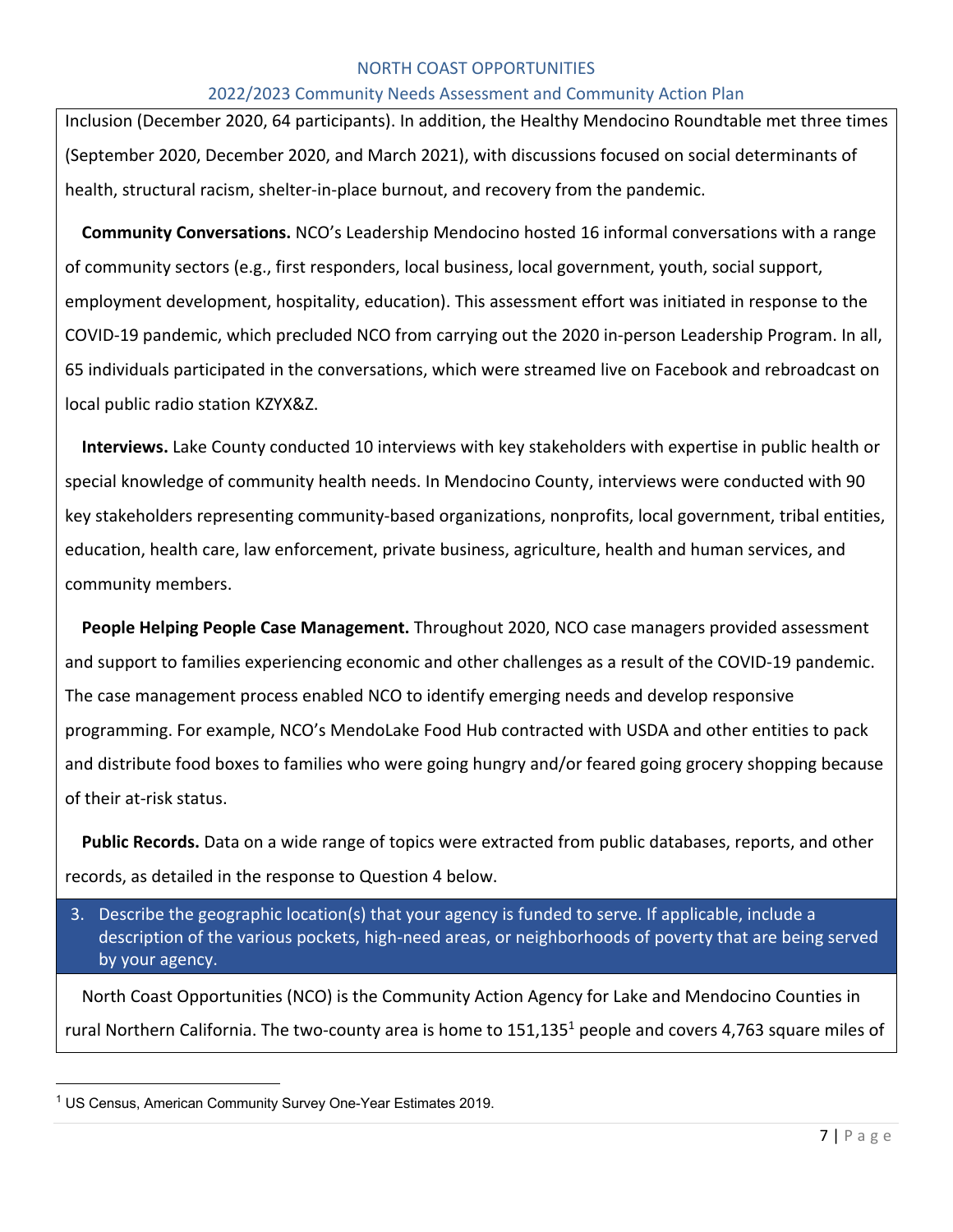#### 2022/2023 Community Needs Assessment and Community Action Plan

mostly mountainous terrain. In terms of geographical size, the area is nearly as large as the state of Connecticut, although in population density it is closer to the state of Nevada. The California Department of Finance projects minimal growth over the next twenty years, with an anticipated population of 153,503 in 2041.2

Lake County's 64,386 residents occupy an area of 1,257 square miles, with a population density of 51 persons per square mile. Approximately 30% of Lake County residents live in the cities of Clearlake and Lakeport, while the remainder live in unincorporated communities and other parts of the county. The county is about 100 miles long by about 50 miles wide, with Clear Lake, the largest natural freshwater lake in California, at its center. The county is surrounded by mountain ranges and bordered by Mendocino, Sonoma, Napa, and Colusa counties. Lake County's rugged rural geography, winding two-lane roads, and widely-separated towns limit access to services, including health care, social support, employment, and recreation.

Mendocino County lies on the Pacific coast 100 miles north of San Francisco. Humboldt, Trinity, Tehama, Glenn, Lake, and Sonoma Counties encircle the county to the north, east, and south. Mendocino County's vineyard-covered hillsides, towering redwoods, deep fertile valleys, and rugged mountains cover 3,506 square miles, only 3% of which is flat. Although Mendocino County is the 15<sup>th</sup> largest of California's 58 counties, its 86,749 residents represent less than one-quarter of one percent of the state population. Mendocino County is equal in size to the states of Delaware and Rhode Island combined but has a population density of only 25 persons/square mile, compared with the statewide population density of 249 persons per square mile.

The area continues to grow increasingly diverse. While both counties are primarily white/non-Hispanic, Hispanics represent 20.6% of the Lake County population and 25.8% of Mendocino County residents. Both counties also have significant American Indian populations—5.6% in Lake County and 7.7% in Mendocino County.3 The area's increasing diversity is reflected in local kindergarten classes, where 41.5% of 2020-2021 Lake County and 45.8% of Mendocino County students are Hispanic.<sup>4</sup> Lake County's Hispanic population is

<sup>&</sup>lt;sup>2</sup> California Department of Finance, Demographic Research Unit Estimates, Table P2A.

<sup>3</sup> US Census, American Community Survey Five-Year Estimates 2015-2019.

<sup>4</sup> California Department of Education (http://data1.cde.ca.gov/dataquest).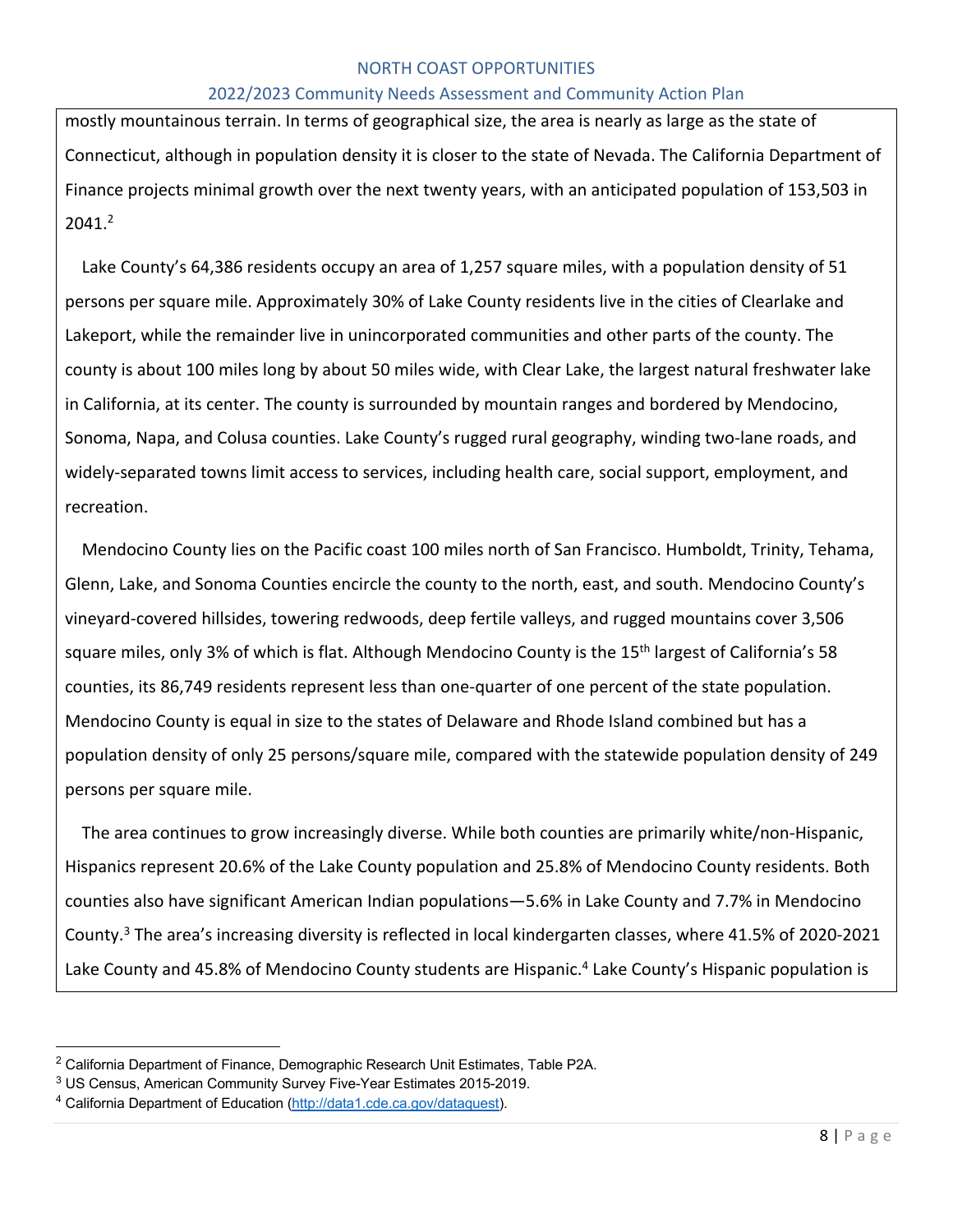#### 2022/2023 Community Needs Assessment and Community Action Plan

projected to reach 15,781 (24%) by 2041; in Mendocino County, the Hispanic population is projected to rise to 26,091 (29%) by 2040.<sup>5</sup>

In Lake County, 22.3% of residents are age 65 or older and 21.2% of Mendocino County residents are in the senior age group, compared with 14.8% statewide. The California Department of Finance has projected that the older age population will increase slightly over the next 20 years—by 2041, seniors age 65 and up will number 35,247, almost one-quarter of the population.<sup>6</sup>

The scenic beauty of the area belies the realities of life faced by many residents. According to the US Census, the poverty rate is 18.6% in Lake County and 13.4% in Mendocino County, compared with 13.4% statewide. Among Lake County's female-headed families with children of any age, the poverty rate is 43.1% and it is 42.8% in female-headed families where the children are under the age of 5 (compared with 35.6% statewide). In Mendocino County, the rates are 33.5% for female-headed families with children of any age and 37.6% for female-headed families with children under the age of 5. Lake County's median household income is \$47,044 (62.5% of the statewide median of \$75,235) and Mendocino County's median is \$62,483  $(83.1\%)$ .<sup>7</sup>

On the Robert Wood Johnson Foundation Health Rankings website for 2021,<sup>8</sup> Lake County is ranked among the least healthy counties in California (lowest quartile in terms of both health outcomes), lower than all but one of the state's 58 counties, and health factors (lower than all but 11 counties). In Mendocino County, health outcome rankings are higher, but far from stellar. Mendocino County's ranking of 41 in overall health outcomes places it lower than 40 counties.

Lake and Mendocino County have experienced changes over decades that have impacted local poverty, including devastating wildfires that have occurred over the past five years. Since the summer of 2015, ten major wildfires have devastated more than half of Lake County's 1,256 square miles as well as significant portions of Mendocino County, destroying some 3,000 homes and other structures and wreaking havoc on individuals, families, businesses, and communities. Over the past five years, more than half of Lake County's land area has been scorched by wildfires.

<sup>5</sup> California Department of Finance, Demographic Research Unit Projections, Table P2A and P2D.

<sup>&</sup>lt;sup>6</sup> California Dept. of Finance, Demographic Research Unit Projections, Table P2B.

 $7$  US Census, American Community Survey Five-Year Estimates 2015-2019.

<sup>&</sup>lt;sup>8</sup> Robert Wood Johnson Foundation, County Health Rankings, 2021 (www.countyhealthrankings.org).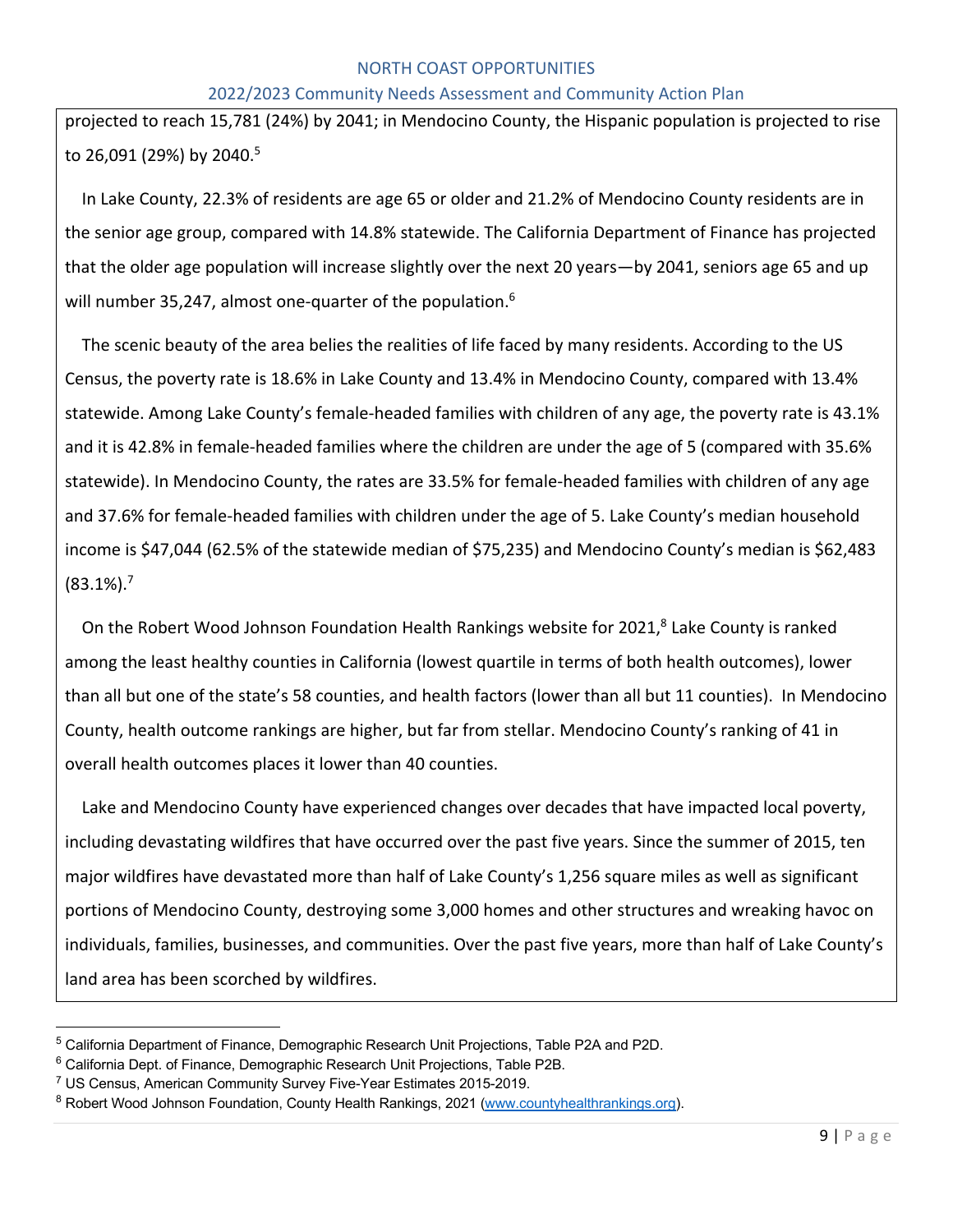## 2022/2023 Community Needs Assessment and Community Action Plan

Since the beginning of the COVID-19 pandemic early last year, Lake County has reported 3,481 positive COVID-19 cases of which 1,287 (41.8%) were Hispanic and 166 (5.4%) were Native American. The ethnicity of an additional 11% of positive cases is unknown. It has been well documented statewide and nationally that COVID-19 testing methodologies have failed to accurately capture data that would accurately identify tribal affiliations for Native Americans. To date, Mendocino County has reported 4,147 positive COVID-19 cases of which 2,026 (48.8%) were Hispanic and 282 (6.8%) were Native American. The ethnicity of an additional 9.7% of positive cases is unknown. Beyond the impact experienced by those infected with the disease, the pandemic has impacted low-income families economically and socially, with many experiencing job losses, food shortages, and other losses.

# 4. Indicate from which sources your agency collected and analyzed quantitative data for the CNA. (Check all that apply.) (Organizational Standard 3.3)

#### **Federal Government/National Data Sets**

- ☒ Census Bureau
- $<sup>8</sup>$  Bureau of Labor Statistics</sup>
- $\boxtimes$  Department of Housing & Urban
- Development
- $\boxtimes$  Department of Health & Human Services
- $\boxtimes$  National Low-Income Housing Coalition
- $\boxtimes$  National Center for Education Statistics
- $\boxtimes$  Other online data resources
- ☐ Other

# **California State Data Sets**

- $\boxtimes$  Employment Development Department
- $\boxtimes$  Department of Education
- $\boxtimes$  Department of Public Health
- ☐ Attorney General
- $\boxtimes$  Department of Finance
- ☒ State Covid-19 Data
- ☐ Other

# **Surveys**

- ☒ Clients
- $\boxtimes$  Partners and other service providers
- $\boxtimes$  General public
- $\Box$  Staff
- □ Board members

#### **Local Data Sets**

- $\boxtimes$  Local crime statistics
- $\boxtimes$  High school graduation rate
- $\boxtimes$  School district school readiness
- $\boxtimes$  Local employers
- $\boxtimes$  Local labor market
- $\boxtimes$  Childcare providers
- $\boxtimes$  Public benefits usage
- $\boxtimes$  County Public Health Department
- ☐ Other

#### **Agency Data Sets**

- $\boxtimes$  Client demographics
- $\boxtimes$  Service data
- ☒ CSBG Annual Report
- $\boxtimes$  Client satisfaction data
- ☐ Other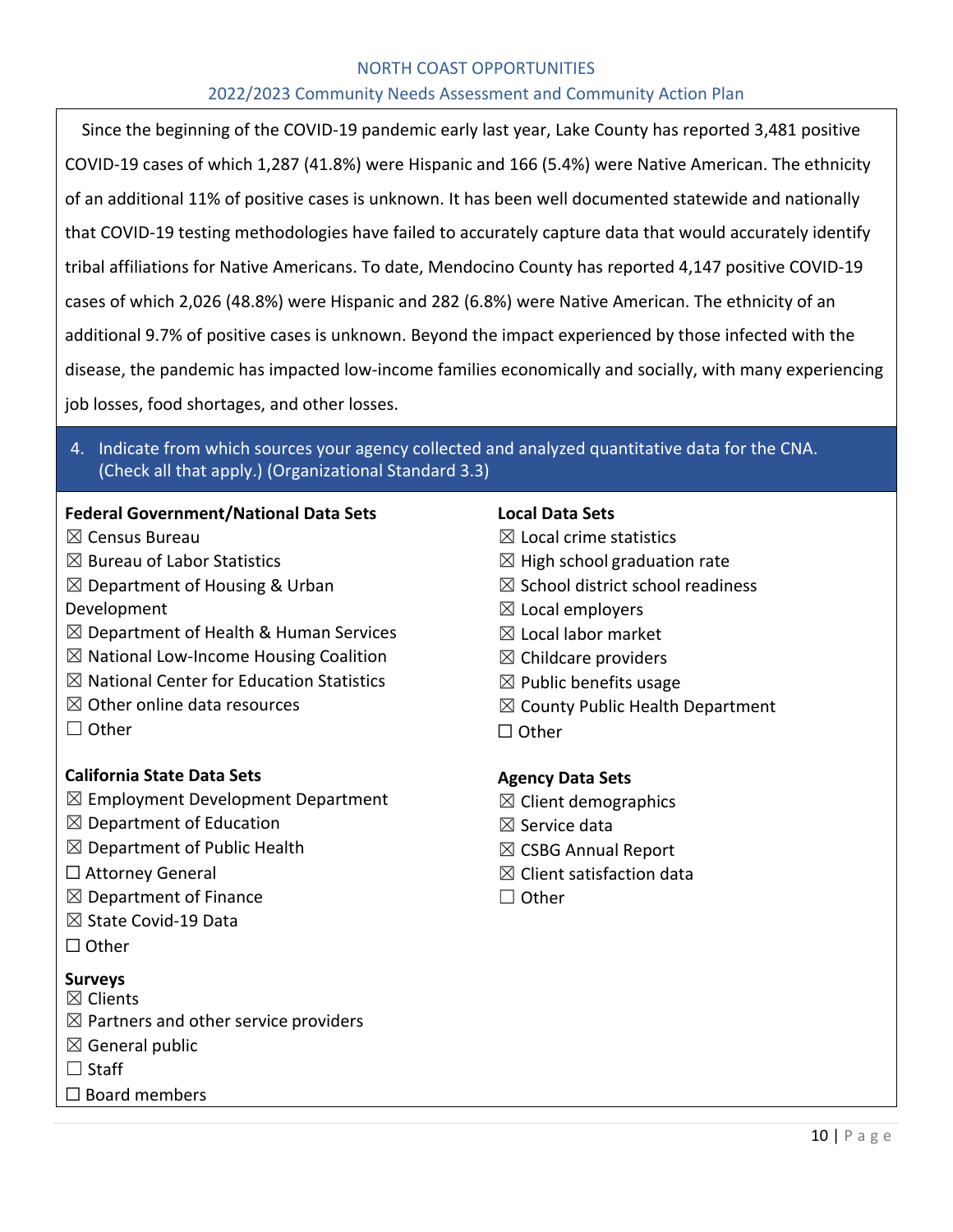2022/2023 Community Needs Assessment and Community Action Plan

| $\Box$ Private sector<br>$\Box$ Public sector<br>$\Box$ Educational institutions                                                                                                                                                                    |                                                                                                                                                                                                                                   |
|-----------------------------------------------------------------------------------------------------------------------------------------------------------------------------------------------------------------------------------------------------|-----------------------------------------------------------------------------------------------------------------------------------------------------------------------------------------------------------------------------------|
| 5. If you selected "Other" in any of the data sets in Question 4, list the additional sources.                                                                                                                                                      |                                                                                                                                                                                                                                   |
| <b>NOT APPLICABLE</b>                                                                                                                                                                                                                               |                                                                                                                                                                                                                                   |
| apply.) (Organizational Standard 3.3)                                                                                                                                                                                                               | 6. Indicate the approaches your agency took to gather qualitative data for the CNA. (Check all that                                                                                                                               |
| <b>Surveys</b><br>$\boxtimes$ Clients<br>$\boxtimes$ Partners and other service providers<br>$\boxtimes$ General public<br>$\Box$ Staff<br>$\Box$ Board members<br>$\Box$ Private sector<br>$\Box$ Public sector<br>$\Box$ Educational institutions | <b>Focus Groups</b><br>$\boxtimes$ Local leaders<br>$\boxtimes$ Elected officials<br>$\boxtimes$ Partner organizations' leadership<br>$\Box$ Board members<br>$\Box$ New and potential partners<br>$\Box$ Clients<br>$\Box$ Staff |
| <b>Interviews</b><br>$\boxtimes$ Local leaders<br>$\boxtimes$ Elected officials<br>$\boxtimes$ Partner organizations' leadership<br>$\Box$ Board members<br>$\Box$ New and potential partners<br>$\Box$ Clients                                     | $\boxtimes$ Community Forums<br>$\Box$ Asset Mapping<br>$\Box$ Other                                                                                                                                                              |
| qualitative data.                                                                                                                                                                                                                                   | 7. If you selected "Other" in Question 6, please list the additional approaches your agency took to gather                                                                                                                        |
| <b>NOT APPLICABLE</b>                                                                                                                                                                                                                               |                                                                                                                                                                                                                                   |
| 3.3; State Plan)                                                                                                                                                                                                                                    | 8. Describe your agency's analysis of the quantitative and qualitative data collected from low-income<br>individuals and families. Include a description of the data collected. (Organizational Standards 1.1, 1.2,               |
|                                                                                                                                                                                                                                                     | Each NCO programs develops its own systems and processes to ensure that programs are informed by                                                                                                                                  |
|                                                                                                                                                                                                                                                     | customer input. For example, some programs conduct annual customer satisfaction surveys, while others<br>gather input from a consumer advisory board. Data collected from low-income individuals are not managed                  |
|                                                                                                                                                                                                                                                     |                                                                                                                                                                                                                                   |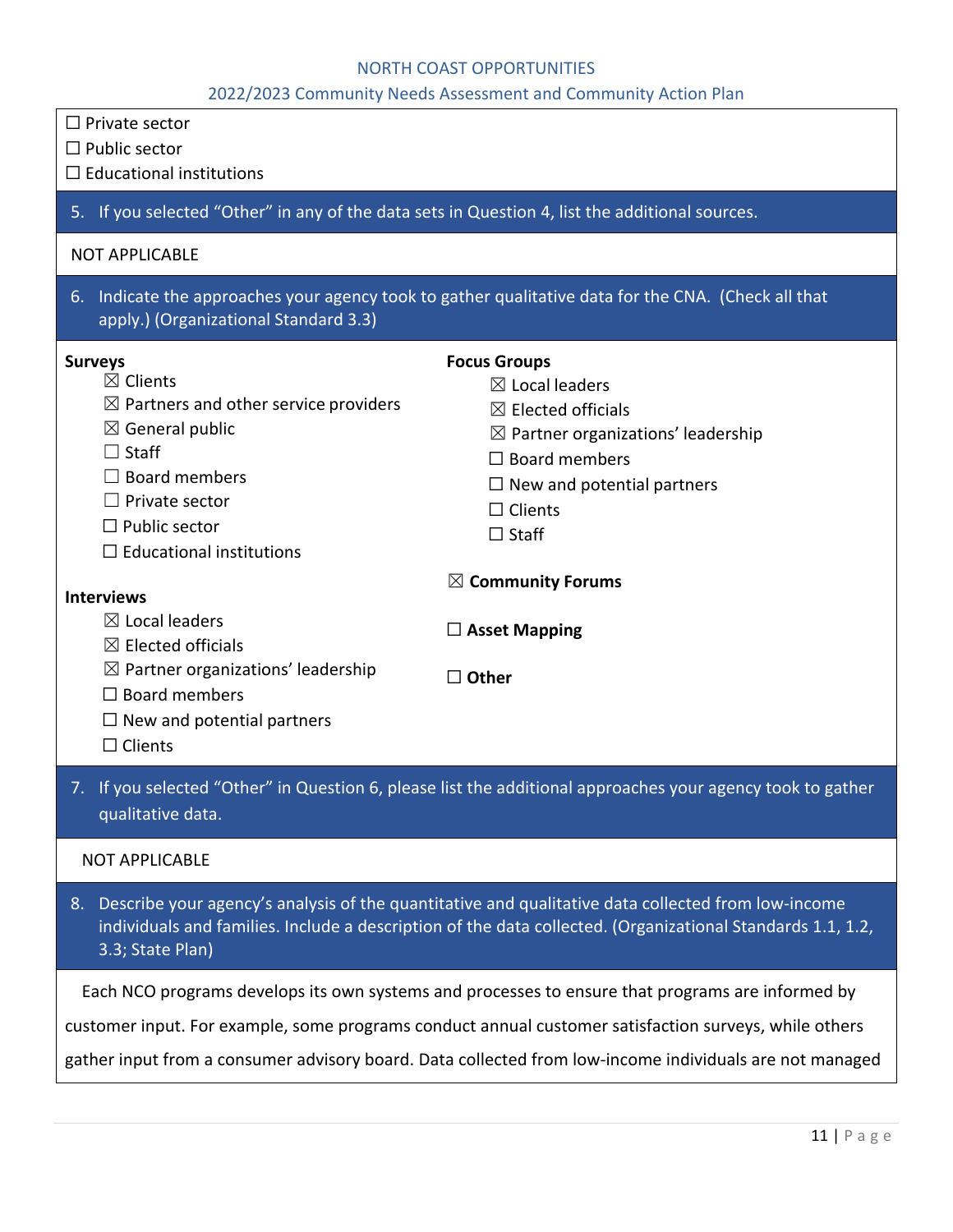#### 2022/2023 Community Needs Assessment and Community Action Plan

differently from data collected from the general public. For example, community surveys are collected from the broadest possible audience, including low-income individuals, and low-income individuals participated in all CNA data collection activities (e.g., surveys, focus groups, community forums, interviews). Efforts to ensure the participation of low-income individuals in these processes include broad outreach through newspaper and radio PSAs, email blasts, social media posts, and direct outreach by partners to their constituents. On the community surveys, respondents were asked for their income levels, which enabled data disaggregation. However, the data analysis did not find significant differences in the needs identified by low-income people compared to needs identified by the general population.

# 9. Summarize the data gathered from each sector of the community listed below and detail how your agency used the information to assess needs and resources in your agency's service area(s). Your agency must demonstrate that each sector was included in the needs assessment; A response for each sector is required. (CSBG Act Sections 676(b)(3)(C), 676(b)(9); Organizational Standard 2.2; State Plan)

#### **ALL SECTORS:**

NCO worked with partners to conduct the community assessment process through a variety of strategies. While the assessment strategies reached all sectors of the community, partners did not seek to collect data separately by sector. For example, assessments did not isolate data from the public sector from data collected from faith-based organizations, although both were included in the process. The assessment used as large a net as possible, so that information was gathered from all sectors, and specific sectors were not targeted by sector. Representatives of each sector assisted by distributing and collecting surveys from members of their sector, and members of each sector also participated in key informant interviews, community forums, and focus groups.

Examples include the community surveys conducted in each county, and the community forums held as part of the community needs assessment process. Partners representing specific sectors of the community were tasked with reaching out to their clients and constituents to ensure that their input was included in the process. The collaborative groups in which NCO participates have been developed to include broad community representation.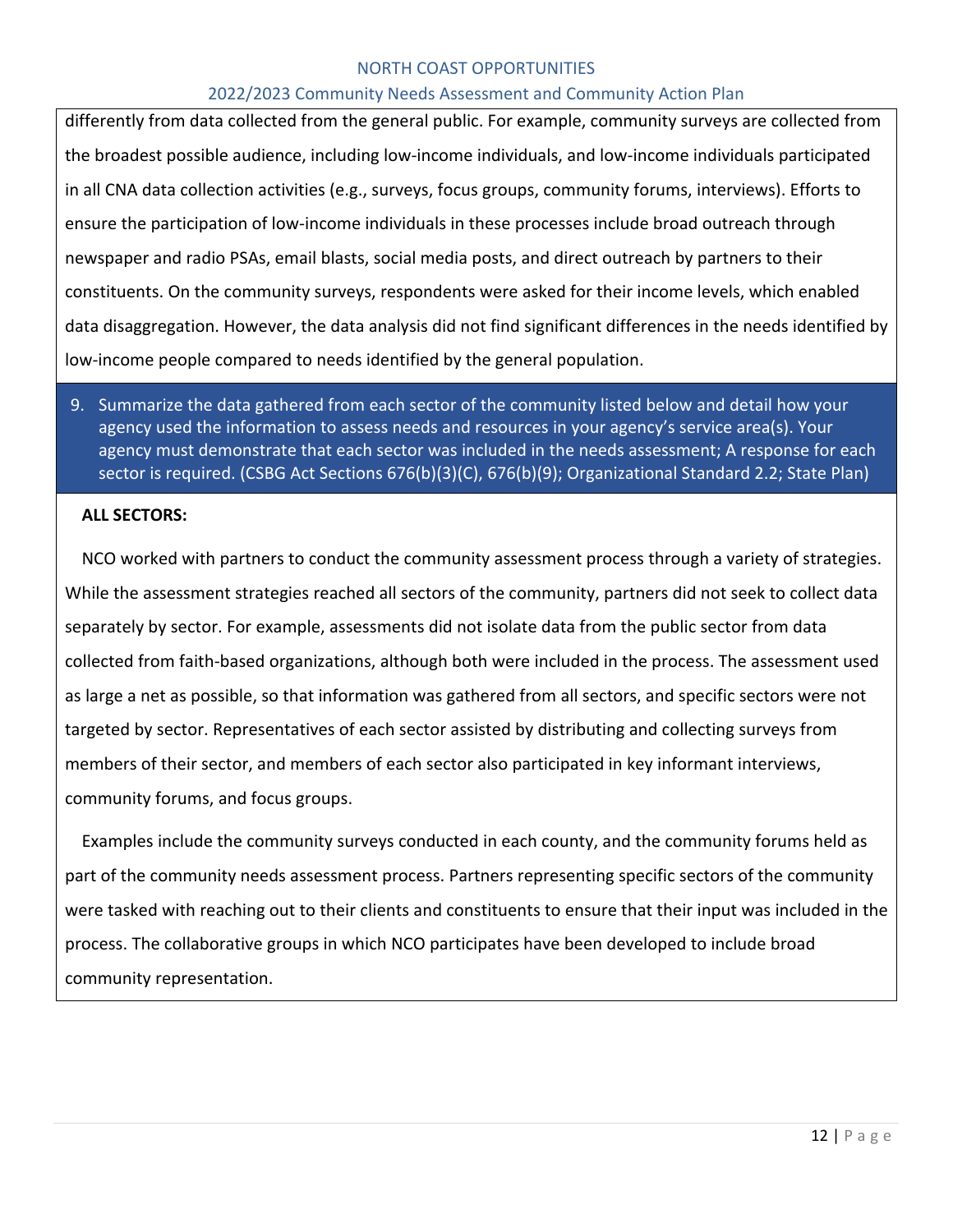#### 2022/2023 Community Needs Assessment and Community Action Plan

10. "Causes of poverty" are the negative factors that create or foster barriers to self-sufficiency and/or reduce access to resources in communities in which low-income individuals live. After review and analysis of the data, describe the causes of poverty in your agency's service area(s). (Organizational Standard 3.4, State Plan)

In general, causes of poverty in Lake and Mendocino Counties are similar to conditions associated with poverty in other communities (e.g., multi-generational drug and alcohol use, unemployment, housing instability and homelessness, inadequate access to health services, domestic abuse, mental illness, inadequate access to nutritious food, inadequate availability of early education, youth development, and higher education opportunities). NCO works tirelessly to address and alleviate poverty, but does not anticipate that its efforts will resolve structural causes of poverty during the coming year. Please see attached Lake and Mendocino Community Health Needs Assessments (CHNA) for further discussion (Appendix B and Appendix C).

From the beginning of the pandemic through May 20, 2021, Lake and Mendocino Counties have reported 7,618 positive COVID cases and 92 deaths from the disease. Mendocino County reported 4,147 positive COVID-19 cases of which 2,026 (48.8%) were Hispanic and 282 (6.8%) were Native American. The ethnicity of an additional 9.7% of positive cases are unknown. Lake County has reported 3,481 positive COVID-19 cases of which 1,287 (41.8%) were Hispanic and 166 (5.4%) were Native American. The ethnicity of an additional 11% are unknown. It has been well documented statewide and nationally that COVID-19 testing methodologies have failed to accurately capture data that would accurately identify tribal affiliations for Native Americans. See Appendix E, Additional Assessment Data for COVID-Related Needs, for qualitative data related to COVID needs.

11. "Conditions of poverty" are the negative environmental, safety, health and/or economic conditions that may reduce investment or growth in communities where low-income individuals live. After review and analysis of the data, describe the conditions of poverty in your agency's service area(s). (Organizational Standard 3.4, State Plan)

Conditions of poverty in Lake and Mendocino Counties are similar to conditions associated with poverty in other communities (e.g., systemic inequality, institutional racism, globalization, economic downturns, rising healthcare costs, climate change, housing shortages). Conditions relevant to Lake and Mendocino County in recent years include a series of devastating wildfires and, more recently, the COVID-19 pandemic.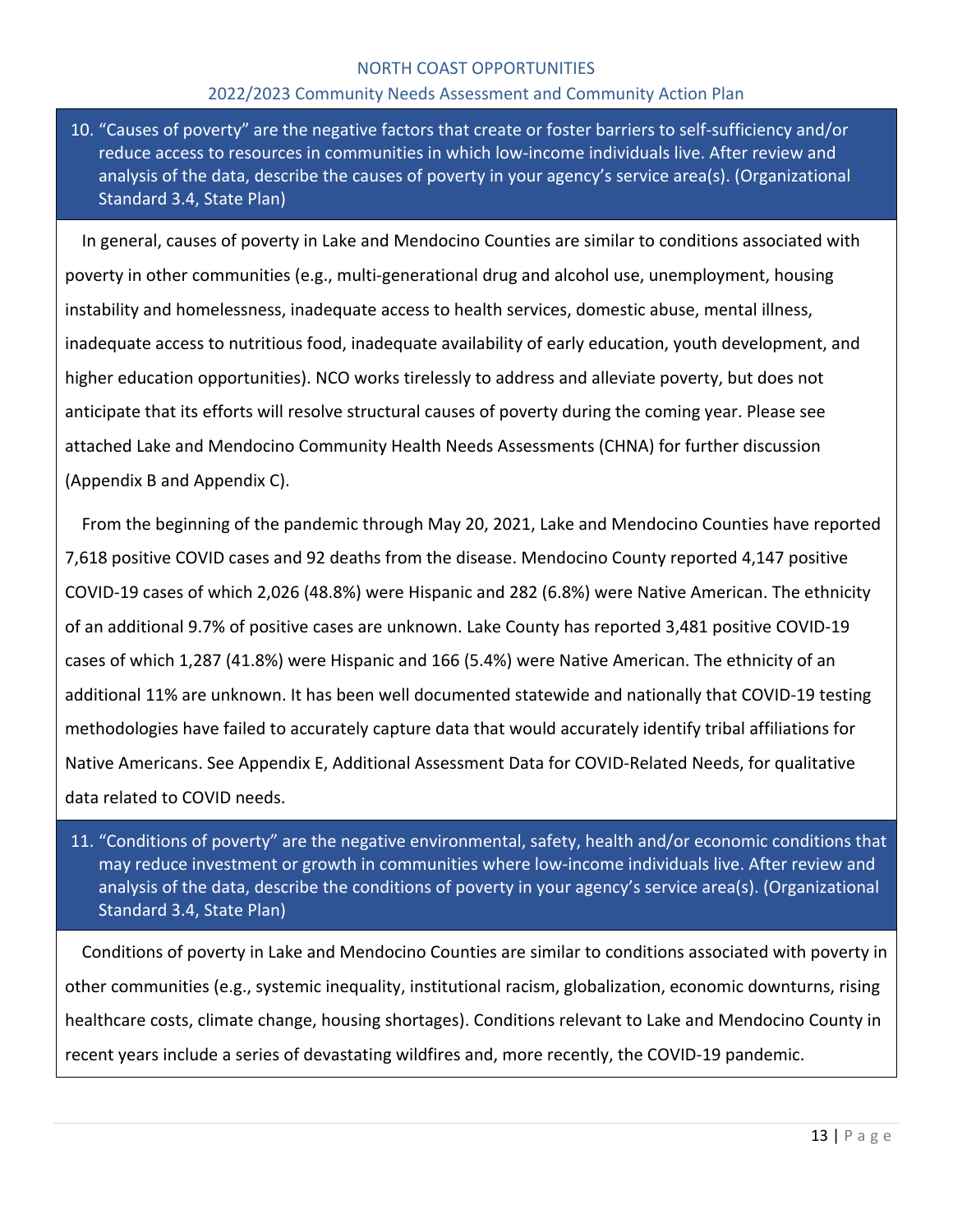#### 2022/2023 Community Needs Assessment and Community Action Plan

Since the summer of 2015, ten major wildfires have devastated more than half of Lake County's 1,256 square miles as well as significant portions of Mendocino County, destroying some 3,000 homes and other structures and wreaking havoc on individuals, families, businesses, communities, and the environment. In the summer of 2018, the Mendocino Complex Fire blazed through both counties to become the largest fire in California history, burning 459,000 acres.

The county CHNAs are framed around the social determinants of health and highlight many of the disparities that local Latinx and Native American populations face in terms of education, income, and related conditions that contribute to disproportionate harm from COVID-19.

12. Describe your agency's approach or system for collecting, analyzing, and reporting customer satisfaction data to the governing board. (Organizational Standard 6.4, State Plan)

 $\boxtimes$  No change to the response in your agency's 2020-2021 CAP.

 $\Box$  Adaptations to the response in your agency's 2020-2021 CAP are described below.

Each NCO program has developed its own systems and processes to ensure that programs are informed by customer input. For example, some programs conduct annual customer satisfaction surveys, while others gather input from a consumer advisory board. Data collected through these processes are compiled by program staff and presented to Board members during their regularly scheduled meetings.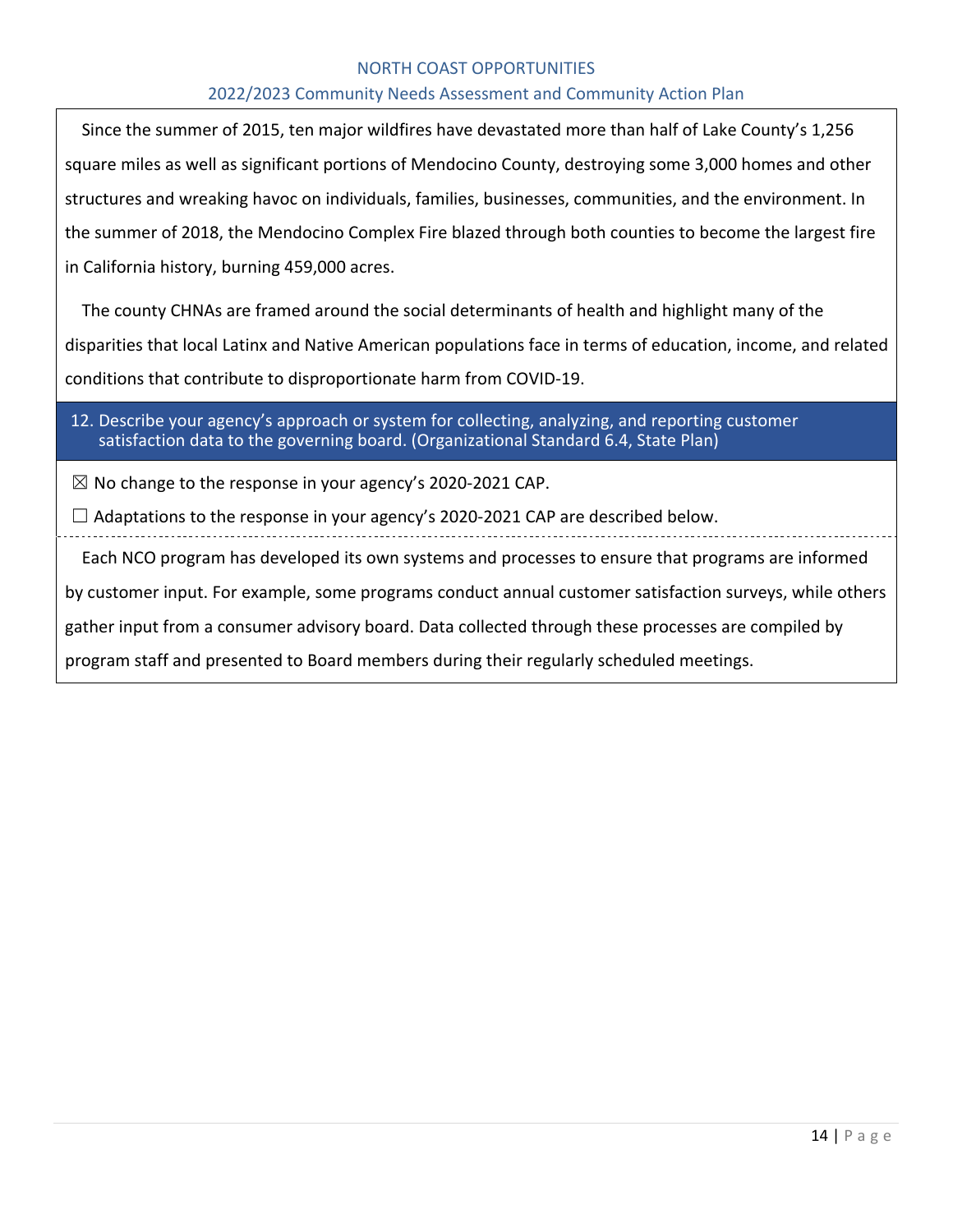## 2022/2023 Community Needs Assessment and Community Action Plan

# Community Needs Assessment Results

CSBG Act Section 676(b)(11)

California Government Code Section 12747(a)

#### **Table 1: Needs Table**

| <b>Needs Identified</b>                 | Level                                | Integral<br>to<br>Agency<br><b>Mission</b><br>(Y/N) | Currently<br>Addressing<br>(Y/N) | Agency<br>Priority<br>(Y/N) |
|-----------------------------------------|--------------------------------------|-----------------------------------------------------|----------------------------------|-----------------------------|
| Collaboration and alignment of services | Community                            | <b>YES</b>                                          | <b>YES</b>                       | <b>YES</b>                  |
| Health and nutrition                    | Family and individual                | <b>YES</b>                                          | <b>YES</b>                       | <b>YES</b>                  |
| Community engagement                    | Community, family, and<br>individual | <b>YES</b>                                          | <b>YES</b>                       | <b>YES</b>                  |
| Housing and homelessness                | Family and community                 | <b>YES</b>                                          | <b>YES</b>                       | <b>YES</b>                  |
| Economic                                | Community, family, and<br>individual | <b>YES</b>                                          | <b>YES</b>                       | <b>YES</b>                  |
| Employment                              | Community, family, and<br>individual | <b>YES</b>                                          | <b>YES</b>                       | <b>YES</b>                  |
| Mental health and substance use         | Family and individual                | <b>YES</b>                                          | <b>YES</b>                       | <b>YES</b>                  |

**Needs Identified:** List the needs identified in your most recent CNA.

**Level:** List the need level, i.e. community or family. Community Level: Does the issue impact the community, not just clients or potential clients of the agency? For example, a community level employment need is: There is a lack of good paying jobs in our community. Family Level: Does the need concern individuals/families who have identified things in their own life that are lacking? An example of a family level employment need would be: Individuals do not have good paying jobs.

**Integral to Agency Mission:** Indicate if the identified need aligns with your agency's mission.

**Currently Addressing**: Indicate if your agency is already addressing the identified need.

**Agency Priority:** Indicate if the identified need will be addressed either directly or indirectly.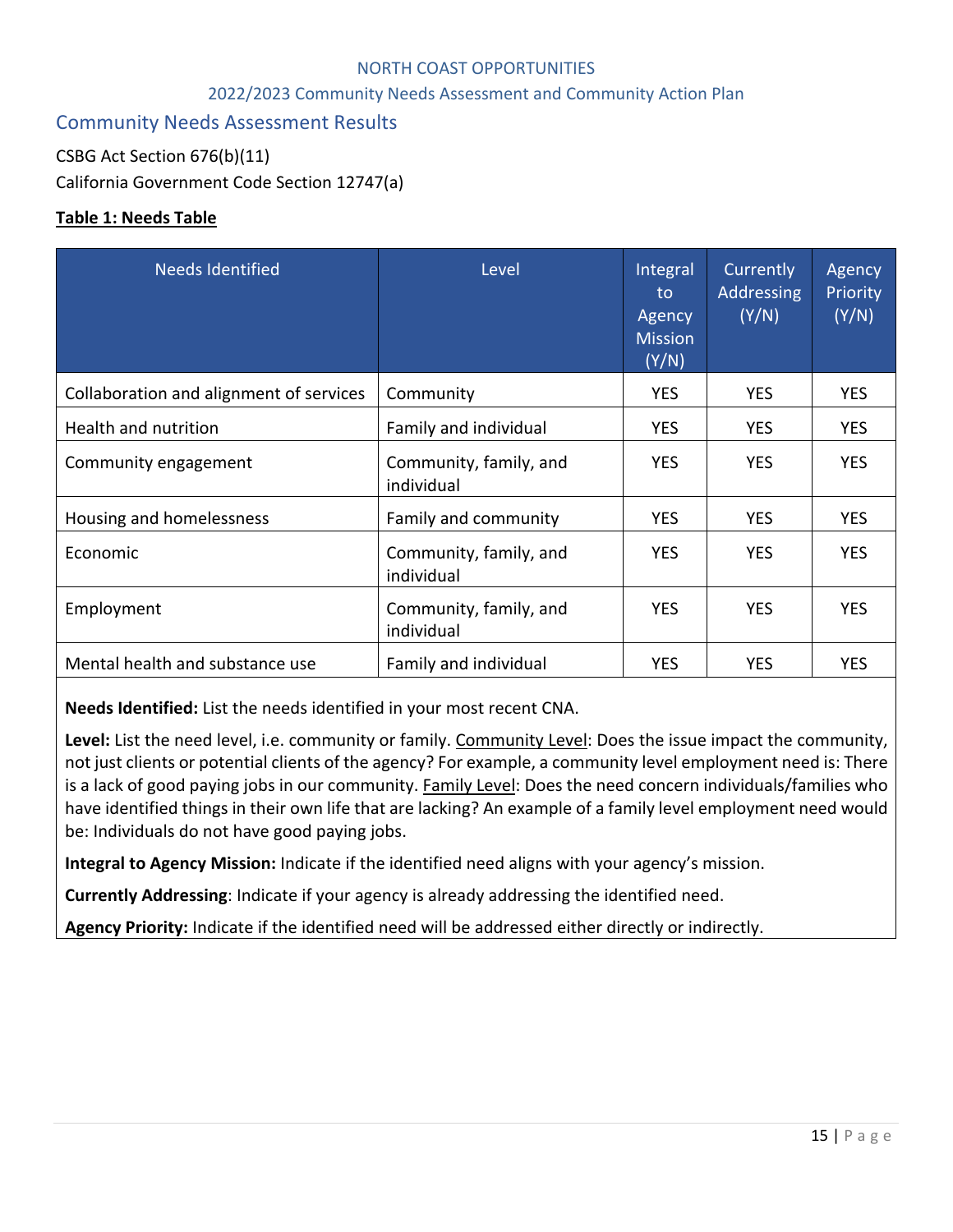# 2022/2023 Community Needs Assessment and Community Action Plan

# **Table 2: Priority Ranking Table**

| <b>Agency Priorities</b>                         | Description of                                                                                                                                                                                                                            | Indicator(s)/Service(s) Category                                                                                                                                                                                                                                                                                                                                                                                                                |
|--------------------------------------------------|-------------------------------------------------------------------------------------------------------------------------------------------------------------------------------------------------------------------------------------------|-------------------------------------------------------------------------------------------------------------------------------------------------------------------------------------------------------------------------------------------------------------------------------------------------------------------------------------------------------------------------------------------------------------------------------------------------|
|                                                  | programs, services,<br>activities                                                                                                                                                                                                         | (CNPI, FNPI, SRV)                                                                                                                                                                                                                                                                                                                                                                                                                               |
| 1. Collaboration<br>and alignment of<br>services | • Hope Rising<br>• Healthy Mendocino<br>• Continuums of Care                                                                                                                                                                              | • Capacity Building: Module 2, Section B5<br>• Allocated Resources: Module 2, Section C3                                                                                                                                                                                                                                                                                                                                                        |
| 2. Housing and<br>homelessness                   | • New Digs case management and<br>financial support for rapid<br>rehousing<br>• Building Homes, Building Lives<br><b>Workforce Accelerator Program</b><br>to renovate and build affordable<br>housing to increase rental<br>housing stock | • Housing: Module 4, Section A: FNPI4a-4e<br>and Section B: SRV 4c, 4d, 4f, 4g, 4h, 4k, 4m,<br>4n, 4o, 4p (Housing Indicators)                                                                                                                                                                                                                                                                                                                  |
| 3. Community<br>engagement                       | • EPIC program, providing<br>emergency preparedness<br>information and trainings<br>• Volunteer Network<br>• COVID outreach and education<br>• Caring Kitchen<br>• Leadership Mendocino                                                   | • Civic Engagement: Module 4, Section A FNPI<br>6a, 6a1 and 6a3 for all 5 programs.<br>• Volunteers Trained: Module 4, Section B SRV<br>6f<br>• Health: COVID Outreach: SRV 5a and<br>Incentives distributed 5hh<br>• Health: Volunteers trained by Caring<br>Kitchen: Module 4, Section A FNPI 5a<br>Leadership Training: Leadership Mendocino<br>Module 4, Section B SRV6b                                                                    |
| 4. Health and<br>nutrition                       | • Gardens Project for community<br>gardens, food production<br>workshops<br>• Caring Kitchen<br>• Walk and Bike Mendocino<br>• Food Hub and COVID box<br>distribution<br>• Lakeport Community Kitchen                                     | • Health: Module 4, Section A FNPI 5a-5f<br>• Health: Gardens Project gardening activities<br>and skills classes: Module 4 Section B: SRV<br>5ff and 5gg<br>• Walk and Bike: Module 4, Section B SRV 5p<br>(Wellness Classes) and Section A FNPI 5b and<br>5c<br>• Health: Food Hub and COVID Box (Food<br>Distribution) Module 4 Section B: SRV 5jj<br>• Health: Lakeport Community Kitchen<br>Module 4 Section B: SRV 5ii (Prepared<br>Meals) |
| 5. Economic issues                               | • Food Hub, to support farmers in<br>building capacity to access local<br>markets<br>• VITA tax preparation assistance                                                                                                                    | • Income: Module 4, Section A FNPI 3h, 3e, 3z<br>for Food Hub<br>• VITA tax preparation assistance: Module 4,<br>Section A FNPI 3d and 3h and Module 4<br>Section B: SRV 30                                                                                                                                                                                                                                                                     |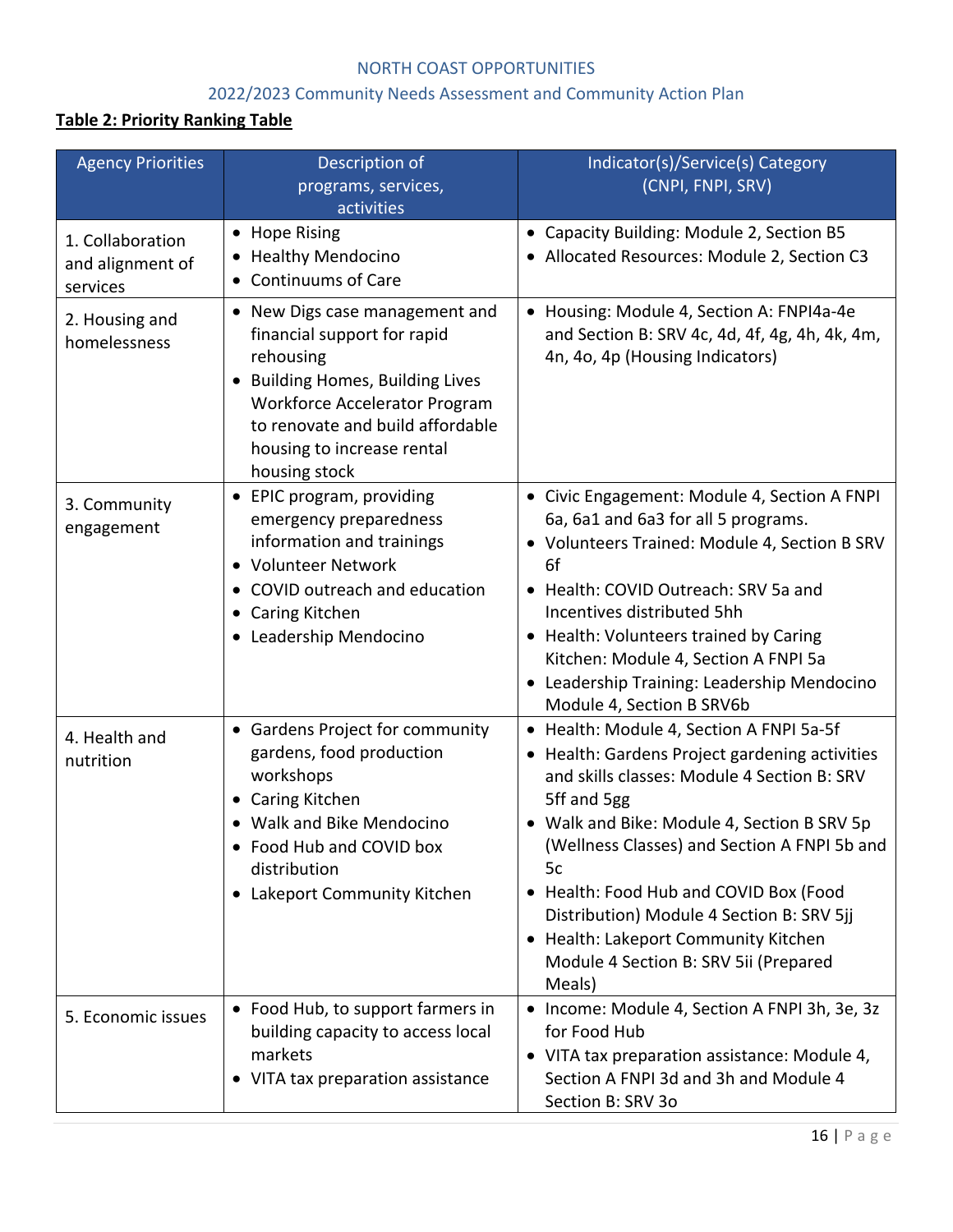#### 2022/2023 Community Needs Assessment and Community Action Plan

| <b>Agency Priorities</b>              | Description of<br>programs, services,<br>activities                                                                                                                                                                                                                                                                                                                           | Indicator(s)/Service(s) Category<br>(CNPI, FNPI, SRV)                                                                                                                                                                                                           |
|---------------------------------------|-------------------------------------------------------------------------------------------------------------------------------------------------------------------------------------------------------------------------------------------------------------------------------------------------------------------------------------------------------------------------------|-----------------------------------------------------------------------------------------------------------------------------------------------------------------------------------------------------------------------------------------------------------------|
|                                       | • People Helping People Project<br>case management to provide<br>COVID economic crisis relief                                                                                                                                                                                                                                                                                 | • People Helping People: Mod 4, Section A<br>FNPI 4c-4e (Housing) and Section B: SRV 4c,<br>4d, 4k (Rent Payments, Mortgage Payments,<br>Utility Payments)                                                                                                      |
| 6. Employment                         | • Caring Kitchen, training at-risk<br>youth to prepare meals for<br>cancer patients<br>• Building Homes, Building Lives<br>Workforce Accelerator program<br>to provide construction training<br>and employment options<br>• Head Start and Rural<br>Communities Child Care: explore<br>opportunities to build agency<br>capacity through improved<br>outreach and recruitment | • Employment: Module 4, Section A FNPI 1a<br>and SRV 1a<br>Employment: Module 4, Section A FNPI 1b,<br>1c, 1d Section B: SRV 1a (Employment<br>Indicators)<br>• Employment: Module 2, Section B4d:<br>Number of staff with a child development<br>certification |
| 7. Mental health<br>and substance use | • Life skills training for homeless<br>families<br>• ACEs training for childcare<br>providers and Head Start staff                                                                                                                                                                                                                                                            | • Module 4, Section A FNPI 5C and 5f (seniors)<br>SRV 5II Life skills coaching sessions<br>• Staff Training: Module 2, Section B2b                                                                                                                              |

**Agency Priorities:** Rank your agency priorities.

**Description of programs, services, activities:** Briefly describe the program, services or activities that your agency will provide to address the need. Identify the number of clients to be served or the number of units offered, including timeframes for each.

**Indicator/Service Category (CNPI, FNPI, SRV):** List the indicator(s) or service(s) that will be reported in annual report.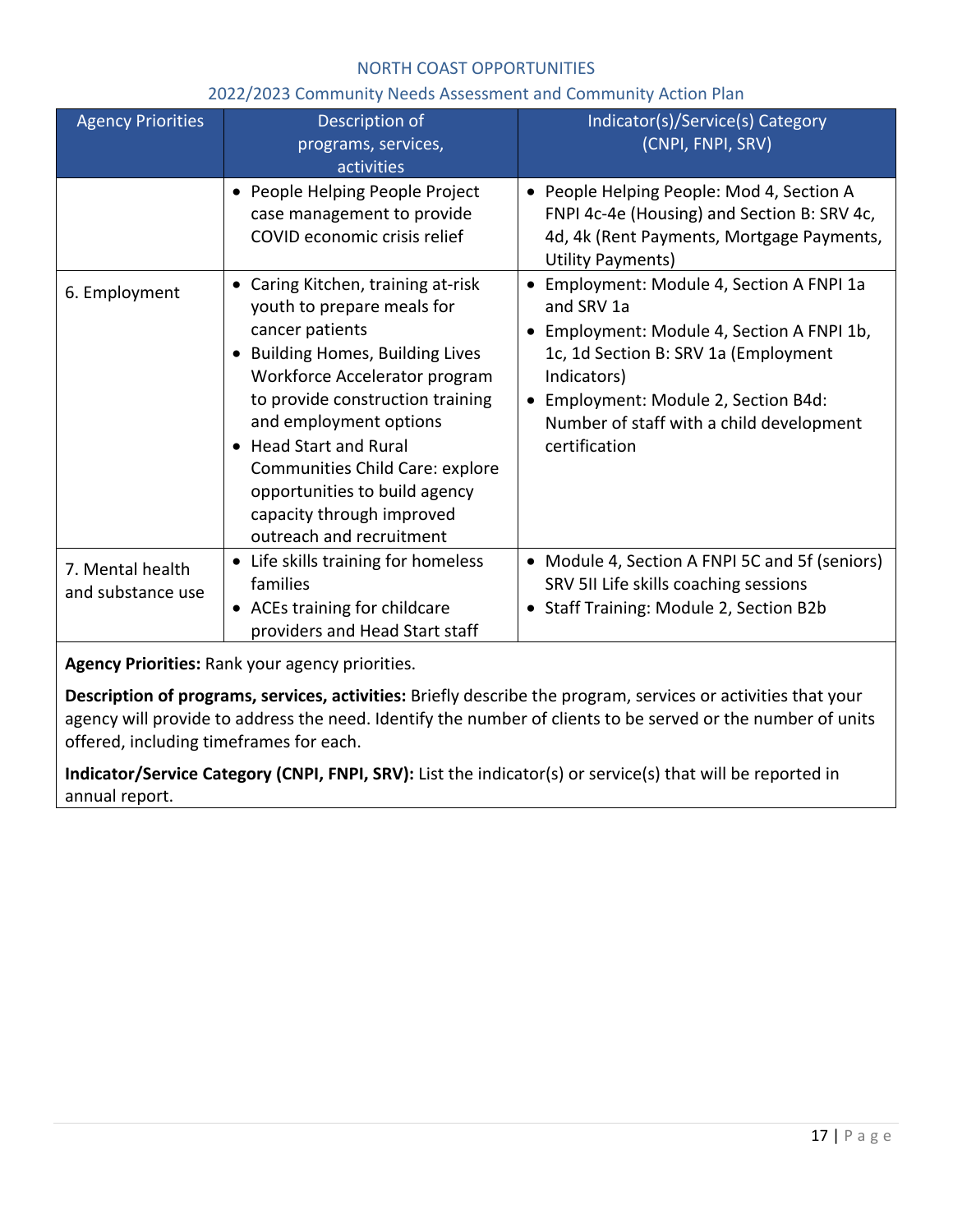#### 2022/2023 Community Needs Assessment and Community Action Plan

# **Part II: Community Action Plan**

CSBG Act Section 676(b)(11)

California Government Code Sections 12745(e), 12747(a)

California Code of Regulations, Title 22, Division 11, Chapter 1, Sections 100651 and 100655

# Vision and Mission Statement

# 1. Provide your agency's Vision Statement.

At NCO, we envision healthy, vibrant, compassionate, and strong communities.

#### 2. Provide your agency's Mission Statement.

NCO strengthens our communities through responsive advocacy, engagement, and services.

#### **NCO VALUES**

*Focus our energy for greatest impact:* We collaborate to make a difference in the lives of the people we serve.

*Learn from challenge and change:* We look for opportunities to work differently and forge new paths.

*Demonstrate respect and integrity:* We treat individuals, their ideas and expressions, with dignity,

honesty, and fairness.

*Embrace excellence:* We provide high quality service through the dedicated efforts of our team.

*Honor diversity:* We welcome every opportunity to enrich our organization and our work with the

experiences and perspectives that are expressed through each person's race, culture, religion, mental or

physical abilities, heritage, age, sexual orientation, and gender identity.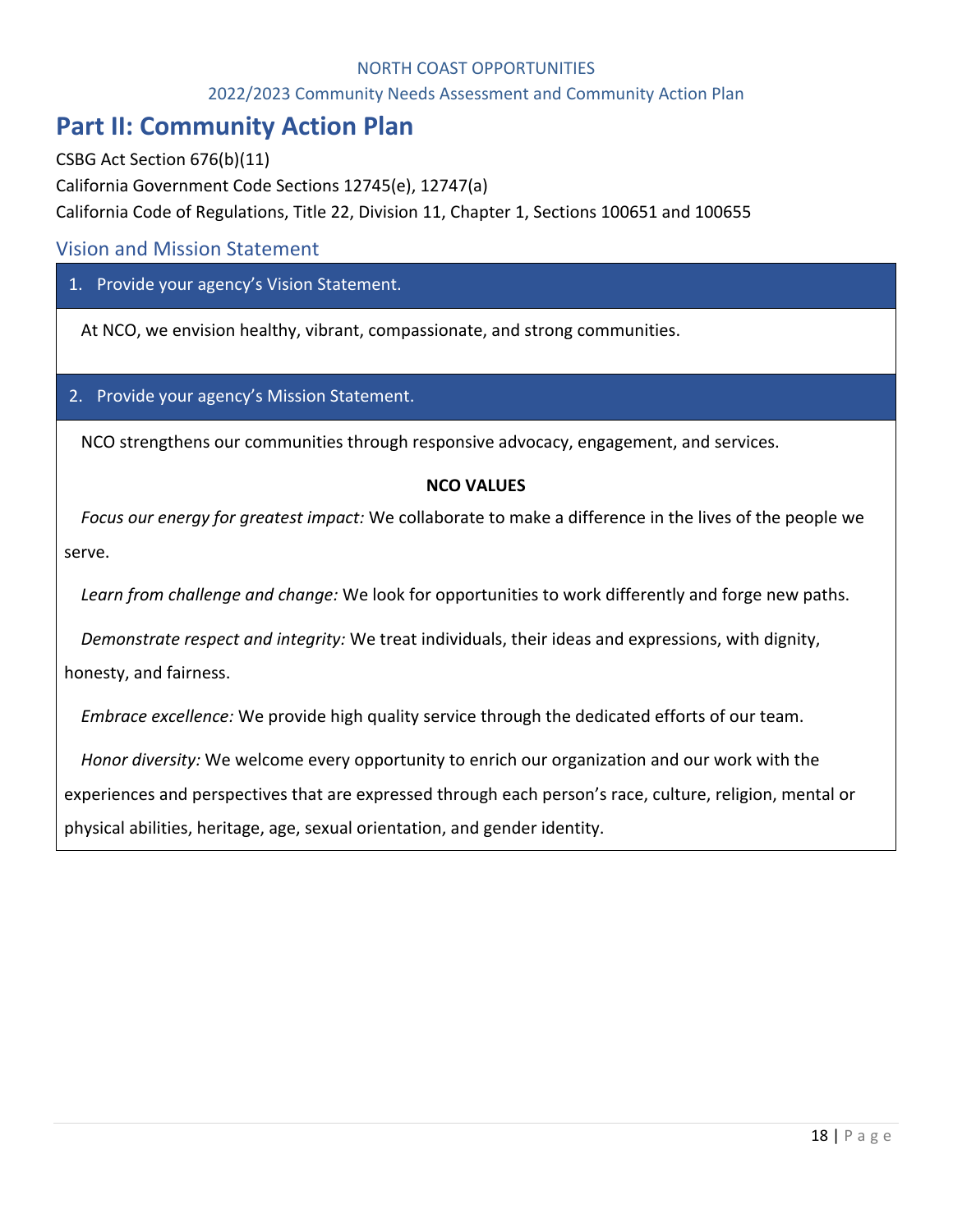#### 2022/2023 Community Needs Assessment and Community Action Plan

# Tripartite Board of Directors

CSBG Act Sections 676B(a); 676(b)(10) California Code of Regulations, Title 22, Division 11, Chapter 1, Section 100605 State Plan

- 1. Describe how your Advisory or Governing Board is involved in the decision-making process and participates in the development, planning, implementation and evaluation of programs to serve lowincome communities. (CSBG Act Section 676B(a))
- $\boxtimes$  No change to the response in your agency's 2020-2021 CAP.
- $\Box$  Adaptations to the response in your agency's 2020-2021 CAP are described below.

NCO Board members are fully involved in the organization's decision-making processes throughout program design, planning, implementation, and evaluation phases. Through a scheduled rotation, NCO Program Directors make regular presentations at monthly Board meetings and submit monthly reports on the status of their programs as well as challenges, future plans, and evaluation data demonstrating progress and accomplishments. Board members respond to the presentations with questions and suggestions that may then be incorporated for program improvement. The Board Finance Committee reviews monthly financial statements and reports back to the full Board.

- 2. Describe your agency's procedures under which a low-income individual, community organization, religious organization, or representative of low-income individuals that considers its organization or low-income individuals to be inadequately represented on your agency's board to petition for adequate representation. (CSBG Act Section 676(b)(10), State Plan)
- $\boxtimes$  No change to the response in your agency's 2020-2021 CAP.

 $\Box$  Adaptations to the response in your agency's 2020-2021 CAP are described below.

NCO embraces the tripartite Board requirement. When a member vacancy occurs, the Board Membership

Committee encourages members to personally recruit individuals meeting the vacancy criteria. Board

policies provide a process for organizations or individuals to petition if they feel their group or community is not adequately represented on the Board.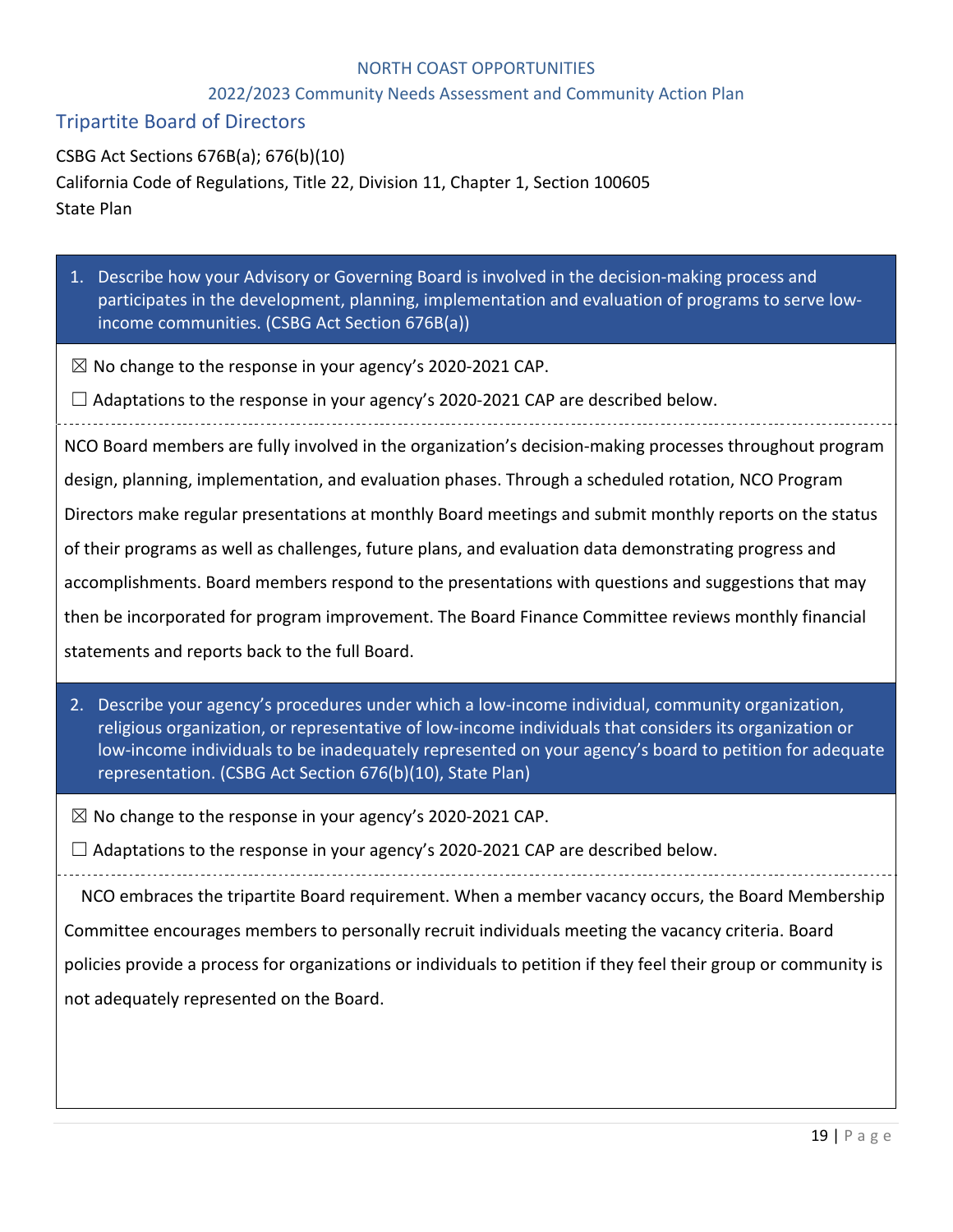#### 2022/2023 Community Needs Assessment and Community Action Plan

- 3. Describe your Advisory or Governing Board's policy for filling board vacancies in accordance with established bylaws. Include the recruiting process, democratic selections process for low-income board members, and the timeframe established by your agency to fill vacancies. (State Plan)
- ☒ No change to the response in your agency's 2020-2021 CAP.

 $\Box$  Adaptations to the response in your agency's 2020-2021 CAP are described below.

When a member vacancy occurs, the Board Membership Committee encourages members to personally recruit individuals meeting the vacancy criteria; notifications of the vacancy are also sent to eligible government officials, NCO staff members, community organizations, and newspapers and Facebook. If no applicants meet the criteria for the vacant membership slot, an applicant is required to present 20 signatures as evidence that they are working with or affiliated with a group or community that meets the criteria. Vacancies are normally filled within three to six months.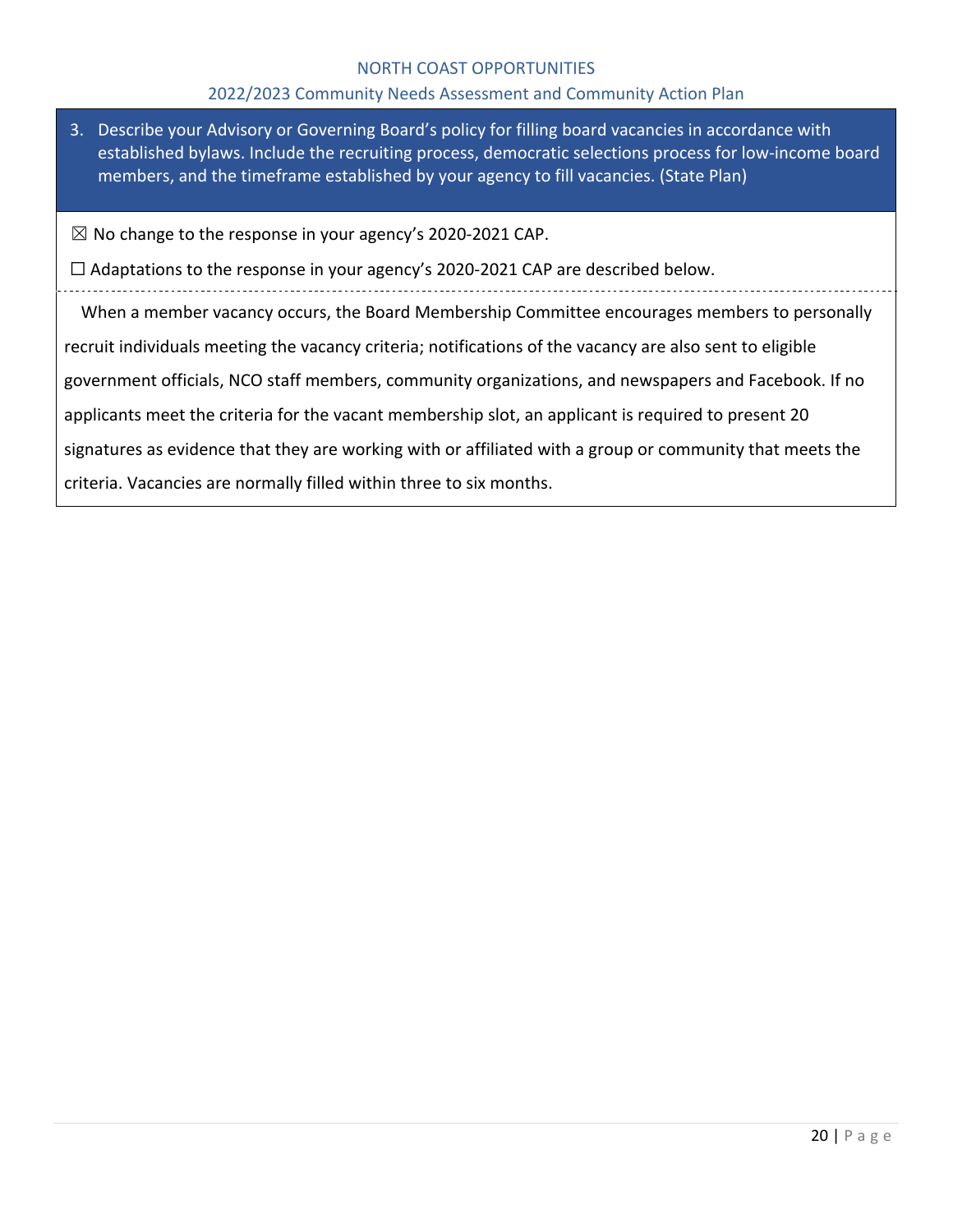## 2022/2023 Community Needs Assessment and Community Action Plan

# Service Delivery System

CSBG Act Section 676(b)(3)(A) State Plan

1. Describe your agency's service delivery system. Include a description of your client intake process or system and specify whether services are delivered via direct services or subcontractors, or a combination of both. (CSBG Act Section 676(b)(3)(A), State Plan)

Direct services provided by NCO with CSBG funds include disaster case management, rapid rehousing support, Head Start programming, youth development and food distribution, food production training and nutrition education, tax preparation assistance, and volunteer coordination. In addition to direct services, CSBG funding supports NCO's collaborative efforts. For example, in each county NCO plays a leading role in collaborative groups that seek to identify needs and determine the best ways in which they can be addressed while minimizing duplication of services.

Most of the direct service programs operated by NCO are delivered directly by agency staff, rather than through subcontracts. When the intake process has been completed, staff enter the information into CAP60, the database used to track numbers served and client demographics, quantity and type of services delivered, and client needs and outcomes.

2. List your agency's proposed programs/services/activities that will be funded by CSBG. Include a brief explanation as to why these were chosen and how they relate to the CNA. (CSBG Act Section 676(b)(3)(A), State Plan)

For the following programs, CSBG funds will be used for leveraging resources; program planning, development, and administration; securing funding; and staffing and occupancy costs.

#### **COLLABORATION AND ALIGNMENT OF SERVICES**

**Hope Rising, Healthy Mendocino, Continuums of Care for the Homeless.** Development of collaborative partnerships to build community capacity to address issues related to poverty is a primary focus of NCO activities and of these collaborative bodies.

#### **HOUSING AND HOMELESSNESS**

**New Digs.** NCO has developed a broad portfolio of housing-related services, ranging from case management for fire survivors, to financial support to prevent homelessness, to rebuilding homes for fire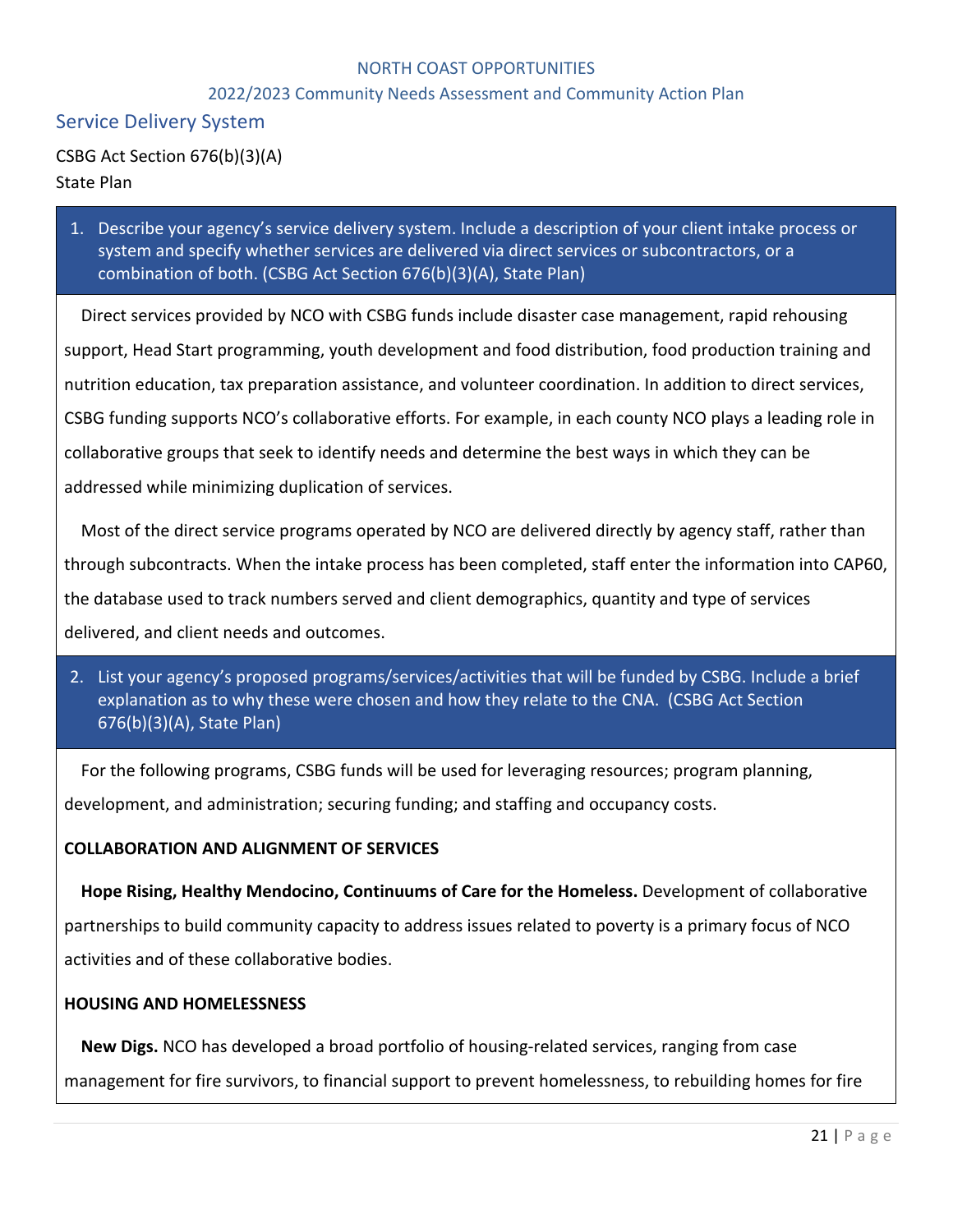#### 2022/2023 Community Needs Assessment and Community Action Plan

survivors and development of permanent supportive housing. A Housing Navigator works with landlords and local jurisdictions to develop housing resources, and Case Managers work with clients to address social and medical barriers to securing and retaining housing. Strategies focused on this result include relationship restoration, tenancy care, and landlord support, including covering home repair costs (in order to make a home suitable for renting), security deposits, or reimbursement for damages.

**Building Homes, Building Lives Workforce Accelerator Program.** Through this program NCO works with community partners to renovate and/or build new housing that is designated for the homeless and other low-income families.

#### **COMMUNITY ENGAGEMENT**

**Emergency Preparedness In Communities.** NCO is partnering with County Offices of Emergency Services and community-based organizations to deliver emergency preparedness information and training to a wide range of residents using the CalOES English/Spanish curricula, and to offer CERT trainings.

**Volunteer Network.** Through the Volunteer Network, NCO builds community capacity by working with a wide range of community partners to promote volunteer opportunities, recruit and place volunteers, and provide general volunteer trainings to people who would like to become volunteers.

**COVID Outreach and Education.** NCO works with community partners to bring COVID prevention information to low-income families and other vulnerable groups.

**Caring Kitchen**. Volunteers contribute their time to help with cooking, meal delivery, and follow-up to support healthy nutrition for persons with chronic diseases.

**Leadership Mendocino.** Founded in 1992, Leadership Mendocino was created to prepare community members from diverse occupations and backgrounds for leadership roles. The program informs current and emerging leaders on county issues, opportunities, and challenges and provides a forum for each participant to create a project that gives back to the community. Each year, 30 individuals from diverse professions, nationalities, ages, and regions of the county participate in the program, and the program now has more than 700 alumni.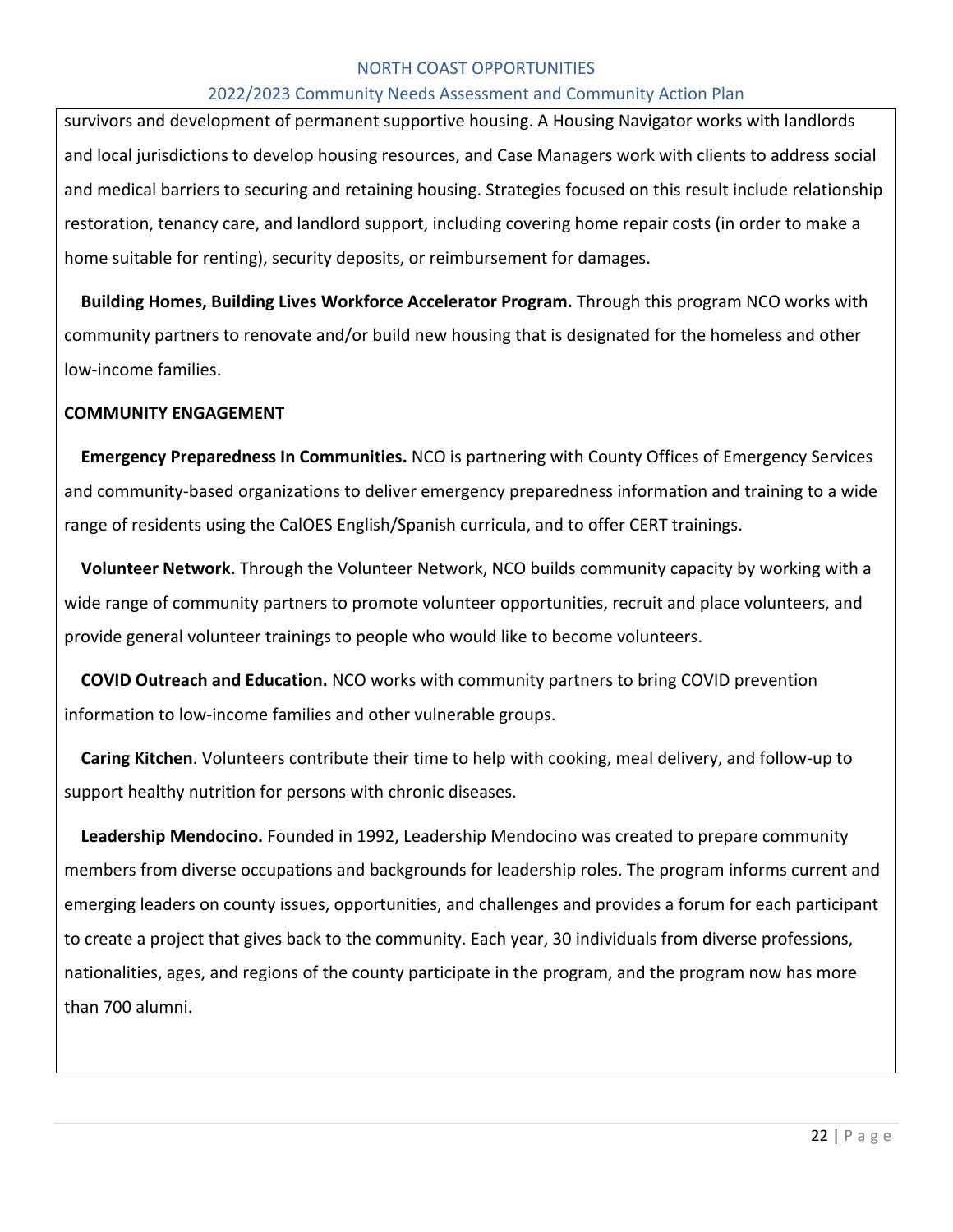# NORTH COAST OPPORTUNITIES 2022/2023 Community Needs Assessment and Community Action Plan

#### **HEALTH AND NUTRITION**

**Gardens Project.** The Gardens Project works with schools, communities, and neighborhoods to develop community and school gardens; the project also offers food production workshops on a wide range of topics.

**Caring Kitchen**. The Caring Kitchen provides weekly delivery of wholesome foods for people who are undergoing treatment for cancer and for their family members. Nutrient-dense meals are primarily plantbased and families receive enough prepared food for 3-5 meals per week.

**Walk and Bike Mendocino.** Walk and Bike Mendocino promotes walking and biking as primary transportation choices and advocates for economic equity and improved safety in transportation infrastructure. This program also provides traffic safety education to children and adults at events such as bike rodeos.

**MendoLake Food Hub.** The Food Hub uses a web-based ordering portal to aggregate and distribute foods produced by local farmers and ranchers. To better respond to the pandemic, NCO developed strategies that increased access to healthy food for low-income people who were struggling with economic and social losses.

**Lakeport Community Kitchen.** NCO is working with the City of Lakeport and other community partners to develop a new project, the Lakeport Community Kitchen, to prepare meals for those experiencing homelessness and other low-income people.

# **ECONOMIC ISSUES**

**MendoLake Food Hub.** NCO provides extensive support and technical assistance to farmers to ensure their ability to participate in the Food Hub and access local markets.

**VITA Tax Assistance.** This program supports low-income families by providing no-cost assistance with preparing and filing tax returns.

**People Helping People Project.** NCO initially developed People Helping People to provide disaster case management for people who had lost their homes in wildfires. In 2020, the program expanded to support community members struggling through the COVID-19 shelter-in-place order, including those who had lost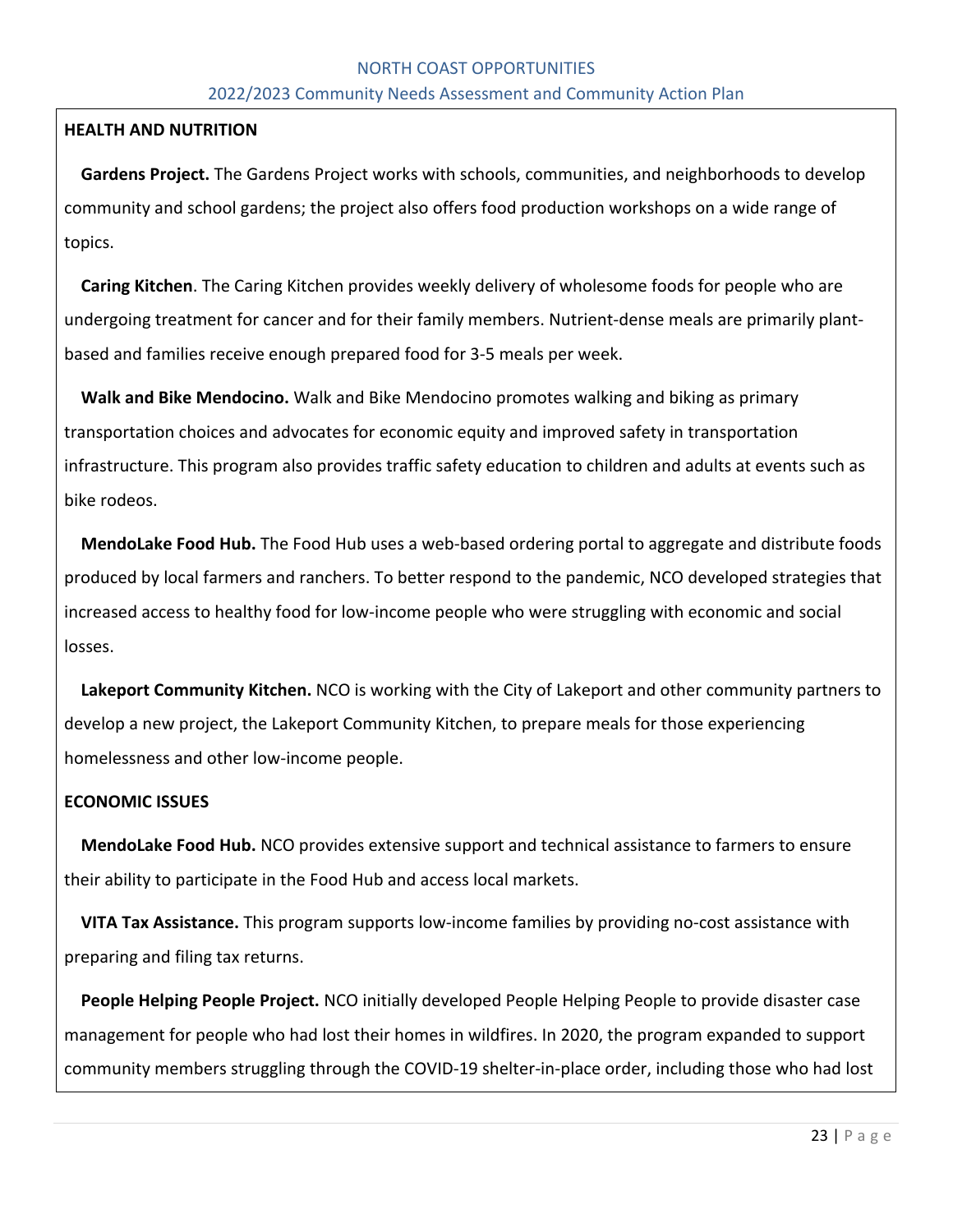#### 2022/2023 Community Needs Assessment and Community Action Plan

jobs and income. The program supports community residents by helping to fill gaps for those who do not qualify for unemployment or federal stimulus packages, have been laid off and are not able to produce income, or are otherwise experiencing food or housing crises as a direct result of COVID-19.

#### **EMPLOYMENT**

**Caring Kitchen**. NCO recruits and trains at-risk youth to assist with food preparation, giving them the opportunity to learn soft and hard job skills.

**Building Homes, Building Lives Workforce Accelerator Program.** This construction program recruits homeless people and those nearing the end of temporary housing stays and trains them in construction skills. Upon completion of the training program, participants receive a certificate and assistance with job placement.

**Head Start and Rural Communities Child Care.** The COVID-19 pandemic has exacerbated the need to develop more effective recruitment strategies to fill openings in child care and Head Start programs.

#### **MENTAL HEALTH AND SUBSTANCE USE**

**Life Skills Trainings.** NCO works with its partners to offer life skills trainings to homeless clients and to people who are experiencing challenges related to mental health and/or substance use.

**ACEs Trainings and Trauma-Informed Services.** NCO programs such as Head Start and Rural Communities Child Care ensure that teachers, staff, and child care providers are informed about Adverse Childhood Experiences (ACEs), understand how ACEs can affect the children in their care, and are able to provide trauma-informed services and support.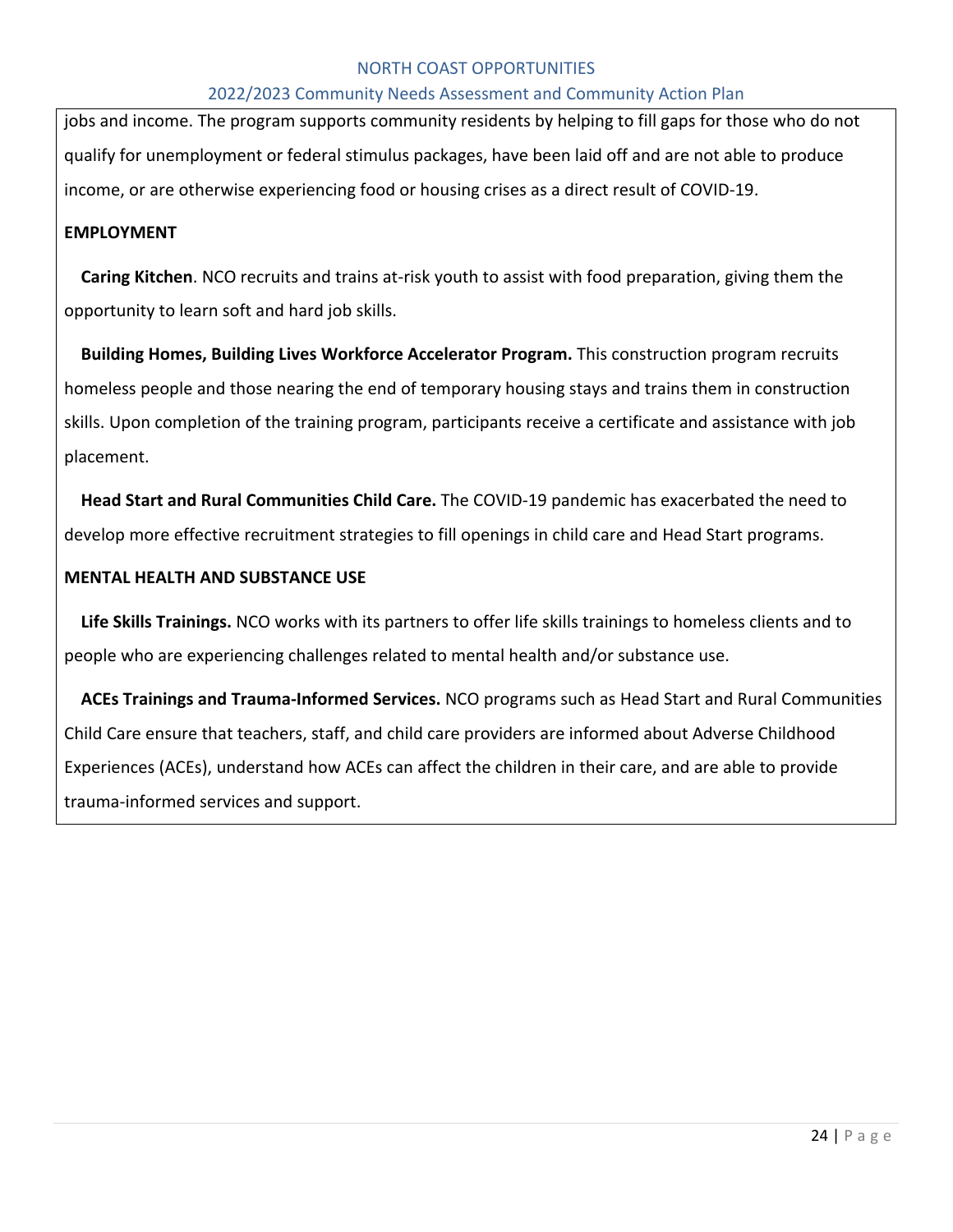#### 2022/2023 Community Needs Assessment and Community Action Plan

# Linkages and Funding Coordination

CSBG Act Sections 676(b)(1)(B) and (C), (3)(C) and (D), 676(b)(4), (5), (6), and (9) California Government Code Sections 12747, 12760 Organizational Standards 2.1, 2.4 State Plan

1. Describe how your agency coordinates funding with other providers in your service area. If there is a formalized coalition of social service providers in your service area, list the coalition(s) by name and methods used to coordinate services/funding. (CSBG Act Sections 676(b)(1)(C), 676(b)(3)(C); Organizational Standard 2.1; State Plan)

NCO plans and coordinates programs with a wide number of organizations, community groups, businesses, and governmental agencies that deal with the reduction of poverty. Community linkages are developed through a continuum of collaboration and referral efforts with partner agencies who work together to identify and address gaps in services and coordinate service delivery. Two of the collaboratives with which NCO works are described below.

**Hope Rising** is an Accountable Community for Health collaborative focused on improving the health and wellness of Lake County. The organization's Governing Board and Leadership Team consist of CEO-level executives and program directors and coordinators from health systems, Medicaid payer organizations, behavioral health organizations, criminal justice, education, elected officials, housing, long term care, payers, public health department, providers, philanthropy, county agencies, non-profit organizations, elected officials, workforce development, and community members. Hope Rising operates through four program areas, identified through the Community Health Needs Assessment: health and prevention, community engagement, housing and homelessness, and alcohol and drug misuse.

**Healthy Mendocino** works to improve quality of life in Mendocino County by encouraging informed dialogue about the actions local residents and organizations can take to improve community health. The Healthy Mendocino initiative was launched in 2013, bringing together a coalition of 20 founding partners to create and fund the project. Healthy Mendocino develops and maintains HealthyMendocino.org, a data source providing current information on a broad range of factors that affect health and well-being—from air quality, to student achievement, to poverty. Healthy Mendocino is an NCO program as well as a collaborative body.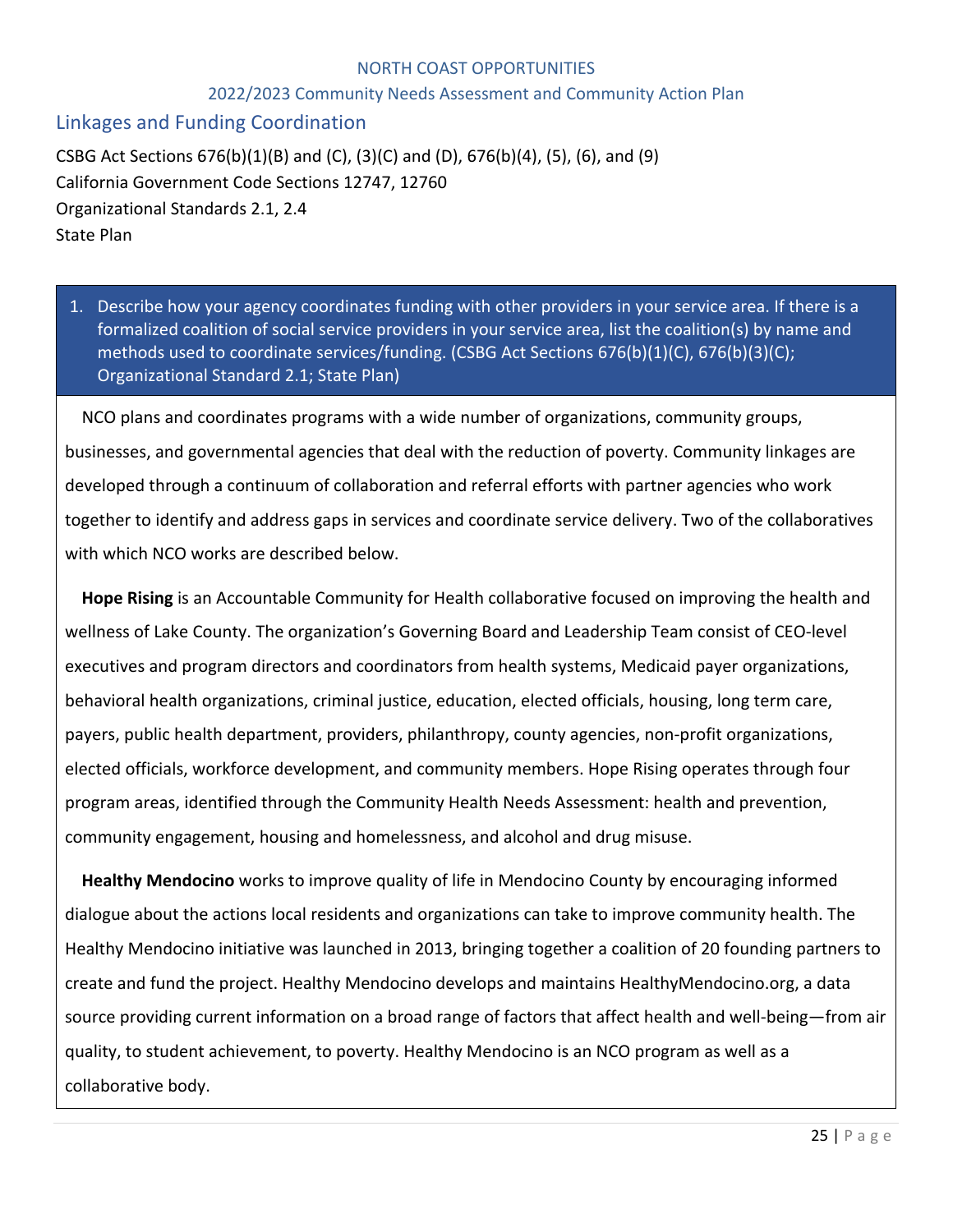#### 2022/2023 Community Needs Assessment and Community Action Plan

2. Provide information on any memorandums of understanding and/or service agreements your agency has with other entities regarding coordination of services/funding. (Organizational Standard 2.1, State Plan)

NCO and its programs enter into MOUs with a wide range of organizations and other entities. For example, NCO's Head Start program alone has MOUs with 44 entities in Mendocino County, ranging from tribal agencies, to school districts, to volunteer organizations such as Foster Grandparents. Also in Mendocino County, Healthy Mendocino partners have demonstrated their commitment to supporting informed dialogue about the actions local residents and organizations can take to improve community health in their MOU. In Lake County, the members of the Hope Rising Collaborative have entered into an MOU demonstrating their commitment to working together to address local needs.

- 3. Describe how services are targeted to low-income individuals and families and indicate how staff is involved, i.e. attend community meetings, provide information, make referrals, etc. Include how you ensure that funds are not used to duplicate services. (CSBG Act Section 676(b)(9), California Government Code Section 12760, State Plan)
- $\boxtimes$  No change to the response in your agency's 2020-2021 CAP.
- $\Box$  Adaptations to the response in your agency's 2020-2021 CAP are described below.

All NCO programs and services are developed in alignment with the organization's mission of serving lowincome individuals, families, and communities. Programs are designed in response to needs observed in the community and those revealed through the community assessment process. NCO staff participate in a wide range of groups that include other organizations and agencies whose work is focused on low-income communities, ensuring that NCO is informed about other efforts and opportunities for collaboration to avoid duplication of services. NCO communicates its activities, progress, challenges, and accomplishments to the community through a variety of media and outreach strategies and has created a Director of Communications and Administration position to coordinate these activities. Strategies include: social media posts, radio PSAs and newspaper articles; reports to partners through collaborative groups; and tabling at community events.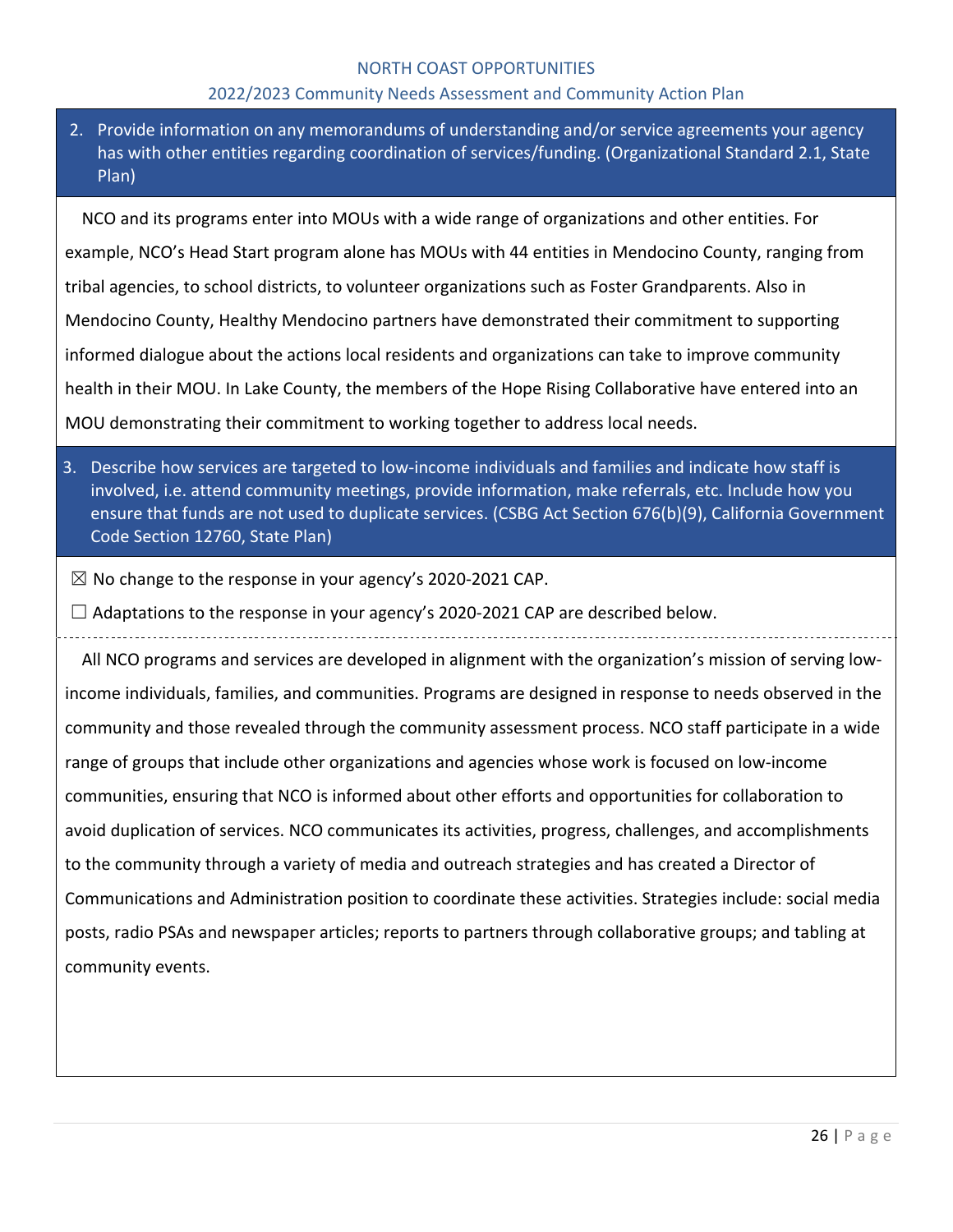#### 2022/2023 Community Needs Assessment and Community Action Plan

# 4. Describe how your agency will leverage other funding sources and increase programmatic and/or organizational capacity. (California Government Code Section 12747, State Plan)

NCO is currently administering a \$563,388 Community Service Block Grant (CSBG), which has been supplemented with \$32,000 in Discretionary Funds for website update, client database upgrade, and technology training for staff. Selected current grants listed below demonstrate NCO's ability to use CSBG funds to leverage other resources.

**Building Homes, Building Lives (\$212,260)** Funding from the State of California's Workforce Accelerator Program supports a workforce development program that employs people experiencing homelessness. Under the direction of a licensed contractor and NCO staff, new homes are built and dilapidated homes are remodeled and made available as afforable rentals through NCO's New Digs Program. The program is increasing the affordable housing pool while helping homeless people earn skills and a wage as they work toward achieving permanent housing and stable employment.

**CalFresh** (\$50,000). Provides funding for CalFresh outreach and enrollment assistance.

**Emergency Preparedness In Communities** (\$1,023,694)**.** Funding from the California Office of Emergency Services (CalOES) enables NCO to deliver emergency preparedness training to vulnerable groups in Lake and Mendocino Counties. NCO anticipates that this funding will be available again in the coming year.

**California for All CERT/LISTOS Target County Support** (\$50,000). Funding from California Volunteers supports the training of Community Emergency Response Teams, as well as providing Spanish-language LISTOS emergency-preparedness trainings.

**COVID Awareness and Education** (\$150,000). Funding from the County of Mendocino supports targeted outreach and education efforts to combat the COVID-19 pandemic.

Farm to School (\$250,000). NCO's Farm to School programming supports a range of activities focused on increasing the use of local foods in school meals and increasing access to local markets for local farmers.

**New Digs Rapid ReHousing Project** (\$1,431,731). NCO is providing a range of support and services to homeless people throughout Lake County with funding from the California Department of Housing and Community Development's Emergency Solution Grants (ESG) Program, California Emergency Solutions and Housing (CESH) Program, and the Lake County Department of Social Services. Program goals are to help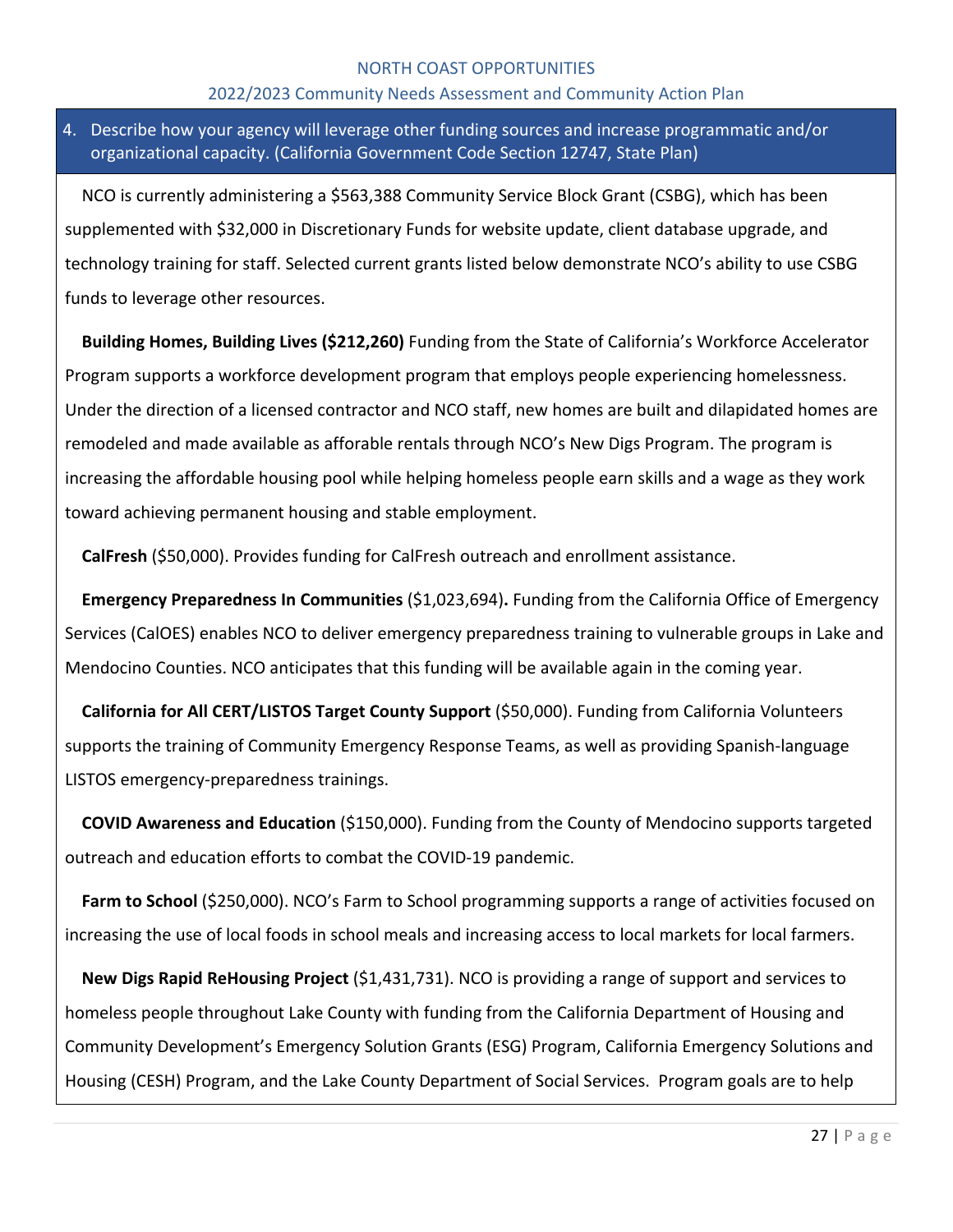#### 2022/2023 Community Needs Assessment and Community Action Plan

people who are homeless or at risk of homelessness to quickly move into and/or retain stable housing by providing assistance ranging from help with utility payments to six months of rental assistance and 12 months of intensive case management.

**Redwood Credit Union** (\$25,000). This funding provides partial support for three NCO programs: Gardens Project, MendoLake Food Hub, and Lakeport Community Kitchen.

**USDA Food Insecurity Nutrition Incentive Project** (\$60,000). NCO partners with the Ecology Center California Market Match Program to expand food stamp match at farmers markets.

**COVID Volunteer Recruitment** (\$50,000). NCO received \$50,000 from the County of Mendocino to expand volunteer outreach and recruitment efforts in response to the pandemic.

**People Helping People Program** (\$70,000). NCO has received funding from the Community Foundation of Mendocino County to continue providing case management and direct assistance relief for people who have lost income as a result of the pandemic and/or are unable to return to their previous jobs.

**Emergency Rental Assistance Program** (\$105,600). This programs complements NCO's case management support services by connecting eligible clients to emergency rental assistance. NCO also receives state funding for outreach and promotion of rental support available through the State of California.

**Disaster Case Management Program** (\$1,000,000). Catholic Charities provided funding for case management for survivors of Mendocino and Lake County fires in 2021.

5. Describe your agency's contingency plan for potential funding reductions. (California Government Code Section 12747, State Plan)

 $\boxtimes$  No change to the response in your agency's 2020-2021 CAP.

 $\Box$  Adaptations to the response in your agency's 2020-2021 CAP are described below.

During the project period, NCO will continue to use CSBG dollars to leverage major grants from federal, state, and foundation funders. NCO's contingency plan for potential funding reductions includes a tighter focus on priority issues, and the development of stronger collaborative partnerships. NCO emphasizes using federal funds to support indirect services to community-based collaborative projects and programs. To the extent that NCO funnels its CSBG funding into indirect services and capacity building, it enables beneficiary agencies to secure funds to operate services. Should CSBG funds be reduced, NCO will convene to review all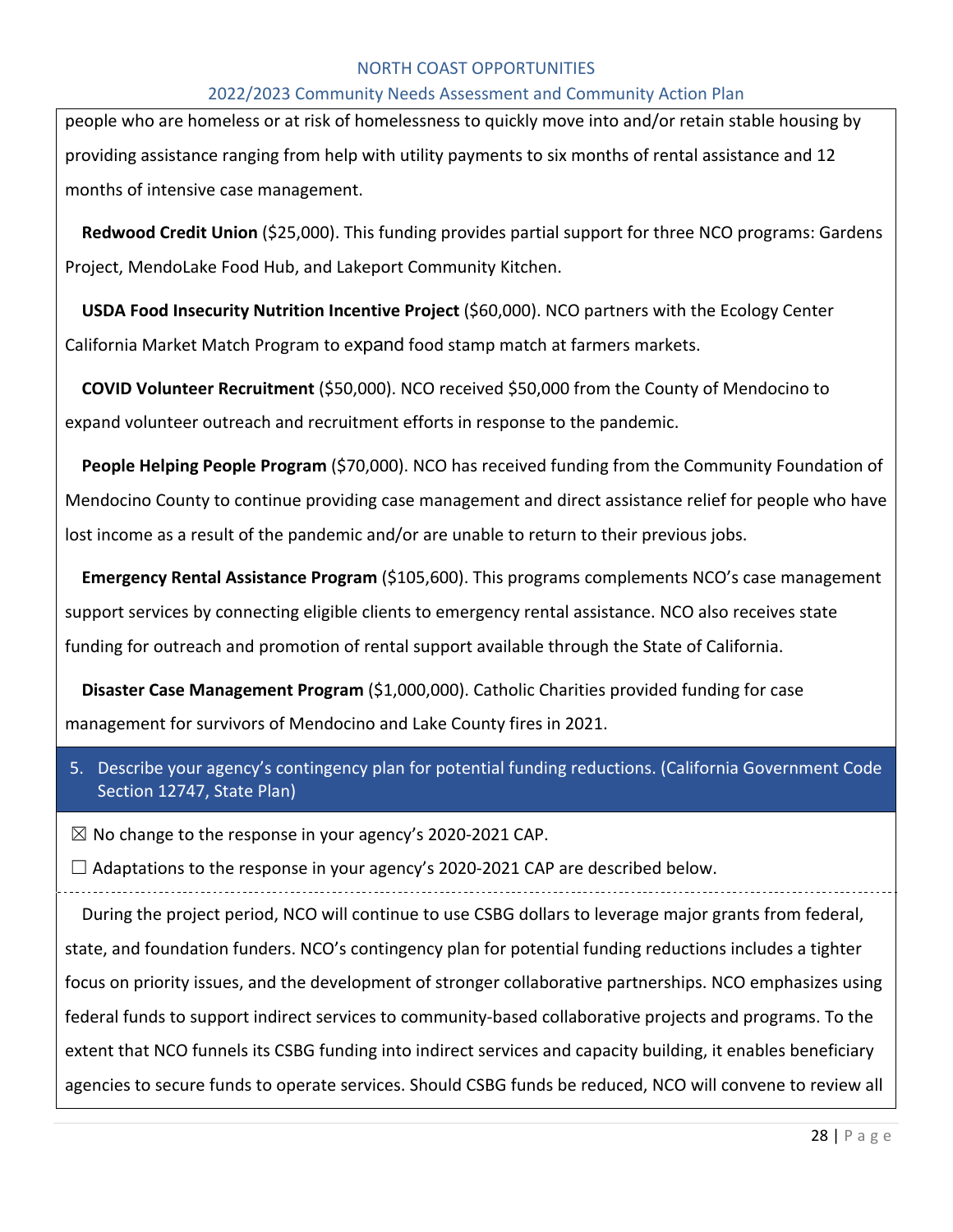| 2022/2023 Community Needs Assessment and Community Action Plan<br>affected projects and programs. Other appropriate groups (e.g., agency advisory boards and community                                                                                                                                                                                            |
|-------------------------------------------------------------------------------------------------------------------------------------------------------------------------------------------------------------------------------------------------------------------------------------------------------------------------------------------------------------------|
| focus groups) will be invited to assist in this process, with NCO's Governing Board making final decisions.                                                                                                                                                                                                                                                       |
| 6. Describe how your agency documents the number of volunteers and hours mobilized to support your<br>activities. (Organizational Standard 2.4)                                                                                                                                                                                                                   |
| $\boxtimes$ No change to the response in your agency's 2020-2021 CAP.                                                                                                                                                                                                                                                                                             |
| $\Box$ Adaptations to the response in your agency's 2020-2021 CAP are described below.                                                                                                                                                                                                                                                                            |
| NCO's Volunteer Network uses the Volgistics database to track volunteers and the time they contribute to                                                                                                                                                                                                                                                          |
| NCO programs and other programs throughout the community. During 2020, almost 1,450 volunteers                                                                                                                                                                                                                                                                    |
| contributed their time through NCO programs: Caring Kitchen (2,093 hours); Gardens Project (37,920                                                                                                                                                                                                                                                                |
| hours); Head Start (28,771 hours); Healthy Mendocino (512 hours); MendoLake Food Hub (792 hours); Walk                                                                                                                                                                                                                                                            |
| & Bike Mendocino (232 hours); and Volunteer Network (75,550 hours). In all, volunteers contributed                                                                                                                                                                                                                                                                |
| 145,870 hours in 2020. Calculated at the 2020 hourly rate for California of \$33.61, the hours donated by                                                                                                                                                                                                                                                         |
| volunteers represent a contribution valued at \$4,902,690 (https://independentsector.org).                                                                                                                                                                                                                                                                        |
| 7. Describe how your agency will address the needs of youth in low-income communities through youth<br>development programs and promote increased community coordination and collaboration in meeting<br>the needs of youth. (CSBG Act Section 676(b)(1)(B), State Plan)                                                                                          |
| $\boxtimes$ No change to the response in your agency's 2020-2021 CAP.                                                                                                                                                                                                                                                                                             |
| Adaptations to the response in your agency's 2020-2021 CAP are described below.                                                                                                                                                                                                                                                                                   |
| NCO involves youth in violence-free, positive alternative activities through programs that teach life skills                                                                                                                                                                                                                                                      |
| and develop youth assets and resiliency. Such programming includes teen cooking and nutrition classes                                                                                                                                                                                                                                                             |
| delivered through the Caring Kitchen Project. Through NCO's Rural Communities Child Care program, NCO                                                                                                                                                                                                                                                             |
| supports parents in need of child care and provides training to child care providers.                                                                                                                                                                                                                                                                             |
| Describe how your agency will promote increased community coordination and collaboration in<br>8.                                                                                                                                                                                                                                                                 |
| meeting the needs of youth, and support development and expansion of innovative community-based<br>youth development programs such as the establishment of violence-free zones, youth mediation, youth<br>mentoring, life skills training, job creation, entrepreneurship programs, after after-school child care.<br>(CSBG Act Section 676(b)(1)(B), State Plan) |
| $\boxtimes$ No change to the response in your agency's 2020-2021 CAP.                                                                                                                                                                                                                                                                                             |
| $\Box$ Adaptations to the response in your agency's 2020-2021 CAP are described below.                                                                                                                                                                                                                                                                            |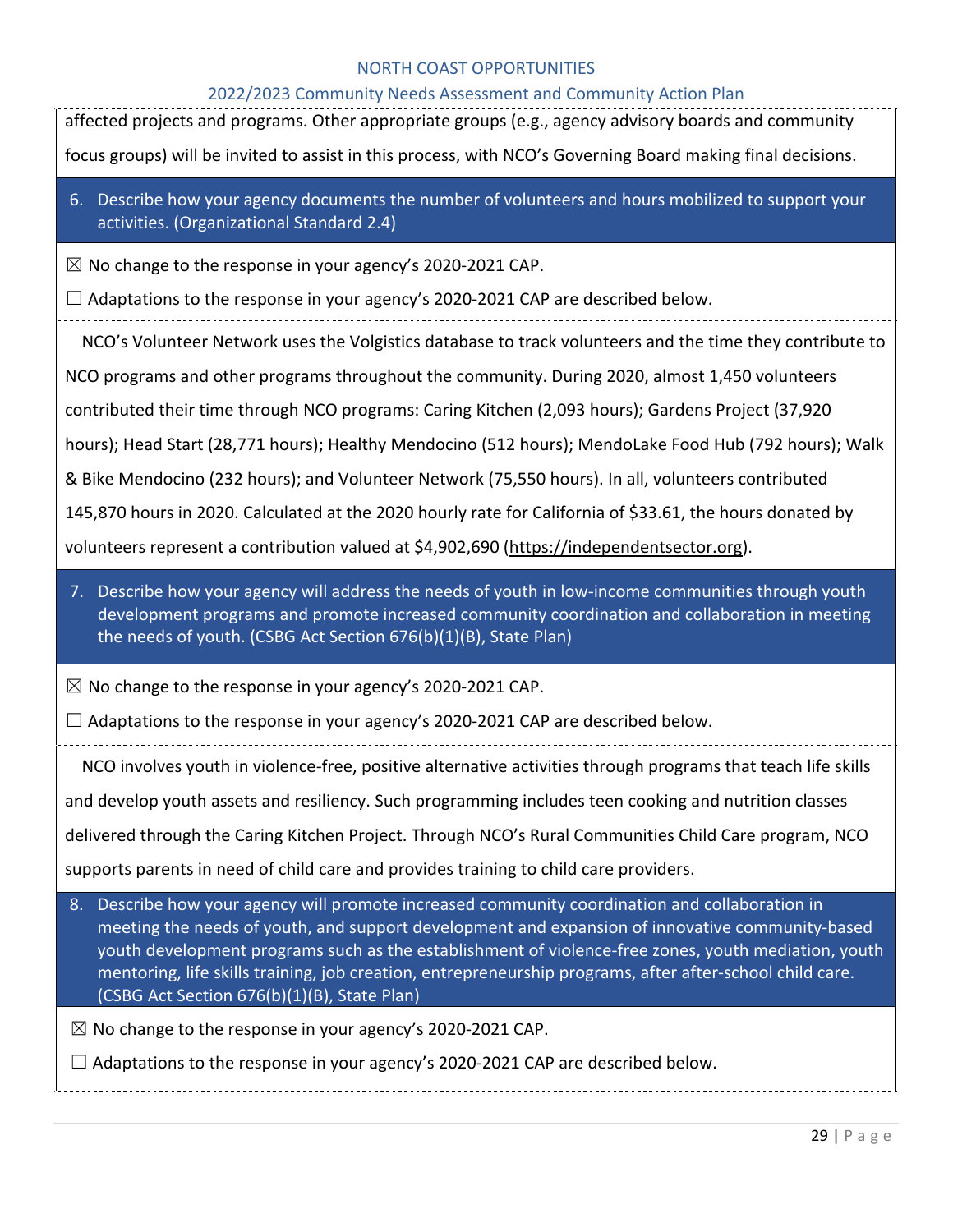#### 2022/2023 Community Needs Assessment and Community Action Plan

NCO will work with partner agencies to develop and enhance after school programs that incorporate nutrition, gardening, and cooking skills. Through partnerships with other youth-serving agencies, youth will have access to recreation, sports, homework help, computer access, cultural enrichment, and mentoring during after school hours.

9. If your agency uses CSBG funding to provide employment and training services, describe the coordination of employment and training activities as defined in Section 3 of the Workforce and Innovation and Opportunity Act [29 U.S.C. 3102]. (CSBG Act Section 676(b)(5), State Plan)

NCO is working with Hope Rising to identify opportunities to strengthen workforce development for disenfranchised groups. To develop workforce skills among clients served through the New Digs Rapid Rehousing Program, NCO operates the Building Homes, Building Lives Workforce Accelerator Project that provides construction training and creates affordable housing options for the unhoused. Youth working with Caring Kitchen gain hands-on experience in the kitchen, an opportunity to make a difference, and opportunities to learn healthy eating, leadership, and job-readiness skills.

10. Describe how your agency will provide emergency supplies and services, nutritious foods, and related services, as may be necessary, to counteract conditions of starvation and malnutrition among lowincome individuals. (CSBG Act Section 676(b)(4), State Plan)

 $\boxtimes$  No change to the response in your agency's 2020-2021 CAP.

 $\Box$  Adaptations to the response in your agency's 2020-2021 CAP are described below.

NCO collaborates with agencies that provide emergency support services and coordinates with food policy councils, food advocacy groups, and community gleaner groups that provide food to low-income people. NCO has established multiple community gardens and has also been a key player in making food stamp purchases possible at local farmers markets and offering food stamp match. NCO's Caring Kitchen project brings nutritious, organic meals and a community of caring to low-income people with cancer or other chronic diseases, while at-risk youth gain hands-on experience and develop new skills as they work to prepare the meals that are then delivered to their clients. Through the CalOES Emergency Preparedness Campaign grants, NCO provides mini-grants to community-based organizations, who then conduct outreach and trainings for the vulnerable groups that they serve. NCO also coordinates CERT and LISTOS trainings to strengthen community emergency response capacity. The Lakeport Community Kitchen will serve up to 200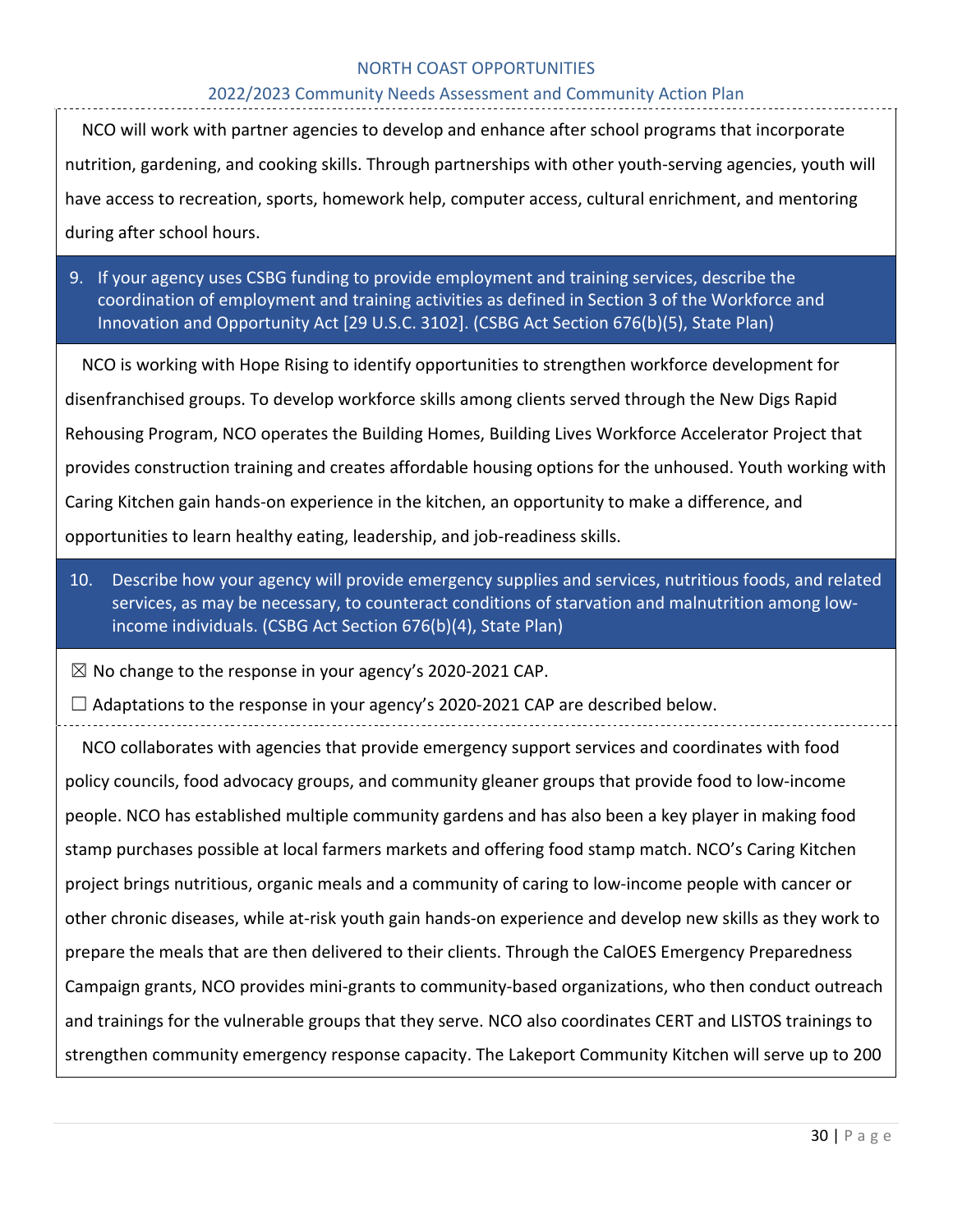# 2022/2023 Community Needs Assessment and Community Action Plan

| 2022/2023 Community Needs Assessment and Community Action Pian<br>meals per week to homeless and other low-income community residents as well as preparing ready-made                                                                                                                                     |  |  |  |  |  |
|-----------------------------------------------------------------------------------------------------------------------------------------------------------------------------------------------------------------------------------------------------------------------------------------------------------|--|--|--|--|--|
| meals for partner organizations offering transitional housing to those experiencing homelessness.                                                                                                                                                                                                         |  |  |  |  |  |
|                                                                                                                                                                                                                                                                                                           |  |  |  |  |  |
| Describe how your agency coordinates with other antipoverty programs in your area, including the<br>11.<br>emergency energy crisis intervention programs under title XVI (relating to low-income home energy<br>assistance) that are conducted in the community. (CSBG Act Section 676(b)(6), State Plan) |  |  |  |  |  |
| $\boxtimes$ No change to the response in your agency's 2020-2021 CAP.                                                                                                                                                                                                                                     |  |  |  |  |  |
| $\Box$ Adaptations to the response in your agency's 2020-2021 CAP are described below.                                                                                                                                                                                                                    |  |  |  |  |  |
| NCO coordinates with other communities through its participation in the statewide California Community                                                                                                                                                                                                    |  |  |  |  |  |
| Action Partnership Association and other statewide and regional bodies, such as the Partnership HealthPlan                                                                                                                                                                                                |  |  |  |  |  |
| of California. NCO also coordinates with and refers clients to North Coast Energy Services, which is the Low                                                                                                                                                                                              |  |  |  |  |  |
| Income Home Energy Assistance Program (LIHEAP) agency for seven northern California counties (Lake,                                                                                                                                                                                                       |  |  |  |  |  |
| Marin, Mendocino, Napa, Solano, Sonoma, and Yolo). NCO continues to be an active member of the Lake                                                                                                                                                                                                       |  |  |  |  |  |
| County Continuum of Care, which provides resources and creates policy to support the unhoused                                                                                                                                                                                                             |  |  |  |  |  |
| population.                                                                                                                                                                                                                                                                                               |  |  |  |  |  |
| Describe how your agency will use funds to support innovative community and neighborhood-based<br>12.<br>initiatives, which may include fatherhood and other initiatives, with the goal of strengthening<br>families and encouraging effective parenting. (CSBG Act Section 676(b)(3)(D), State Plan)     |  |  |  |  |  |
| $\boxtimes$ No change to the response in your agency's 2020-2021 CAP.                                                                                                                                                                                                                                     |  |  |  |  |  |
| $\Box$ Adaptations to the response in your agency's 2020-2021 CAP are described below.                                                                                                                                                                                                                    |  |  |  |  |  |
| CSBG funds will be used to support projects that have the greatest potential to maximize impact and                                                                                                                                                                                                       |  |  |  |  |  |
| leverage resources. Family strengthening is broadly defined to include programs that support family                                                                                                                                                                                                       |  |  |  |  |  |
| economy and build family self-reliance. Programs meeting this description that will be supported through                                                                                                                                                                                                  |  |  |  |  |  |
| CSBG funding trainings provided to parents and child care providers through NCO's Head Start and Rural                                                                                                                                                                                                    |  |  |  |  |  |
| Communities Child Care programs.                                                                                                                                                                                                                                                                          |  |  |  |  |  |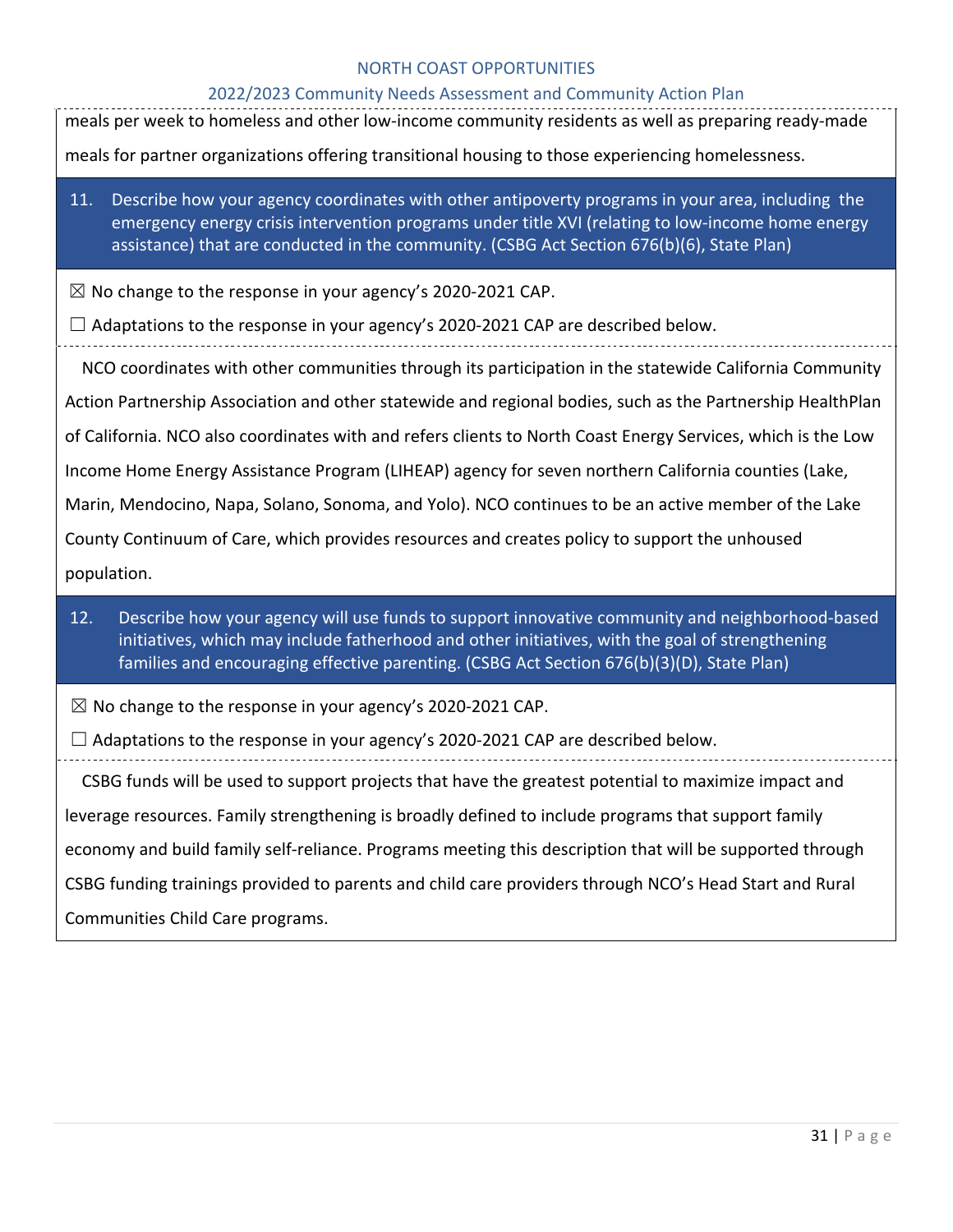#### 2022/2023 Community Needs Assessment and Community Action Plan

## **Monitoring**

#### CSBG Act Section 678D(a)(1)(A) and (B)

1. Describe how your agency's monitoring activities are related to establishing and maintaining the integrity of the CSBG program. Include your process for maintaining high standards of program and fiscal performance.

NCO conducts program evaluations, including periodic client surveys, partner surveys, and surveys of other community members, to inform program planning and development. NCO's Director of Communications and Administration works with NCO Program Directors to develop monitoring and data collection processes and collect data to document all work supported by CSBG dollars, including participant numbers and demographics, services provided and units of service, and client satisfaction. Data collected by each project or program is compiled by the Project Director or Coordinator, summarized for comparison with target goals and objectives, and shared with appropriate staff, as well as entered in the CAP60 database. This process provides staff with data for completion of required reports to CSD and other funders and enables them to understand and address any barriers.

2. If your agency utilizes subcontractors, please describe your process for monitoring the subcontractors. Include the frequency, type of monitoring, i.e., onsite, desk review, or both, follow-up on corrective action, and issuance of formal monitoring reports.

NCO does not use CSBG funds for subcontracting.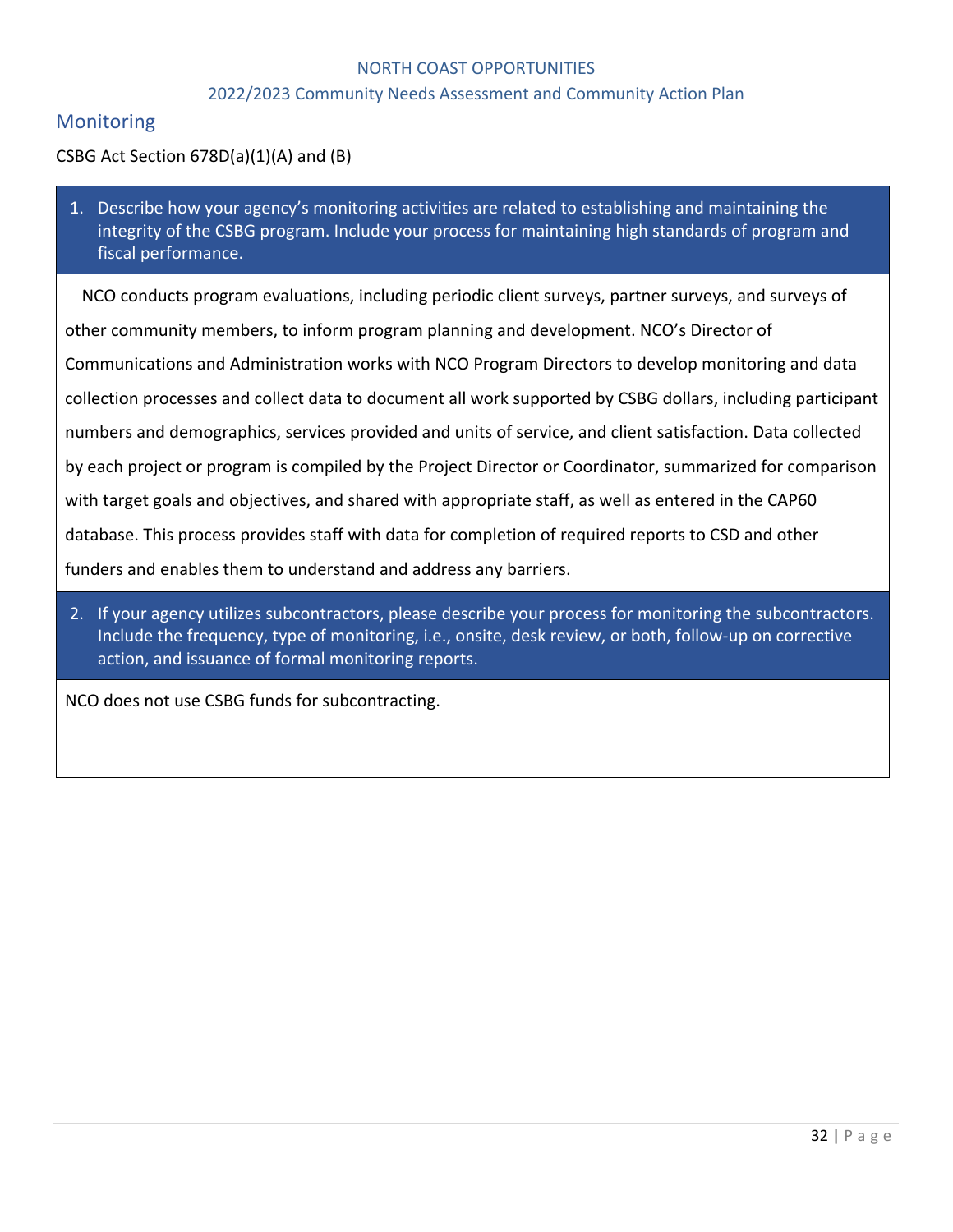#### 2022/2023 Community Needs Assessment and Community Action Plan

Data Analysis and Evaluation

CSBG Act Section 676(b)(12) Organizational Standards 4.2, 4.3

1. Describe your agency's method for evaluating the effectiveness of programs and services. Include information about the types of measurement tools, the data sources and collection procedures, and the frequency of data collection and reporting. (Organizational Standard 4.3)

Evaluation methods vary from project to project, depending on funder requirements and project needs. Data collection methods may include: pre/post surveys for assessment of changes in knowledge and behavior; workshop and training assessments; client satisfaction surveys; and/or staff surveys. Evaluation strategies include trend analysis of changes in data indicators over time; counts of activities, units of service, and number of people served; demographics; etc. Evaluation reporting varies from project to project, depending on funder requirements and project needs, but customarily includes an annual report of evaluation activities and findings.

2. Applying the Results Oriented Management and Accountability (ROMA) cycle of assessment, planning, implementation, achievement of results, and evaluation, describe one change your agency made to improve low-income individuals' and families' capacity for self-sufficiency. (CSBG Act Section 676(b)(12), Organizational Standard 4.2)

 $\boxtimes$  No change to the response in your agency's 2020-2021 CAP.

 $\Box$  Adaptations to the response in your agency's 2020-2021 CAP are described below.

Examples of NCO's use of program data to plan and guide program improvement are provided below.

As NCO struggled to establish and implement case management protocols in the midst of responding to the wildfire disasters of the past four years, it became clear that a better data collection system would be essential to understanding what was working and what needed to be changed to ensure high quality program services. As a result, NCO has developed and standardized data collection and reporting systems.

A review and evaluation of data collected from families through the People Helping People Program made it clear that while many families did have some resources, most were uninsured or underinsured and many were not eligible for single programs that would be sufficient to fund their rebuilding processes. Accordingly, NCO has worked to identify and access additional sources of funding that can be combined in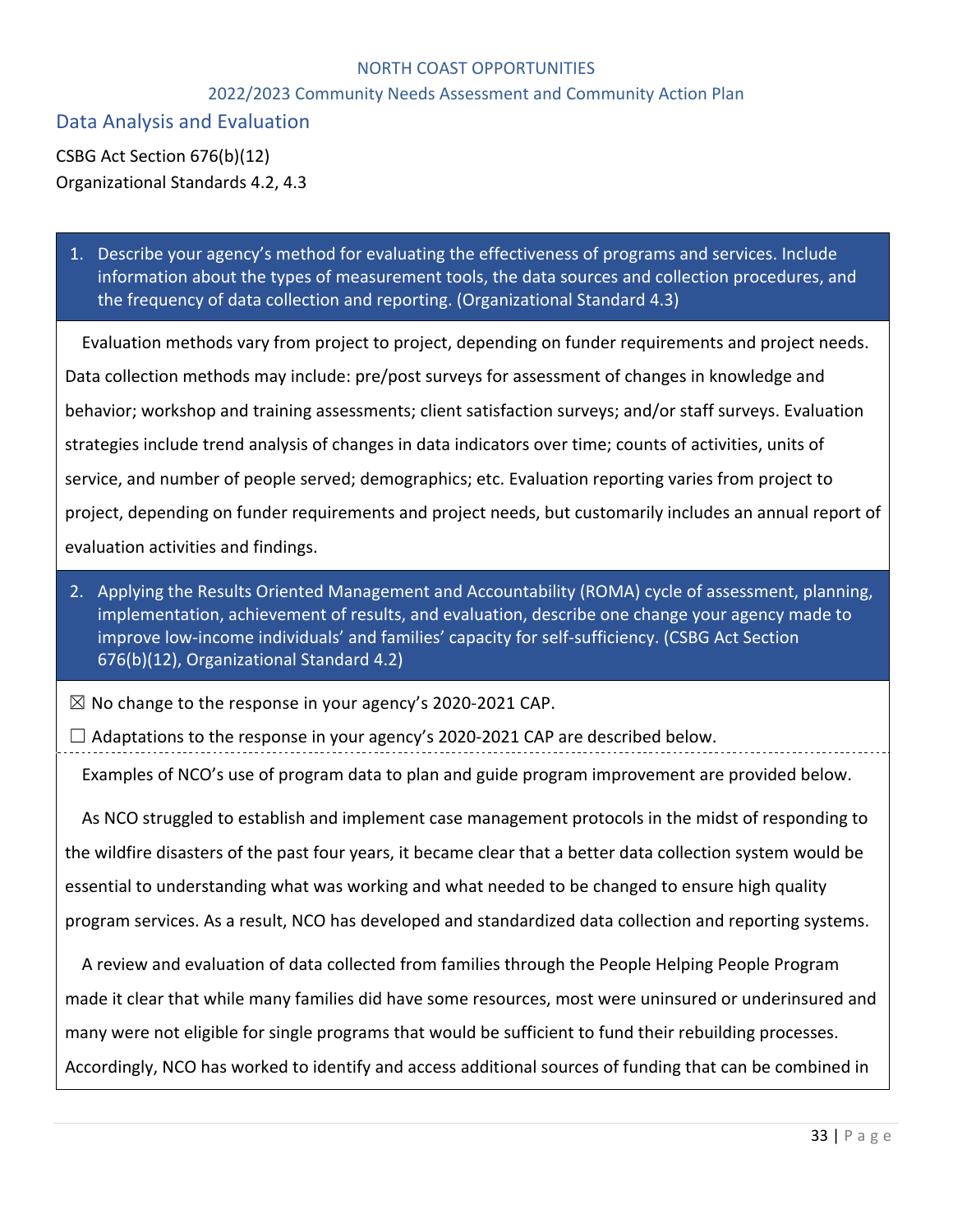#### 2022/2023 Community Needs Assessment and Community Action Plan

resource packages to meet family needs. This process also resulted in requesting and receiving permission

to raise the ceiling amount that families could receive through specific funding programs.

# 3. Applying the full ROMA cycle, describe one change your agency facilitated to help revitalize the lowincome communities in your agency's service area(s). (CSBG Act Section 676(b)(12), Organizational Standard 4.2) (Optional)

Review and evaluation of data collected during implementation of NCO's MendoLake Food Hub made it

clear that the program could only reach the stage of self-sufficiency if it expanded its operations to include

a wider range of products and services. During the past year, the program demonstrated its flexibility by

securing contracts to distribute food boxes to low-income families impacted by the pandemic.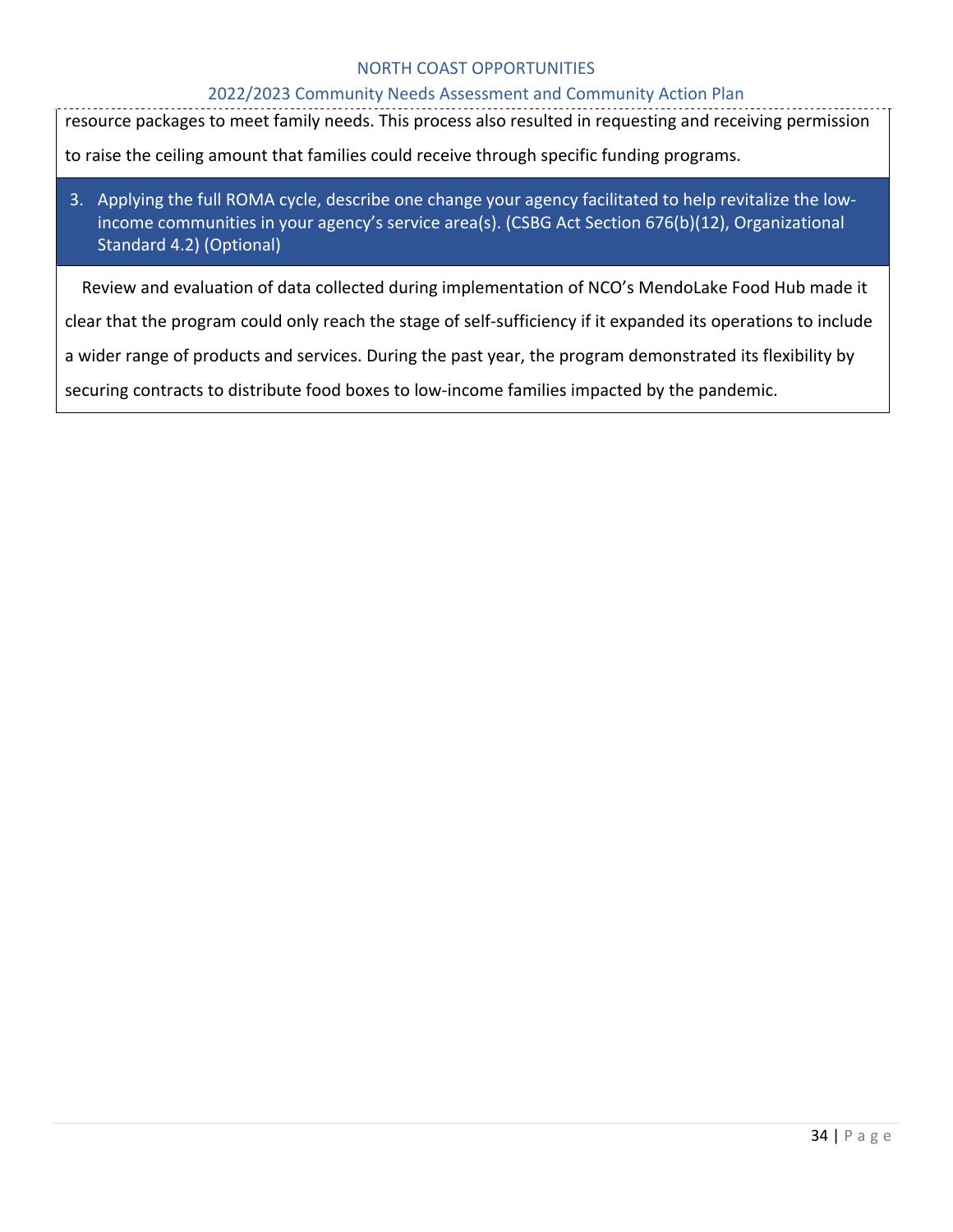#### 2022/2023 Community Needs Assessment and Community Action Plan

# Additional Information (Optional)

#### **Disaster Preparedness**

1. Does your agency have a disaster plan in place that includes strategies on how to remain operational and continue providing services to low-income individuals and families during and following a disaster?

☐ Yes

☒ No

#### 2. If so, when was the disaster plan last updated?

NCO has completed several components of a comprehensive disaster plan, but is still working to finalize and compile a consolidated Agency Emergency Plan for Continuity of Operations.

#### 3. Briefly describe your agency's main strategies to remain operational during and after a disaster.

NCO's offices are configured to provide permanent, centrally-located homes for NCO's disaster preparedness and response work in each county, including a Disaster Recovery Room where NCO staff and partners can work together on disaster readiness and disaster response efforts, survivors can access services and support, and staff can carry out case management and other activities focused on housing and homelessness. In both counties, NCO works closely with the Office of Emergency Services and Red Cross on prevention advocacy, and NCO staff are available for deployment during disasters to support emergency services. In addition, NCO is in the process of implementing an automated Alert Media system to notify appropriate staff when they are needed to work in person or from home.

#### **Agency Capacity Building**

1. Although the CNA focused on Community and Family Level needs, if your agency identified Agency Level need(s) during the CNA process, list them here.

NCO has identified three capacity-building needs: development of an agency-wide Disaster Plan,

increased training in and focus on equity issues, and development of more effective recruitment strategies for Head Start and Rural Communities Child Care providers.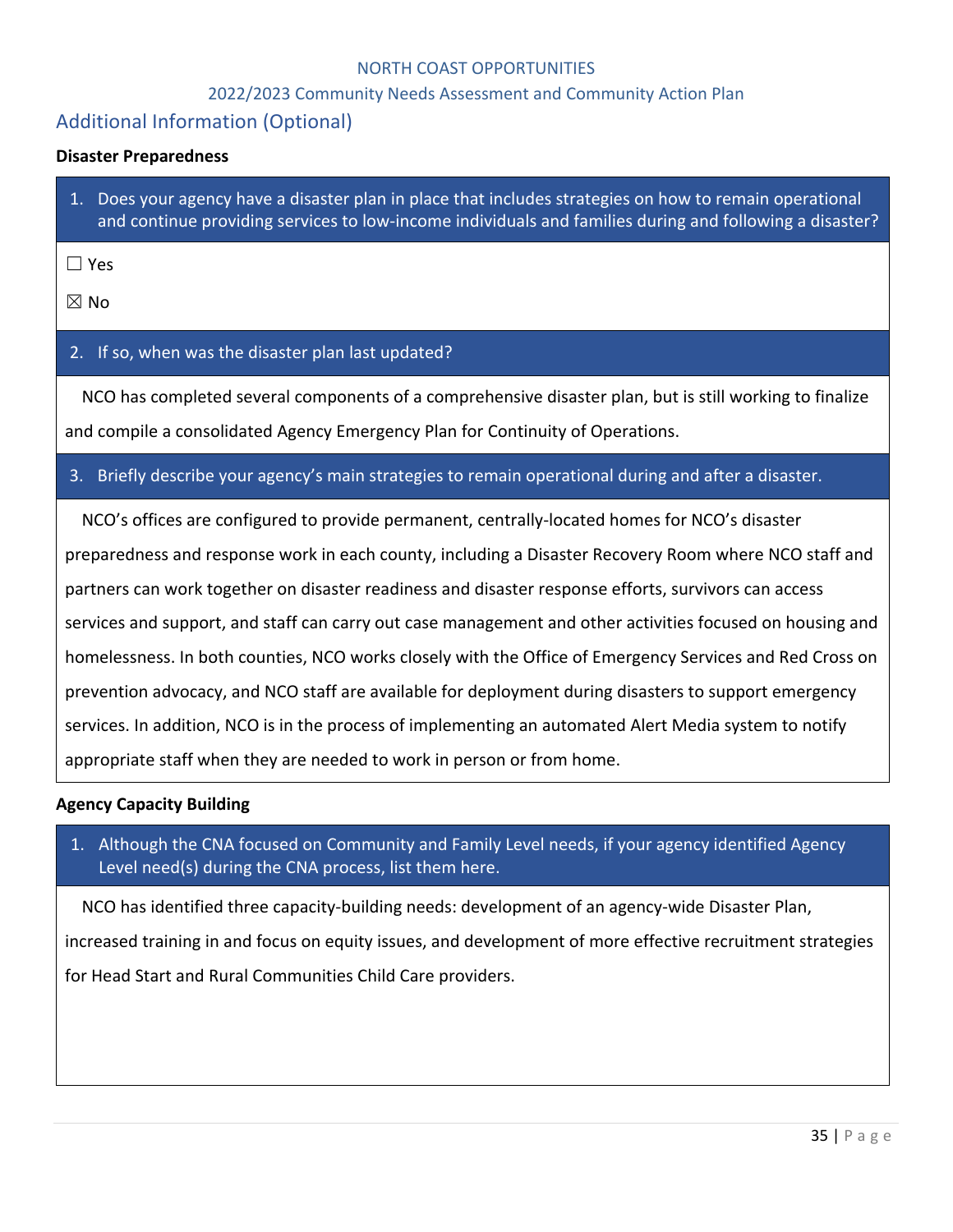#### 2022/2023 Community Needs Assessment and Community Action Plan

#### 2. Describe the steps your agency is planning to take to address the Agency Level need(s).

NCO will work with appropriate staff and/external consultants to develop the Disaster Plan. The Board of Directors has already established an ad hoc committee to focus on equity issues, and the agency will be embarking on an organizational assessment of diversity, equity, and inclusion. This will be a year-long assessment process intended to support and foster organizational learning and changes that strengthen equity-centered practices. NCO will work with state and federal agencies to develop solutions to the shortage of applicants for jobs in child care and Head Start classrooms.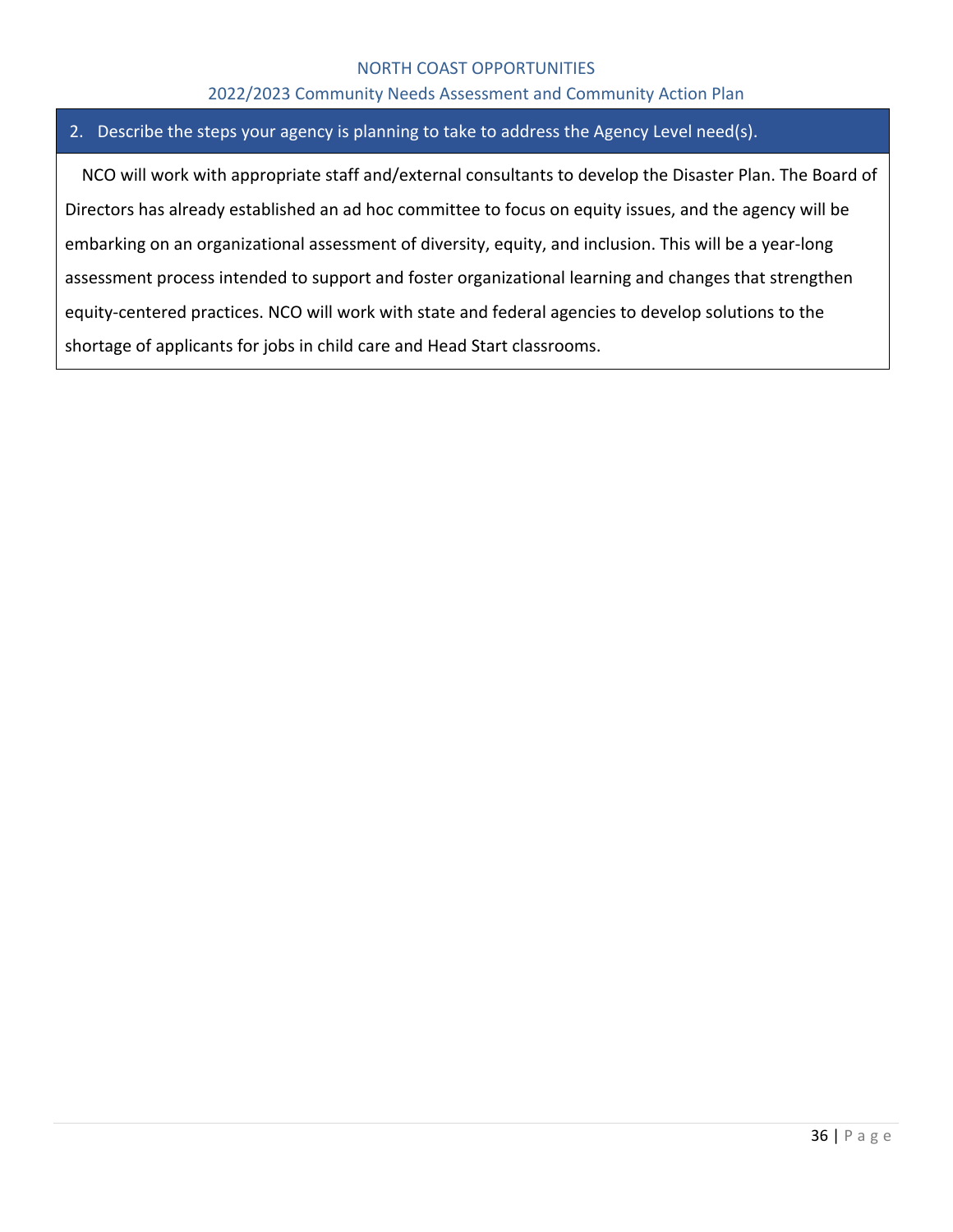#### 2022/2023 Community Needs Assessment and Community Action Plan

# **Federal CSBG Programmatic Assurances and Certification**

CSBG Act 676(b)

#### **Use of CSBG Funds Supporting Local Activities**

**676(b)(1)(A):** The state will assure "that funds made availablethrough grant or allotmentwill be used – (A) to support activities that are designed to assist low-income families and individuals, including families and individuals receiving assistance under title IV of the Social Security Act, homeless families and individuals, migrant or seasonal farmworkers, and elderly low-income individuals and families, and a description of how such activities will enable the families and individuals--

- i. to remove obstacles and solve problems that block the achievement of self-sufficiency (particularly for families and individuals who are attempting to transition off a State program carried out underpart A of title IV of the Social SecurityAct);
- ii. to secure and retain meaningfulemployment;
- iii. to attain an adequate education with particular attention toward improving literacy skills of the low-income families in the community, which may include family literacy initiatives;
- iv. to make betteruse of available income;
- v. to obtain and maintain adequate housing and a suitable living environment;
- vi. to obtain emergency assistance through loans, grants, or other meansto meetimmediate and urgent individual and family needs;
- vii. to achieve greater participation in the affairs of the communities involved, including the development of public and private grassroots
- viii. partnerships with local law enforcement agencies, local housing authorities, private foundations, and other public and private partners to
	- I. document best practices based on successful grassroots intervention in urban areas, to develop methodologiesfor wide-spread replication; and
	- II. strengthen and improve relationships with local law enforcement agencies, whichmay include participation in activities such as neighborhood or community policing efforts;

## **Needs of Youth**

–

**676(b)(1)(B)** The state will assure "that funds made available through grant or allotmentwill be used – (B) to address the needs of youth in low-income communities through youth development programsthat support the primary role of the family, give priority to the prevention of youth problems and crime, and promote increased community coordination and collaboration in meeting the needs of youth, and support development and expansion of innovative community-based youth development programs that have demonstrated success in preventing or reducing youth crime, suchas--

- I. programs for the establishment of violence-free zonesthatwould involve youth development and intervention models (such as models involving youth mediation, youth mentoring, life skills training, job creation, and entrepreneurshipprograms); and
- II. after-school childcare programs.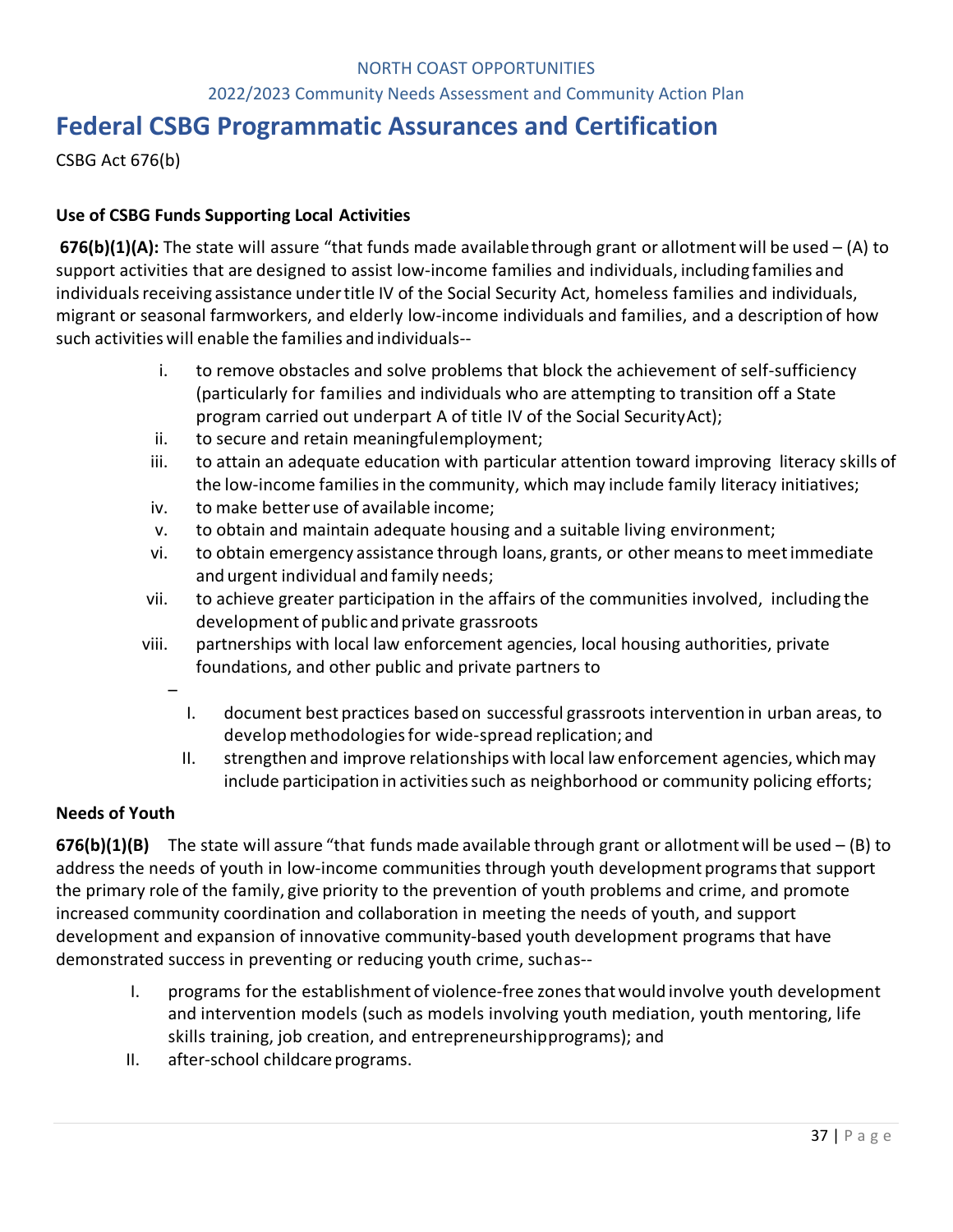#### 2022/2023 Community Needs Assessment and Community Action Plan

#### **Coordination of Other Programs**

**676(b)(1)(C)** The state will assure "that funds made available through grant or allotment will be used  $-$  (C) to make more effective use of, and to coordinate with, other programs related to the purposes of this subtitle (including state welfare reformefforts)

#### **Eligible Entity Service Delivery System**

**676(b)(3)(A)** Eligible entities will describe "the service delivery system, for services provided or coordinated with funds made available through grants made under 675C(a), targeted to low-income individuals and families in communities within the state;

#### **Eligible Entity Linkages – Approach to Filling Service Gaps**

**676(b)(3)(B)** Eligible entities will describe "how linkages will be developed to fill identified gapsin the services, through the provision of information, referrals, case management, and follow-upconsultations."

#### **Coordination of Eligible Entity Allocation 90 Percent Funds with Public/Private Resources**

**676(b)(3)(C)** Eligible entities will describe how funds made available throughgrants made under 675C(a) will be coordinated with other public and private resources."

## **Eligible Entity Innovative Community and Neighborhood Initiatives, Including Fatherhood/Parental Responsibility**

**676(b)(3)(D)** Eligible entities will describe "how the local entity will use the funds [made available under 675C(a)] to support innovative community and neighborhood-based initiatives related to the purposes of this subtitle, which may include fatherhood initiatives and other initiatives with the goal of strengthening families and encouraging parenting."

#### **Eligible Entity Emergency Food and Nutrition Services**

**676(b)(4)** An assurance "that eligible entities in the state will provide, on an emergency basis, for the provision of such supplies and services, nutritious foods, and related services, as may be necessary to counteract conditions of starvation and malnutrition among low-income individuals."

#### **State and Eligible Entity Coordination/linkages and Workforce Innovation and Opportunity Act Employment and Training Activities**

**676(b)(5)** An assurance "that the State and eligible entities in the State will coordinate, and establish linkages between, governmental and other social services programs to assure the effective delivery of such services, and [describe] how the State and the eligible entities will coordinate the provision of employment and training activities, as defined in section 3 of the Workforce Innovation and Opportunity Act, in the State and in communities with entities providing activities through statewide and local workforce development systems under such Act."

#### **State Coordination/Linkages and Low-income Home Energy Assistance**

**676(b)(6)** "[A]n assurance that the State will ensure coordination between antipoverty programs in each community in the State, and ensure, where appropriate, that emergency energy crisis intervention programs under title XXVI (relating to low-income home energy assistance) are conducted in such community."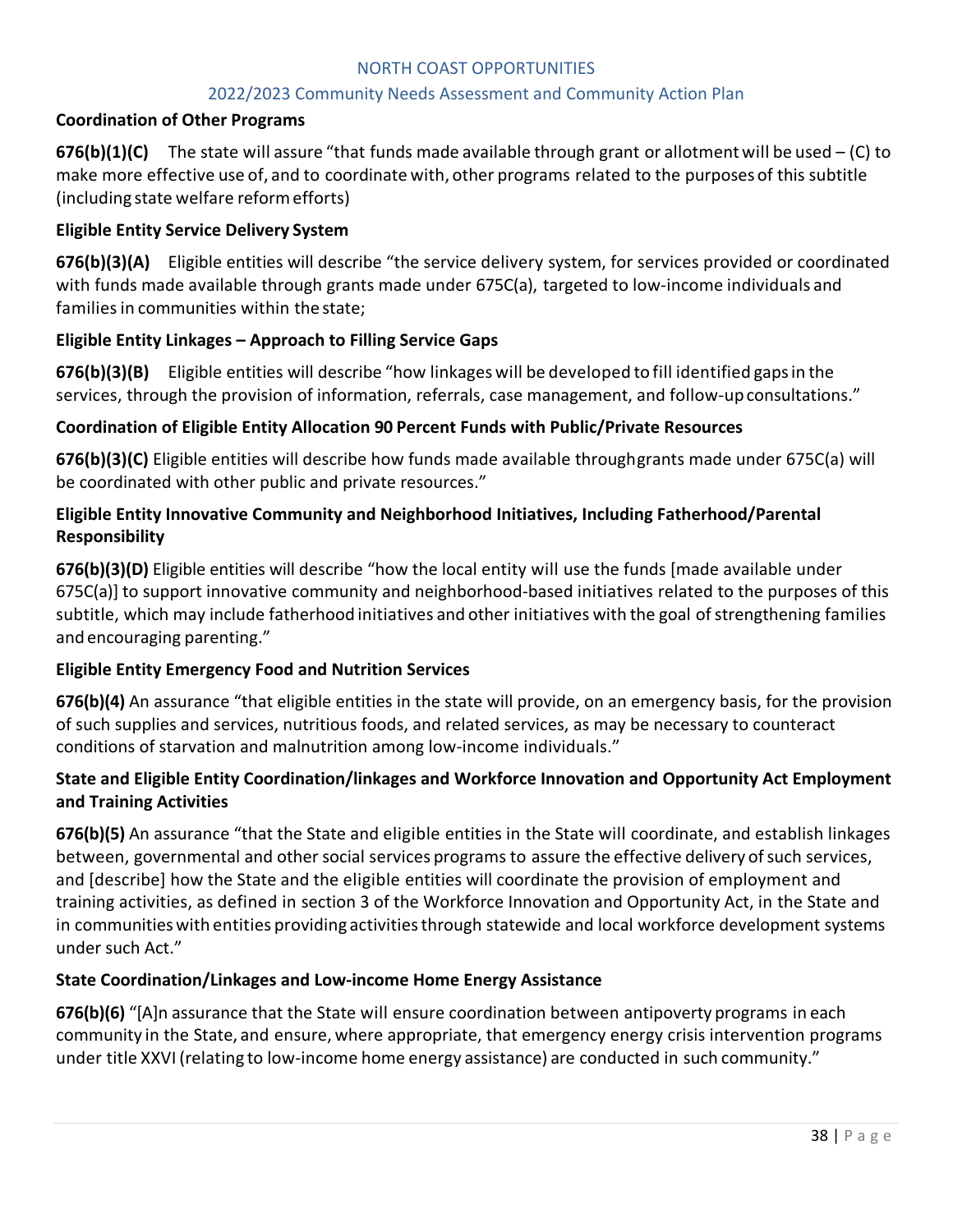#### 2022/2023 Community Needs Assessment and Community Action Plan

#### **Community Organizations**

**676(b)(9)** An assurance "that the State and eligible entities in the state will, to the maximumextent possible, coordinate programs with and form partnerships with other organizations serving low-income residents of the communities and members of the groups served by the State, including religious organizations, charitable groups, and community organizations."

#### **Eligible Entity Tripartite Board Representation**

**676(b)(10)** "[T]he State will require each eligible entity in the State to establish procedures under which a low-income individual, community organization, or religious organization, or representative of low-income individuals that considers its organization, or low-income individuals, to be inadequately represented on the board (or other mechanism) of the eligible entity to petitionfor adequate representation."

#### **Eligible Entity Community Action Plans and Community Needs Assessments**

**676(b)(11)** "[A]n assurance that the State will secure from each eligible entity in the State, as a condition to receipt of funding by the entity through a community service block grant made under this subtitle for a program, a community action plan (which shall be submitted to the Secretary, at the request of the Secretary, with the State Plan) that includes a community needs assessment for the community serviced, which may be coordinated with the community needs assessment conducted for other programs."

#### **State and Eligible Entity Performance Measurement: ROMA or Alternate System**

**676(b)(12)** "[A]n assurance that the State and all eligible entities in the State will, not later than fiscal year 2001, participate in the Results Oriented Management and Accountability System, another performance measure system for which the Secretary facilitated development pursuant to section 678E(b), or an alternative system for measuring performance and results that meets the requirements of that section, and [describe] outcome measures to be used to measure eligible entity performance in promoting selfsufficiency, family stability, and community revitalization."

#### **Fiscal Controls, Audits, and Withholding**

**678D(a)(1)(B)** An assurance that cost and accounting standards of the Office of Management and Budget (OMB) are maintained.

# ☒ **By checking this box and signing the Cover Page and Certification, the agency's Executive Director and Board Chair are certifying that the agency meets the assurances set outabove.**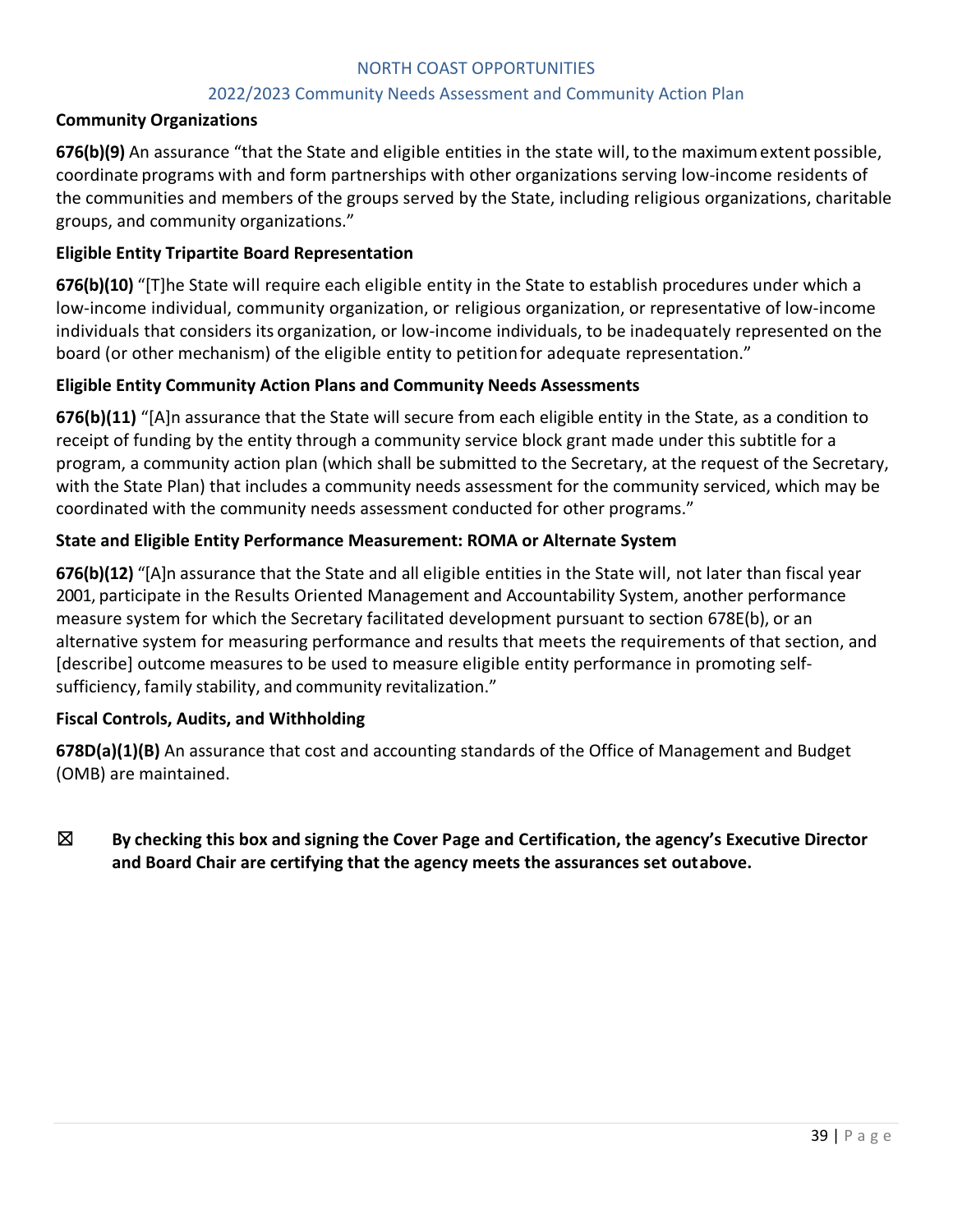#### 2022/2023 Community Needs Assessment and Community Action Plan

# State Assurances and Certification

California Government Code Sections 12747(a), 12760, 12768

California Government Code § 12747(a): Community action plans shall provide for the contingency of reduced federal funding.

California Government Code § 12760: CSBG agencies funded under this article shall coordinate their plans and activities with other agencies funded under Articles 7 (commencing with Section 12765) and 8 (commencing with Section 12770) that serve any part of their communities, so that funds are not used to duplicate particular services to the same beneficiaries and plans and policies affecting all grantees under this chapter are shaped, to the extent possible, so as to be equitable and beneficial to all community agencies and the populations they serve.

# **For MSFW Agencies Only**

California Government Code § 12768: Migrant and Seasonal Farmworker (MSFW) entities funded by the department shall coordinate their plans and activities with other agencies funded by the department to avoid duplication of services and to maximize services for all eligible beneficiaries.

☒ **By checking this box and signing the Cover Page and Certification, the agency's Executive Director and Board Chair are certifying the agency meets assurances set outabove.**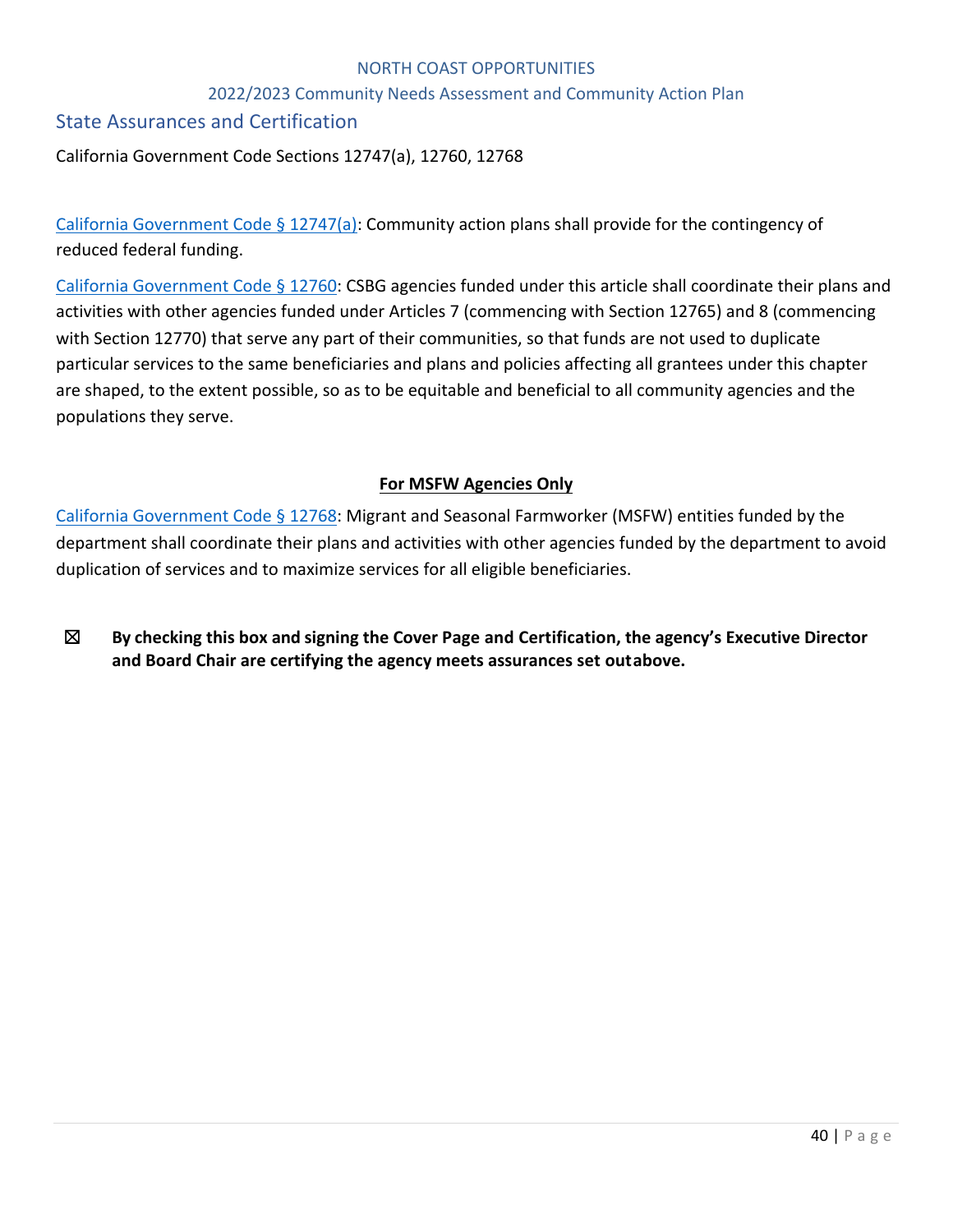#### 2022/2023 Community Needs Assessment and Community Action Plan

Organizational Standards

#### **MAXIMUM FEASIBLE PARTICIPATION**

#### **Category One: Consumer Input and Involvement**

**Standard 1.1** The organization/department demonstrates low-income individuals' participation in its activities.

**Standard 1.2** The organization/department analyzes information collected directly from low-income individuals as part of the community assessment.

#### **Category Two: Community Engagement**

**Standard 2.1** The organization/department has documented or demonstrated partnerships across the community, for specifically identified purposes; partnerships include other anti-poverty organizations in the area.

**Standard 2.2** The organization/department utilizes information gathered from key sectors of the community in assessing needs and resources, during the community assessment process or other times. These sectors would include at minimum: community-based organizations, faith-based organizations, private sector, public sector, and educational institutions.

**Standard 2.4** The organization/department documents the number of volunteers and hours mobilized in support of its activities.

#### **Category Three: Community Assessment**

**Private Agency - Standard 3.1** Organization conducted a community assessment and issued a report within the past 3 years.

**Public Agency - Standard 3.1** The department conducted or was engaged in a community assessment and issued a report within the past 3-year period, if no other report exists.

**Standard 3.2** As part of the community assessment, the organization/department collects and includes current data specific to poverty and its prevalence related to gender, age, and race/ethnicity for their service area(s).

**Standard 3.3** The organization/department collects and analyzes both qualitative and quantitative data on its geographic service area(s) in the community assessment.

**Standard 3.4** The community assessment includes key findings on the causes and conditions of poverty and the needs of the communities assessed.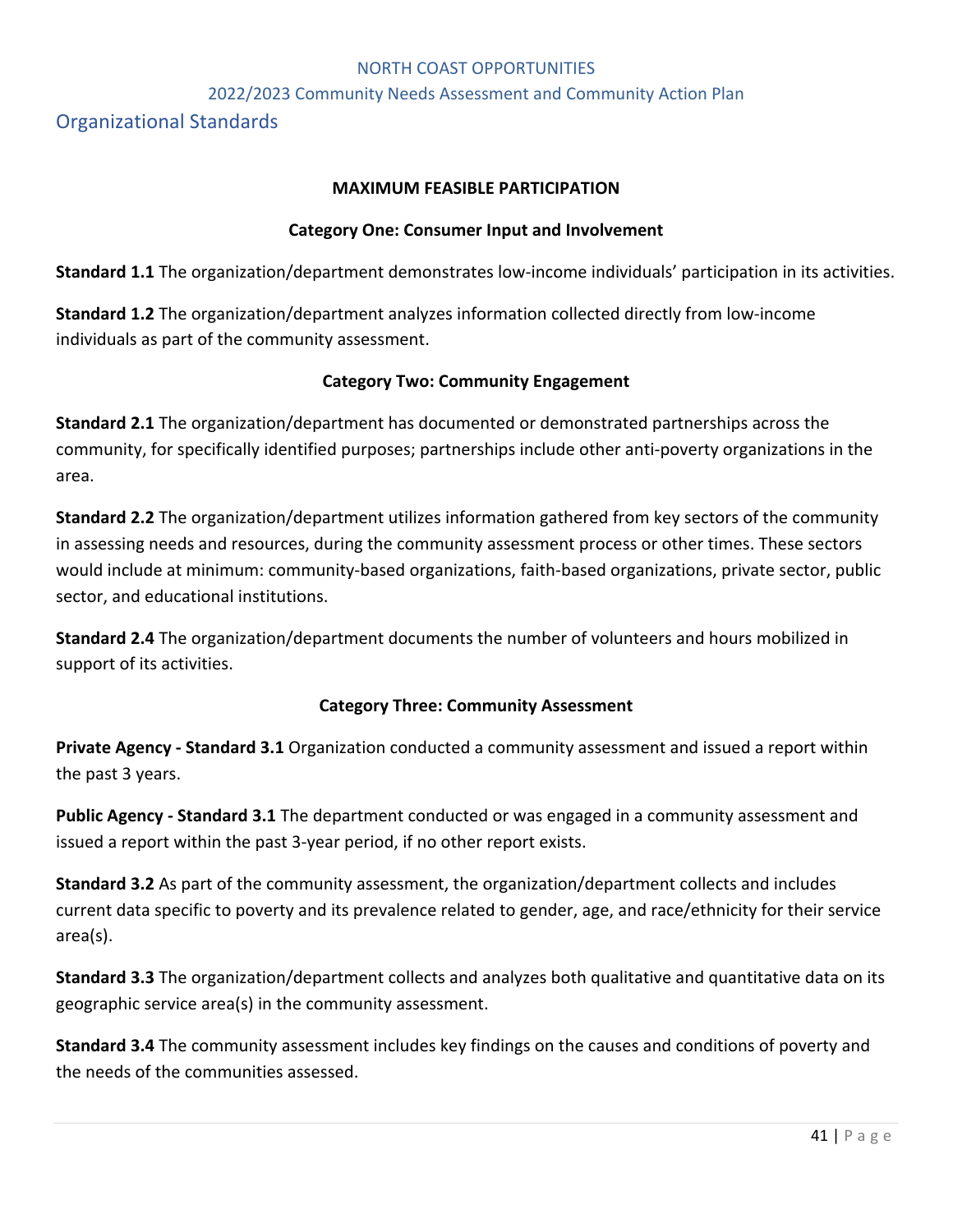#### 2022/2023 Community Needs Assessment and Community Action Plan

**Standard 3.5** The governing board or tripartite board/advisory body formally accepts the completed community assessment.

#### **VISION AND DIRECTION**

#### **Category Four: Organizational Leadership**

**Private Agency - Standard 4.1** The governing board has reviewed the organization's mission statement within the past 5 years and assured that:

1.The mission addresses poverty; and

2.The organization's programs and services are in alignment with the mission.

**Public Agency - Standard 4.1** The tripartite board/advisory body has reviewed the department's mission statement within the past 5 years and assured that:

1.The mission addresses poverty; and

2.The CSBG programs and services are in alignment with the mission.

**Standard 4.2** The organization's/department's Community Action Plan is outcome-based, anti-poverty focused, and ties directly to the community assessment.

**Standard 4.3** The organization's/department's Community Action Plan and strategic plan document the continuous use of the full Results Oriented Management and Accountability (ROMA) cycle or comparable system (assessment, planning, implementation, achievement of results, and evaluation). In addition, the organization documents having used the services of a ROMA-certified trainer (or equivalent) to assist in implementation.

#### **Category Six: Strategic Planning**

**Standard 6.4** Customer satisfaction data and customer input, collected as part of the community assessment, is included in the strategic planning process, or comparable planning process.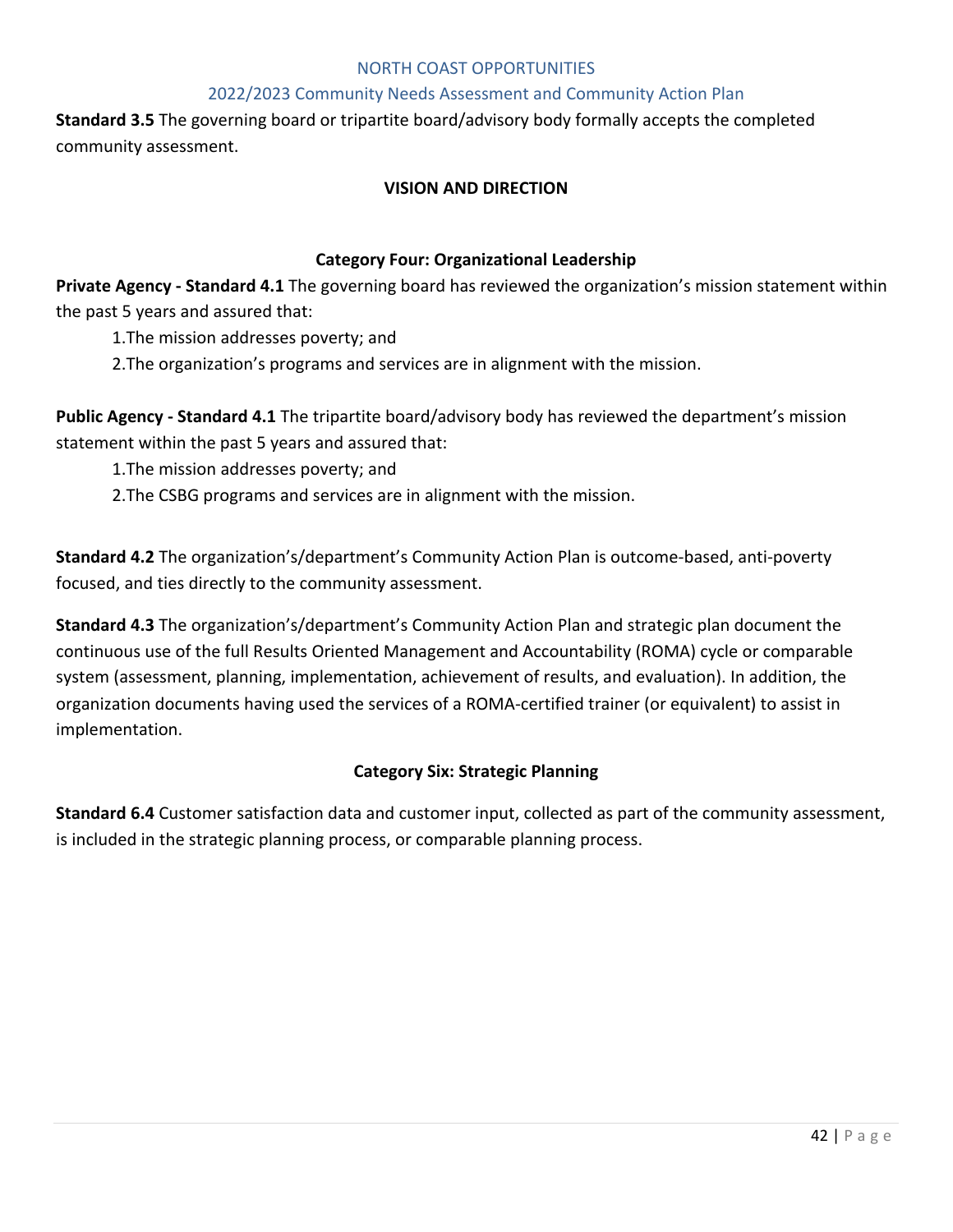#### 2022/2023 Community Needs Assessment and Community Action Plan

# **Appendices**

Please complete the table below by entering the title of the document and its assigned appendix letter. Agencies must provide a copy of the Notice(s) of Public Hearing and the Low-Income Testimony and the Agency's Response document as appendices A and B, respectively. Other appendices such as need assessment surveys, maps, graphs, executive summaries, analytical summaries are encouraged. All appendices should be labeled as an appendix (e.g., Appendix A: Copy of the Notice of Public Hearing) and submitted with the CAP.

| <b>Document Title</b>                                          | <b>Appendix Location</b> |
|----------------------------------------------------------------|--------------------------|
| Appendix A. Notices of Public Hearing                          | A                        |
| Appendix B. Low-Income Testimony and Agency Response           | B                        |
| Appendix C. Lake County Community Health Needs Assessment      | C                        |
| Appendix D. Mendocino County Community Health Needs Assessment | D                        |
| Appendix E. Additional Assessment Data for COVID-Related Needs | E                        |
|                                                                |                          |
|                                                                |                          |
|                                                                |                          |
|                                                                |                          |
|                                                                |                          |
|                                                                |                          |
|                                                                |                          |
|                                                                |                          |
|                                                                |                          |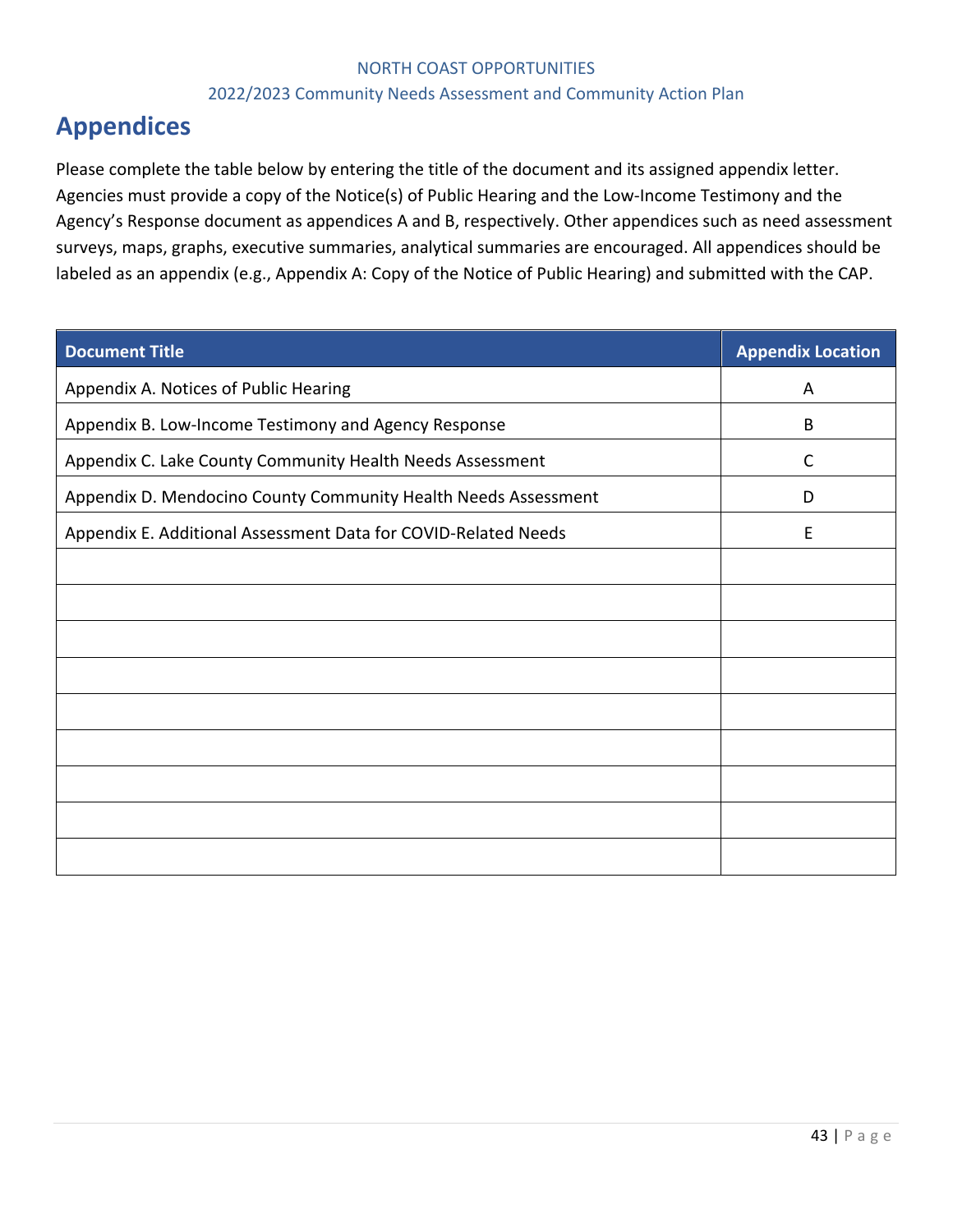#### 2022/2023 Community Needs Assessment and Community Action Plan

# Appendix A. Notices of Public Hearing

# Appendix B. Low-Income Testimony and Agency Response

| <b>Name</b> | <b>Verbatim Testimony</b> | <b>Concern addressed in</b><br>draft CAP? (Y/N) | If not, Agency Response |
|-------------|---------------------------|-------------------------------------------------|-------------------------|
|             |                           |                                                 |                         |
|             |                           |                                                 |                         |
|             |                           |                                                 |                         |
|             |                           |                                                 |                         |

# Appendix E. Additional Assessment Data for COVID-Related Needs

In addition to the comprehensive assessments and data compilations conducted for each county

(Attachments C and D), NCO staff compiled the following listing of needs identified through their work with

vulnerable families and individuals during the COVID-19 pandemic:

- Many families are not eligible for government assistance or are unwilling to apply for eligible family members (e.g., children born in the U.S.) due to fears surrounding their immigration status. Many were concerned that receiving funding support would be considered a public charge and affect their immigration status.
- Clients have lost jobs, experienced reduced working hours, or missed work without pay due to quarantine or isolation orders (in some cases for up to 3 months).
- Mothers particularly have been unable to work due to childcare responsibilities.
- Families who rely on childcare help from elderly grandparents or other relatives are unable to do so because of the risk of COVID-19 transmission.
- People have behind with rent and utility payments, with some owing up to \$5,000 on utility bills. Some are paying bills with credit cards or have taken out loans to pay landlords. Others are relying on help from friends or family members.
- Some landlords do not want to participate (e.g., refuse to provide W9s) with programs that can provide rental assistance, meaning their tenants cannot take full advantage of resources provided by the community or state.